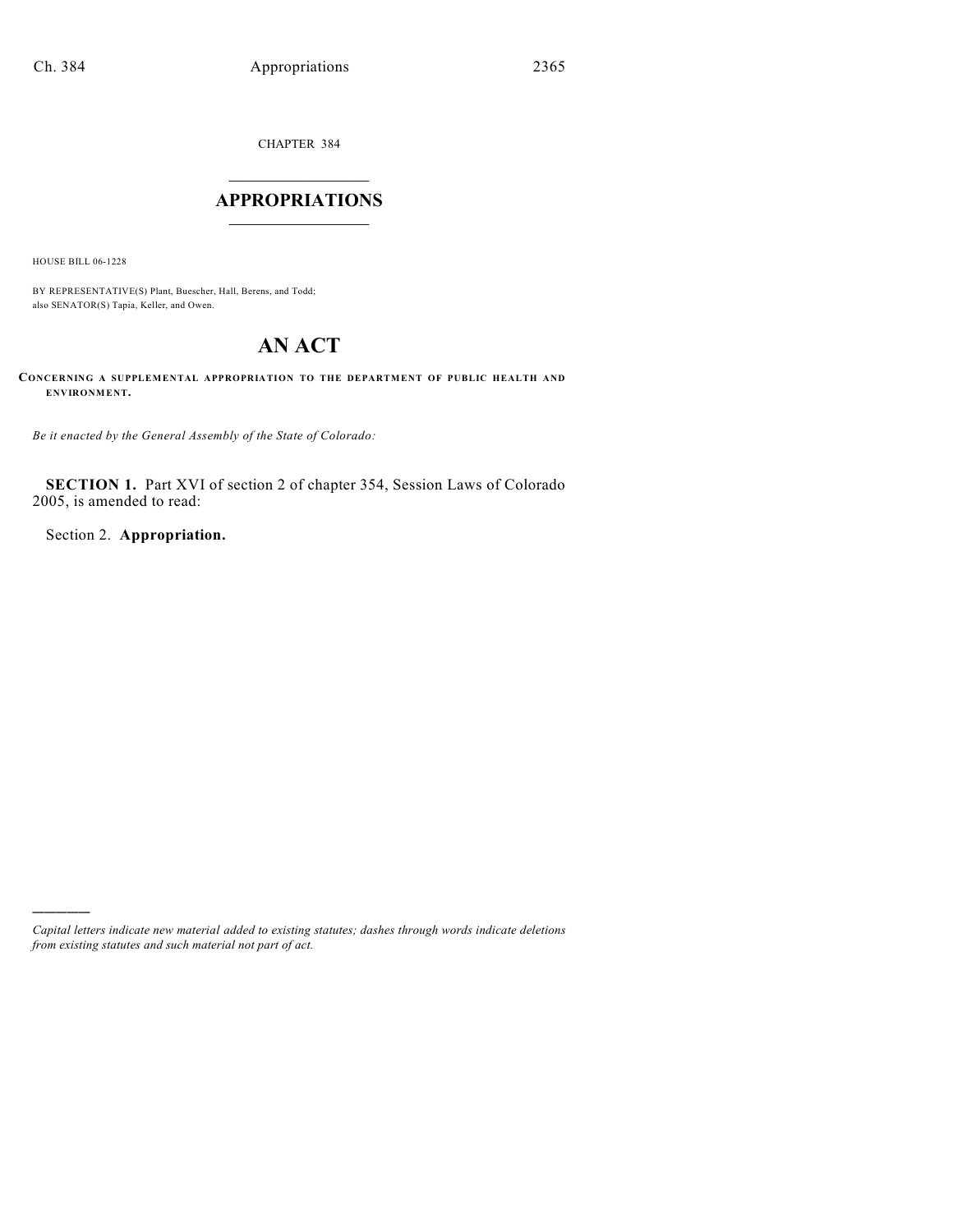Ch. 384 Appropriations 2366

|                 |              | APPROPRIATION FROM |                |              |               |                |
|-----------------|--------------|--------------------|----------------|--------------|---------------|----------------|
|                 |              |                    |                |              |               |                |
| ITEM &          | <b>TOTAL</b> | <b>GENERAL</b>     | <b>GENERAL</b> | <b>CASH</b>  | CASH          | <b>FEDERAL</b> |
| <b>SUBTOTAL</b> |              | <b>FUND</b>        | <b>FUND</b>    | <b>FUNDS</b> | <b>FUNDS</b>  | <b>FUNDS</b>   |
|                 |              |                    | <b>EXEMPT</b>  |              | <b>EXEMPT</b> |                |
|                 |              |                    |                |              |               |                |

## **PART XVI DEPARTMENT OF PUBLIC HEALTH AND ENVIRONMENT**

| (1) ADMINISTRATION AND SUPPORT##, ## |  |  |
|--------------------------------------|--|--|
|--------------------------------------|--|--|

| (A) Administration    |              |         |                       |                        |           |
|-----------------------|--------------|---------|-----------------------|------------------------|-----------|
| Personal Services     | 3,937,403    |         | $67,000^{\circ}$      | 3,870,403 <sup>b</sup> |           |
|                       | $(56.0$ FTE) |         |                       |                        |           |
| Retirements           | 382,500      |         |                       | 382,500 <sup>b</sup>   |           |
| Health, Life, and     |              |         |                       |                        |           |
| Dental                | 3,053,751    | 380,475 | 516,183°              | $449,303$ <sup>+</sup> | 1,707,790 |
|                       |              | 370,964 |                       | 458,814 <sup>d</sup>   |           |
| Short-term Disability | 96,667       | 6,360   | $24,350^{\circ}$      | $19,525$ <sup>d</sup>  | 46,432    |
| S.B. 04-257           |              |         |                       |                        |           |
| Amortization          |              |         |                       |                        |           |
| Equalization          |              |         |                       |                        |           |
| Disbursement          | 162,592      | 9,012   | $41.411$ <sup>c</sup> | 33,206 <sup>d</sup>    | 78,963    |
| Salary Survey and     |              |         |                       |                        |           |
| Senior Executive      |              |         |                       |                        |           |
| Service               | 2,212,183    | 109,973 | 596,303°              | $460,002$ <sup>d</sup> | 1,045,905 |
| Shift Differential    | 11,458       |         |                       |                        | 11,458    |
| Workers' Compensation | 242,103      |         |                       | 242,103                |           |
|                       | 280,679      |         |                       | 280,679 <sup>b</sup>   |           |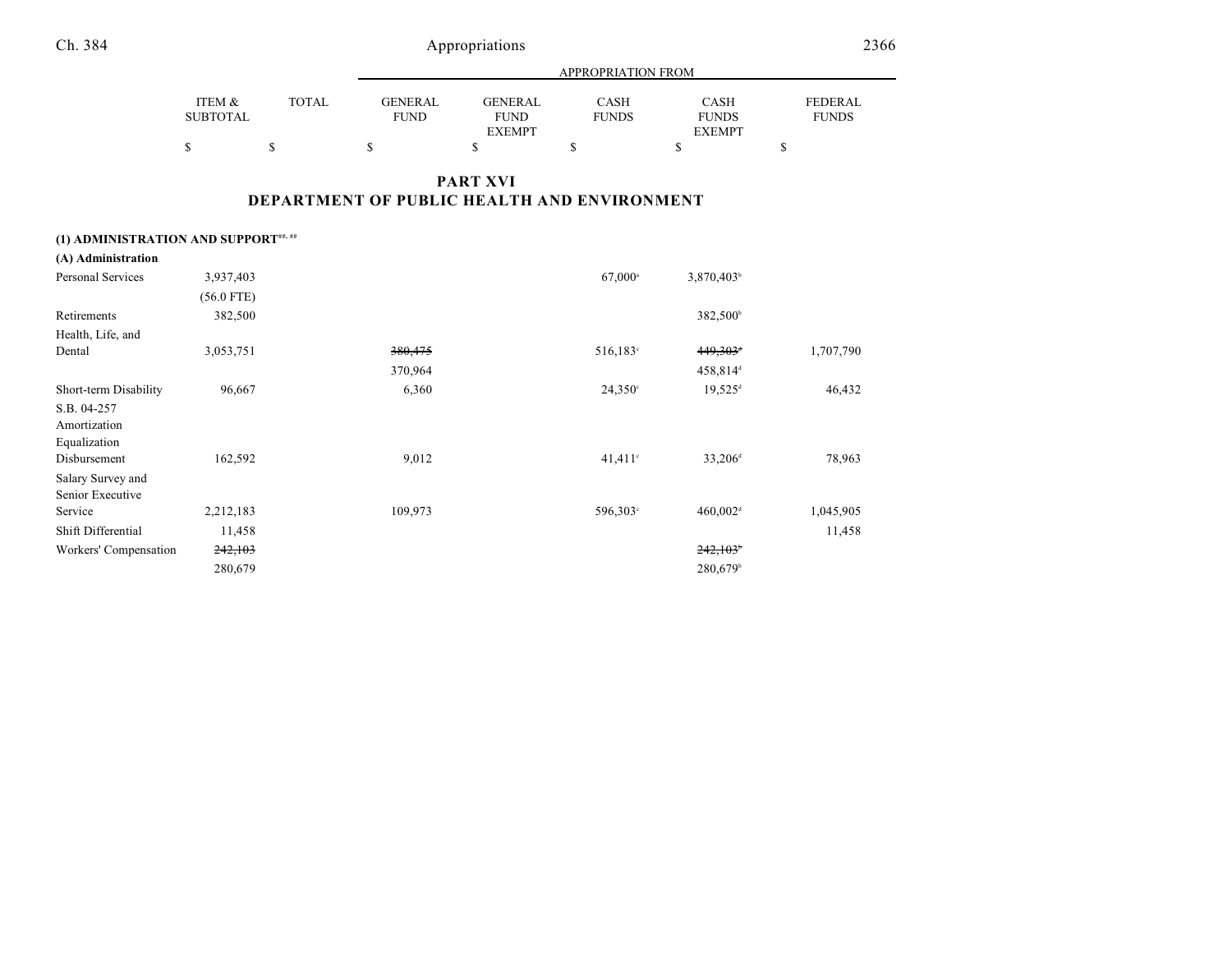| <b>Operating Expenses</b>   | 1,143,392 |                        | 1,143,392 <sup>b</sup> |         |
|-----------------------------|-----------|------------------------|------------------------|---------|
| Legal Services for          |           |                        |                        |         |
| 21,047 hours                | 1,356,479 | $86,203^\circ$         | $1,191,055^{\circ}$    | 79,221  |
| Administrative Law          |           |                        |                        |         |
| Judge Services              | 24,427    |                        | 24,427                 |         |
|                             | 11,542    |                        | $11,542^b$             |         |
| Payment to Risk             |           |                        |                        |         |
| Management and              |           |                        |                        |         |
| Property Funds              | 79,846    | $2,337$ <sup>a</sup>   | $77,509$ <sup>6</sup>  |         |
|                             | 43,864    |                        | 41,527 <sup>b</sup>    |         |
| Vehicle Lease               |           |                        |                        |         |
| Payments                    | 189,935   | $102,902$ <sup>*</sup> | $70,500^{\circ}$       | 16,533  |
|                             | 201,207   | 108,538 <sup>c</sup>   | $73,318^{\circ}$       | 19,351  |
| Leased Space                | 5,015,020 |                        | 5,001,880 <sup>f</sup> | 13,140  |
| Capitol Complex             |           |                        |                        |         |
| Leased Space                | 24,816    |                        | 24,816                 |         |
|                             | 26,554    |                        | 26,554 <sup>b</sup>    |         |
| Communications              |           |                        |                        |         |
| Services Payments           | 5,425     |                        | 5,425                  |         |
|                             | 4,871     |                        | 4,871 <sup>b</sup>     |         |
| Utilities                   | 489,068   | $13.154^{\circ}$       | 353,738*               | 122,176 |
|                             | 571,140   |                        | 435,810 <sup>s</sup>   |         |
| <b>Building Maintenance</b> |           |                        |                        |         |
| and Repair                  | 271,056   |                        | 271,056                |         |
|                             | 271,858   |                        | 271,858 <sup>b</sup>   |         |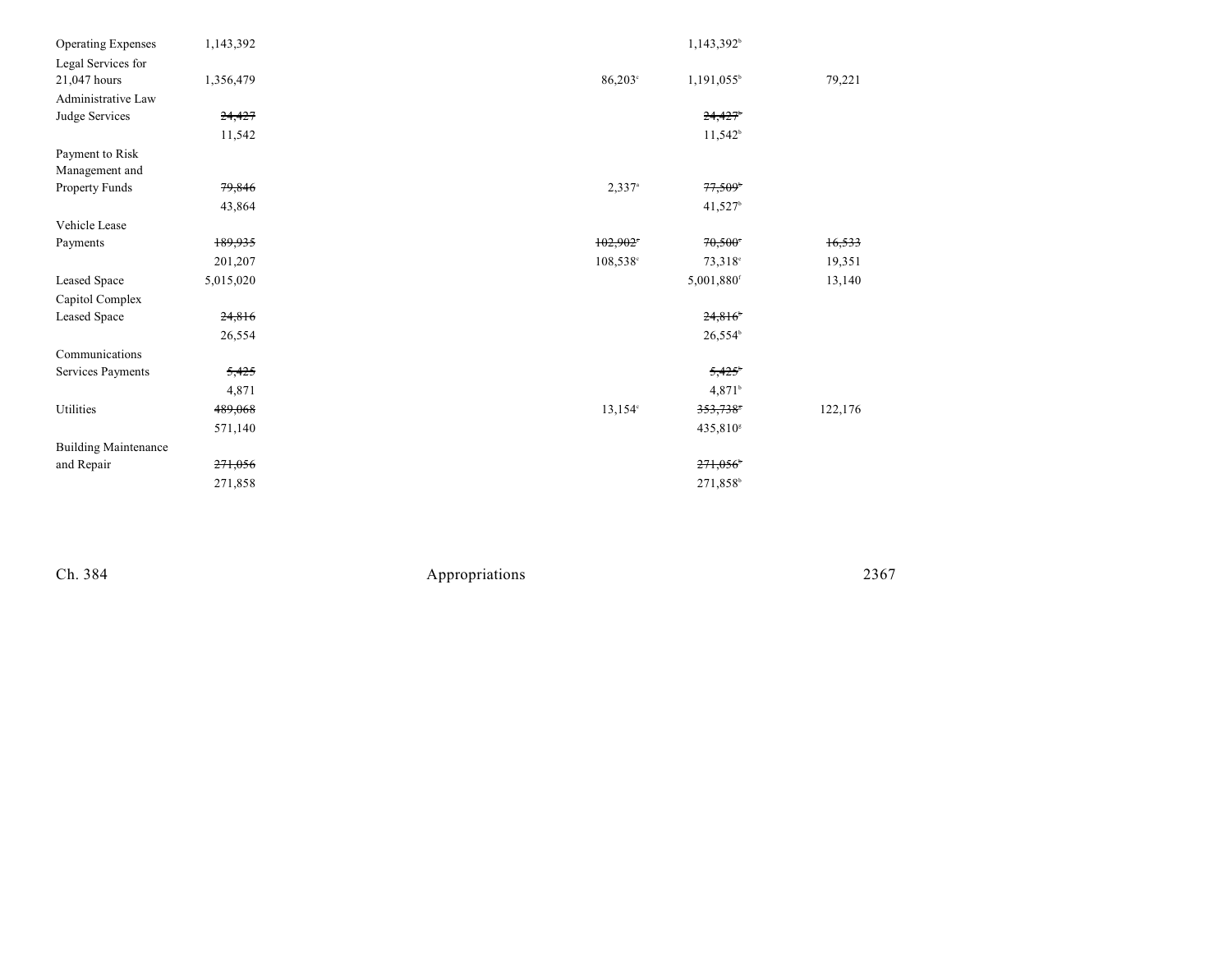| Ch. 384                                                      | Appropriations                    |              |                               |                                                |                             | 2368                                  |                                |
|--------------------------------------------------------------|-----------------------------------|--------------|-------------------------------|------------------------------------------------|-----------------------------|---------------------------------------|--------------------------------|
|                                                              | APPROPRIATION FROM                |              |                               |                                                |                             |                                       |                                |
|                                                              | ITEM &<br><b>SUBTOTAL</b>         | <b>TOTAL</b> | <b>GENERAL</b><br><b>FUND</b> | <b>GENERAL</b><br><b>FUND</b><br><b>EXEMPT</b> | <b>CASH</b><br><b>FUNDS</b> | CASH<br><b>FUNDS</b><br><b>EXEMPT</b> | <b>FEDERAL</b><br><b>FUNDS</b> |
|                                                              | \$                                | \$           | \$                            | \$                                             | \$                          | \$                                    | \$                             |
| Reimbursement for<br>Members of the State<br>Board of Health | 3,840<br>18,701,961<br>18,787,000 |              | 3,840                         |                                                |                             |                                       |                                |

<sup>a</sup> These amounts shall be from the Stationary Sources Control Fund pursuant to Section 25-7-114.7 (2) (b) (I), C.R.S.

<sup>b</sup> Of these amounts,  $\frac{1}{2}$ ,  $\frac{1}{2}$ ,  $\frac{1}{2}$ ,  $\frac{1}{2}$ ,  $\frac{1}{2}$ ,  $\frac{1}{2}$ ,  $\frac{1}{2}$ ,  $\frac{1}{2}$ ,  $\frac{1}{2}$ ,  $\frac{1}{2}$ ,  $\frac{1}{2}$ ,  $\frac{1}{2}$ ,  $\frac{1}{2}$ ,  $\frac{1}{2}$ ,  $\frac{1}{2}$ ,  $\frac{1}{2}$ ,  $\frac{1}{2}$ ,  $\frac{1}{2}$ , from other state agencies with tobacco settlement programs pursuant to Section 25-1-108.5 (5), C.R.S., and \$3,823 shall be from the Automobile Inspection and Readjustment Account of the Highway Users Tax Fund pursuance to Section 42-3-134, C.R.S. DEPARTMENT OF PUBLIC HEALTH AND ENVIRONMENT SUBACCOUNT OF THE AIR ACCOUNT OF THE HIGHWAY USERS TAX FUND CREATED PURSUANT TO SECTION 42-3-304 (18) (c), C.R.S.

 $\degree$  These amounts shall be from various sources of cash funds.

<sup>d</sup> Of these amounts, \$528,000(T) \$563,379(T) shall be from indirect cost recoveries, \$150,000 \$192,121 shall be from the Automobile Inspection and Readjustment Account of the Highway Users Tax Fund pursuant to Section 42-3-134, C.R.S., DEPARTMENT OF PUBLIC HEALTH AND ENVIRONMENT SUBACCOUNT OF THE AIR ACCOUNT OF THE HIGHWAY USERS TAX FUND CREATED PURSUANT TO SECTION 42-3-304 (18) (c), C.R.S., and \$284,036 \$216,047 shall be from various exempt sources of cash funds.

Of this amount,\$20,538 shall be from the Department of Public Health and Environment subaccount of the AIR Account of the Highway Users ' TAX FUND CREATED PURSUANT TO SECTION 42-3-304 (18) (c), C.R.S., \$62,812 \$44,592 shall be from various exempt sources of cash funds, and \$7,688(T) \$8,188(T) shall be from indirect cost recoveries.

<sup>f</sup> Of this amount, \$4,801,857(T) shall be from indirect cost recoveries, and \$200,023 shall be from the <del>Automobile Inspection and Readjustment Account of the</del> Highway Users Tax Fund pursuant to Section 42-3-134, C.R.S. DEPARTMENT OF PUBLIC HEALTH AND ENVIRONMENT SUBACCOUNT OF THE AIR ACCOUNT OF THE HIGHWAY USERS TAX FUND CREATED PURSUANT TO SECTION 42-3-304 (18) (c), C.R.S.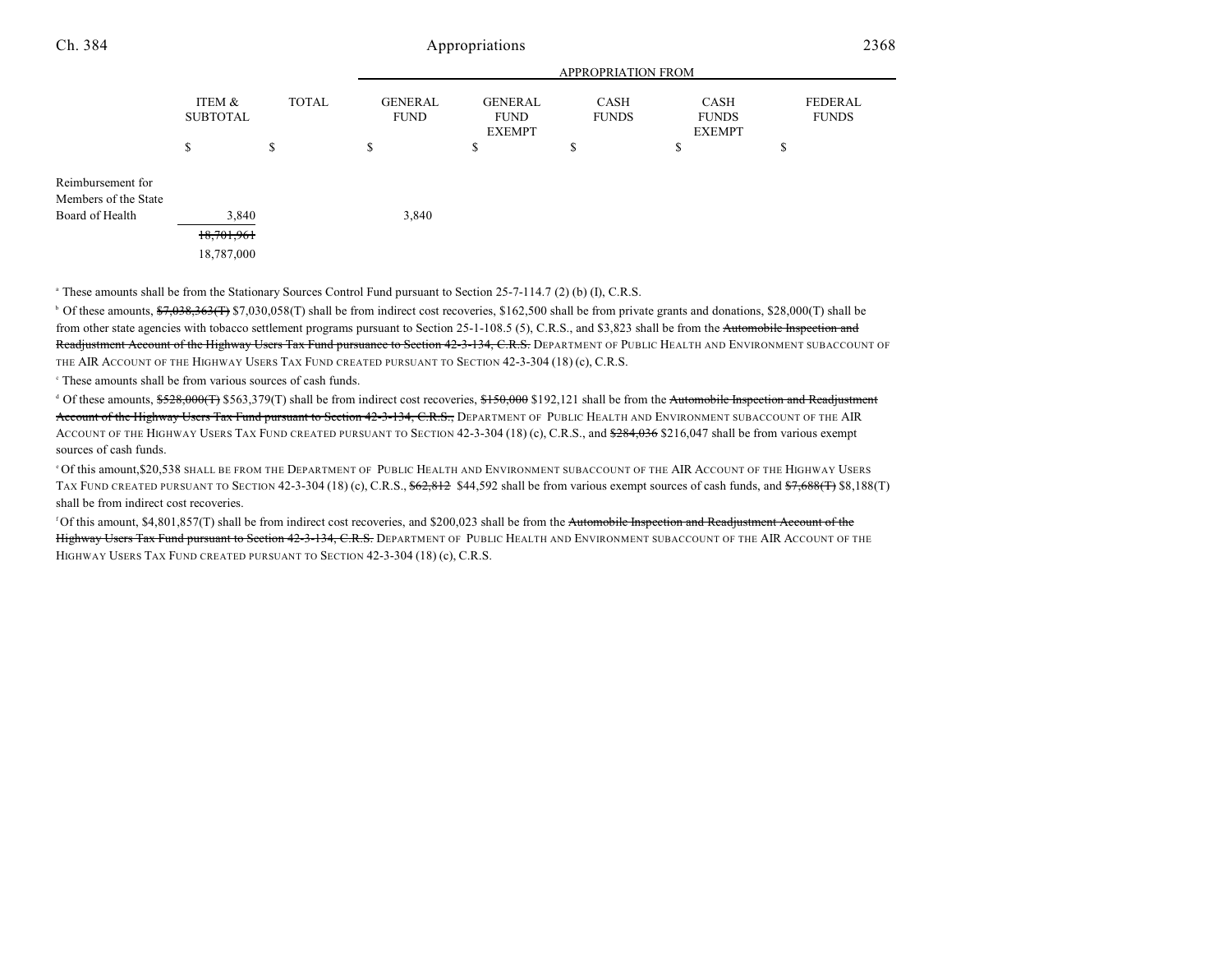<sup>8</sup> Of this amount, \$291,777(T) \$367,714(T) shall be from indirect cost recoveries, and \$61,961 \$68,096 shall be from the Automobile Inspection and Readjustment Account of the Highway Users Tax Fund pursuant to Section 42-3-134 C.R.S. DEPARTMENT OF PUBLIC HEALTH AND ENVIRONMENT SUBACCOUNT OF THE AIR ACCOUNT OF THE HIGHWAY USERS TAX FUND CREATED PURSUANT TO SECTION 42-3-304 (18) (c), C.R.S.

| (B) Special Programs<br>(1) Environmental<br>Leadership and<br>Pollution Prevention | 879,035<br>$(7.0$ FTE)                                                       | 124,912 <sup>a</sup>  | $49,264^{\circ}$    | 704,859 |
|-------------------------------------------------------------------------------------|------------------------------------------------------------------------------|-----------------------|---------------------|---------|
|                                                                                     | <sup>a</sup> This amount shall be from various sources of cash funds.        |                       |                     |         |
|                                                                                     | <sup>b</sup> This amount shall be from various exempt sources of cash funds. |                       |                     |         |
| (2) Indirect Cost                                                                   |                                                                              |                       |                     |         |
| Assessment                                                                          | 246,142                                                                      | $62,423$ <sup>*</sup> | 57,144 <sup>*</sup> | 126,575 |
|                                                                                     | 221,892                                                                      | $47,923$ <sup>a</sup> | 42,394 <sup>b</sup> | 131,575 |
|                                                                                     | 1,125,177                                                                    |                       |                     |         |
|                                                                                     | 1,100,927                                                                    |                       |                     |         |

<sup>a</sup> This amount shall be from various sources of cash funds.

<sup>b</sup> <del>This amount</del> Of this amount, \$32,394 shall be from the Department of Public Health and Environment subaccount of the AIR Account of the HIGHWAY USERS TAX FUND CREATED PURSUANT TO SECTION 42-3-304 (18) (c), C.R.S., AND \$10,000 shall be from various exempt sources of cash funds.

> 19,827,138 19,887,927

Ch. 384 2369 Appropriations 2369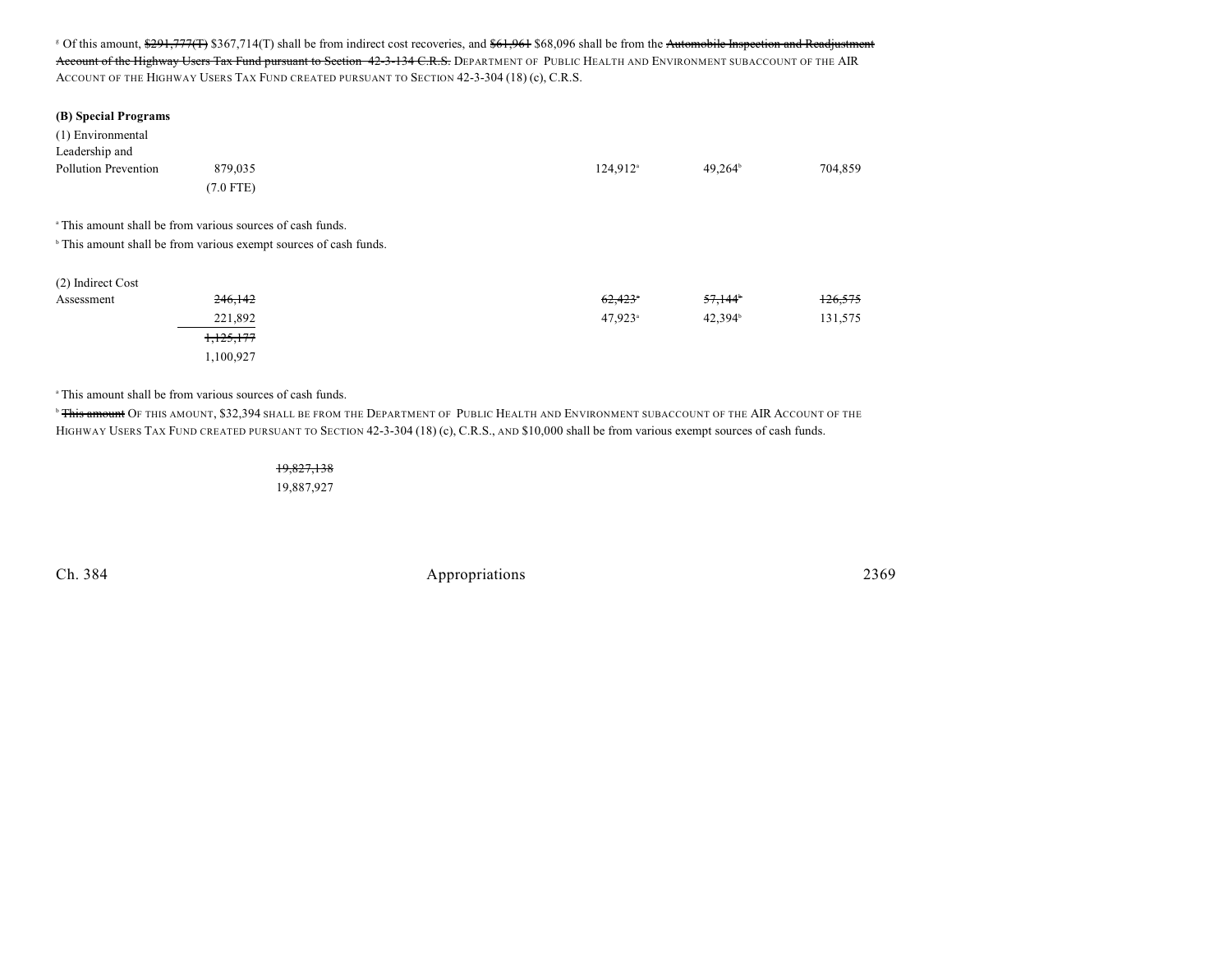| Ch. 384                                             |                           |              | Appropriations                |                                                |                      |                                       | 2370                           |  |
|-----------------------------------------------------|---------------------------|--------------|-------------------------------|------------------------------------------------|----------------------|---------------------------------------|--------------------------------|--|
|                                                     |                           |              |                               |                                                | APPROPRIATION FROM   |                                       |                                |  |
|                                                     | ITEM &<br><b>SUBTOTAL</b> | <b>TOTAL</b> | <b>GENERAL</b><br><b>FUND</b> | <b>GENERAL</b><br><b>FUND</b><br><b>EXEMPT</b> | CASH<br><b>FUNDS</b> | CASH<br><b>FUNDS</b><br><b>EXEMPT</b> | <b>FEDERAL</b><br><b>FUNDS</b> |  |
|                                                     | \$                        | \$           | \$                            | \$                                             | S                    | \$                                    | S                              |  |
| (2) CENTER FOR HEALTH AND ENVIRONMENTAL INFORMATION |                           |              |                               |                                                |                      |                                       |                                |  |
| (A) Health Statistics and Vital Records             |                           |              |                               |                                                |                      |                                       |                                |  |
| <b>Personal Services</b>                            | 2,331,951                 |              |                               |                                                |                      |                                       |                                |  |
|                                                     | $(47.1$ FTE)              |              |                               |                                                |                      |                                       |                                |  |
| <b>Operating Expenses</b>                           | 115,875                   |              |                               |                                                |                      |                                       |                                |  |
| <b>Indirect Cost</b>                                |                           |              |                               |                                                |                      |                                       |                                |  |
| Assessment                                          | 626,418                   |              |                               |                                                |                      |                                       |                                |  |
|                                                     | 607,168                   |              |                               |                                                |                      |                                       |                                |  |
|                                                     | 3,074,244                 |              |                               |                                                | 1,863,291            | 195,199 <sup>b</sup>                  | 1,015,754                      |  |

<sup>a</sup> This amount shall be from the Vital Statistics Records Cash Fund pursuant to Section 25-2-121 (2) (b) (I), C.R.S.

<sup>b</sup> Of this amount, \$58,224 shall be from the Medical Marijuana Program Cash Fund established pursuant to Section 25-1.5-106 (2) C.R.S., \$3,550(T) shall be from Medicaid funds appropriated in the Department of Health Care Policy and Financing, and \$133,425 \$143,425 shall be from various sources of cash funds exempt.

 $3,054,994$   $3,054,994$   $925,754$ 

| (B) Information Technology Services |           |                        |                        |                |
|-------------------------------------|-----------|------------------------|------------------------|----------------|
| Personal Services                   | 2.058.928 | $164.987$ <sup>a</sup> | 1.605.543 <sup>b</sup> | 288.398°       |
|                                     |           | $(0.6$ FTE)            | $(20.9$ FTE)           | $(2.7$ FTE)    |
| <b>Operating Expenses</b>           | 883.875   | $101.677^{\circ}$      | 661.219 <sup>b</sup>   | 120.979°       |
| Purchase of Services                |           |                        |                        |                |
| from Computer Center                | 165,643   | $26.800^{\circ}$       | $116.103^{\circ}$      | $22,740^\circ$ |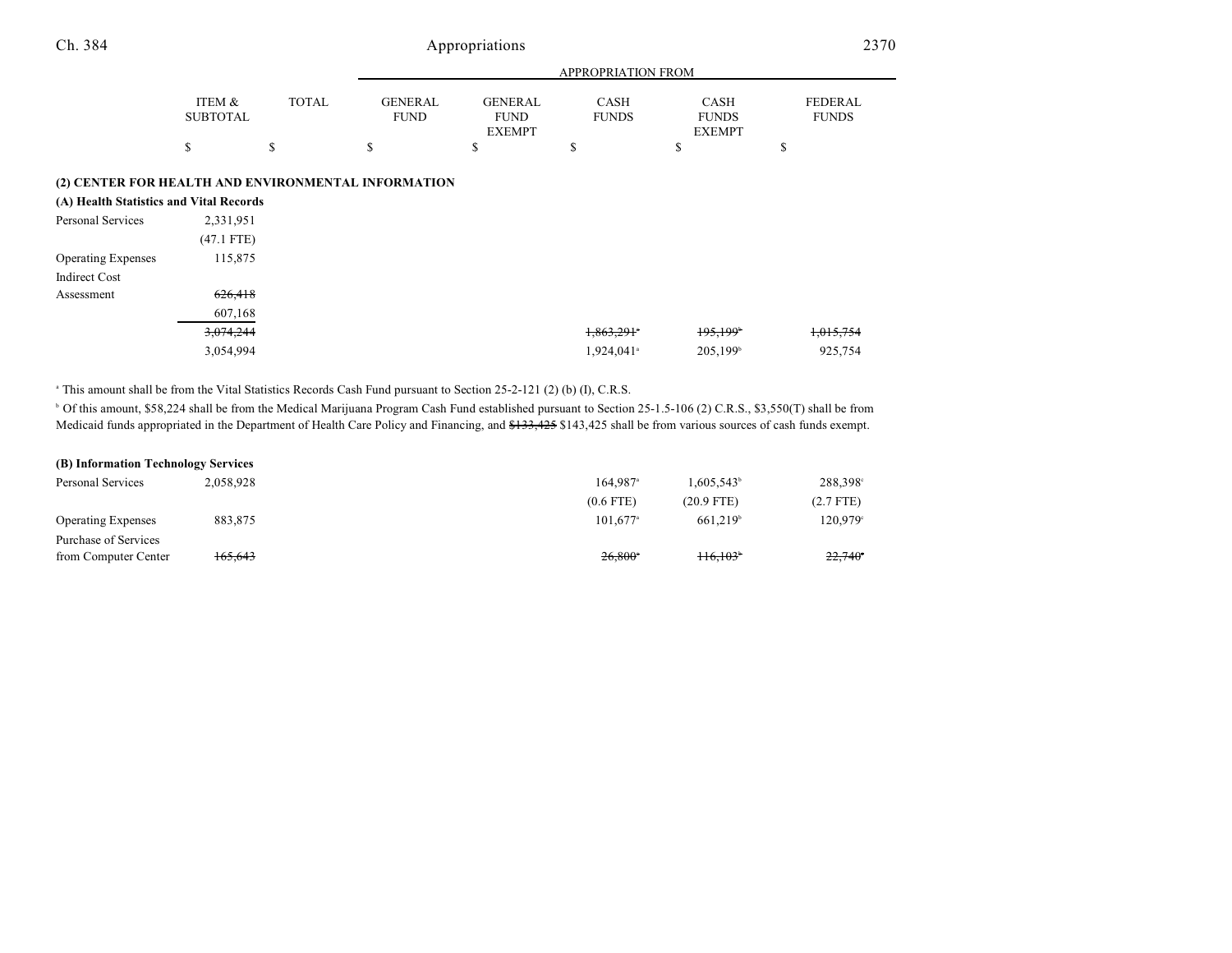|                         | 158,527   | $25,661$ <sup>a</sup> | $111,122^b$ | $21,744$ °       |
|-------------------------|-----------|-----------------------|-------------|------------------|
| <b>Multiuse Network</b> |           |                       |             |                  |
| Payments                | 157,198   |                       | 102,093     | 55,105           |
|                         | 149,496   |                       | 96,316      | $53,180^{\circ}$ |
| Indirect Cost           |           |                       |             |                  |
| Assessment              | 121,354   | $25,853$ <sup>a</sup> | $2,373^b$   | 93,128           |
|                         | 93,354    |                       |             | $65,128^{\circ}$ |
|                         | 3,386,998 |                       |             |                  |
|                         | 3,344,180 |                       |             |                  |

<sup>a</sup> These amounts shall be from various sources of cash funds.

<sup>b</sup> Of these amounts, \$2,465,873(T) \$2,455,115(T) shall be from indirect cost recoveries, \$15,145(T) shall be from Medicaid cash funds exempt transferred from the Department of Health Care Policy and Financing, and \$6,313 shall be from various exempt sources of cash funds.

These amounts are funds anticipated to be received from various sources of federal funds and are shown for informational purposes only. <sup>c</sup>

| <del>6,461,242</del> |  |
|----------------------|--|
| 6,399,174            |  |

#### **(3) LABORATORY SERVICES**

| (A) Director's Office     |              |                          |                     |         |
|---------------------------|--------------|--------------------------|---------------------|---------|
| Personal Services         | 698,968      | 541,200 <sup>a</sup>     | 38,718 <sup>b</sup> | 119,050 |
|                           | $(10.0$ FTE) |                          |                     |         |
| <b>Operating Expenses</b> | 30,597       | $22,421$ <sup>a</sup>    |                     | 8,176   |
| Indirect Cost             |              |                          |                     |         |
| Assessment                | 1,180,362    | 951,825 <sup>*</sup>     | $43,225^{\circ}$    | 185,312 |
|                           | 1,305,362    | $1,066,825$ <sup>a</sup> |                     | 195,312 |
|                           | 1,909,927    |                          |                     |         |
|                           |              |                          |                     |         |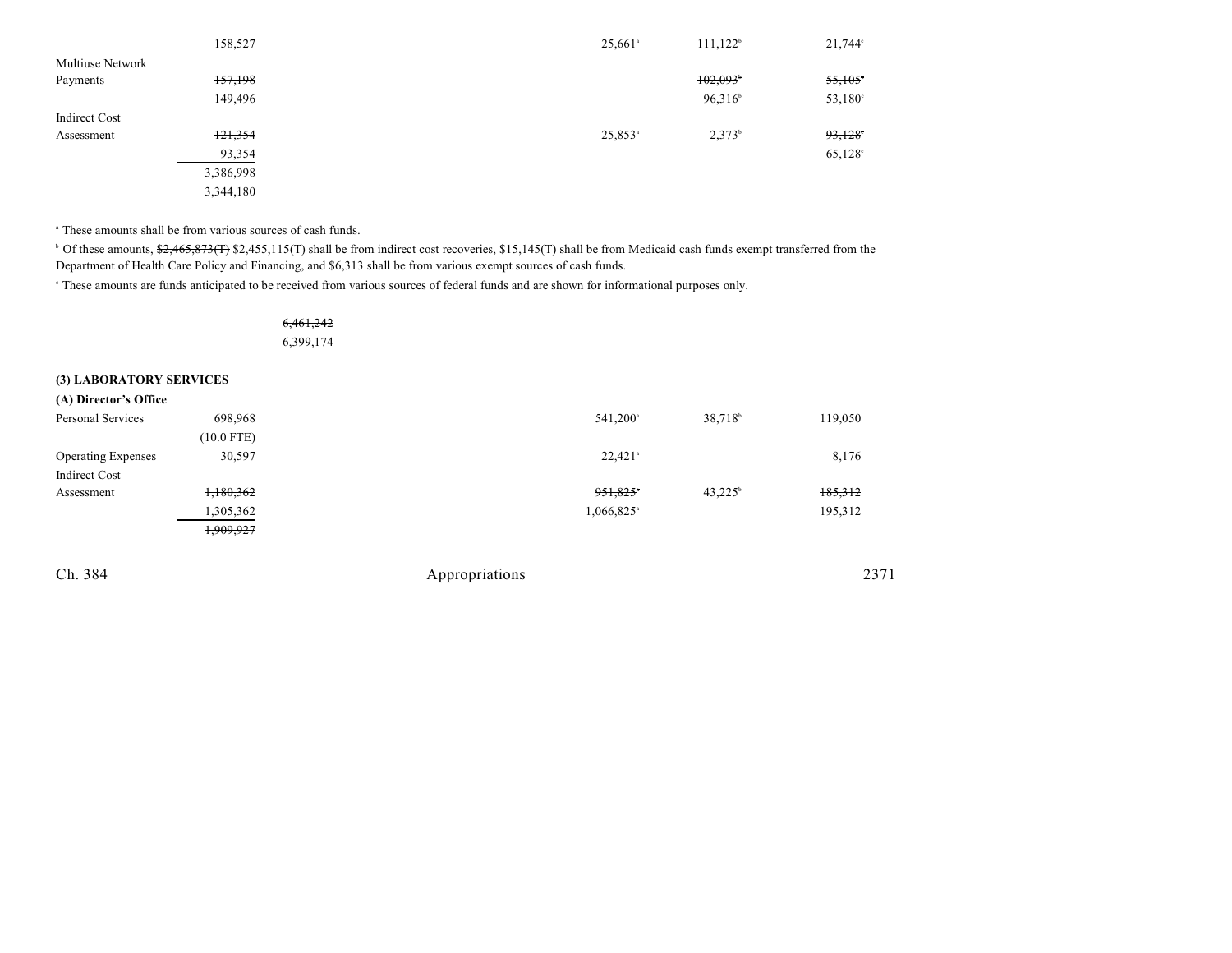2,034,927

<sup>a</sup> Of these amounts, \$200,000 shall be from the Newborn Screening and Genetic Counseling Cash Fund pursuant to Section 25-4-1006 (1), C.R.S., \$50,529 shall be from the Law Enforcement Assistance Fund pursuant to Section 43-4-401, C.R.S., and  $\frac{41,264,917}{1,379,917}$  shall be from various sources of cash funds. Of these amounts, \$18,070(T) shall be from indirect cost recoveries, and \$63,873 shall be from various exempt sources of cash funds. <sup>b</sup>

| (B) Laboratory Services - Chemistry and<br>Microbiology |              |         |                        |                      |         |
|---------------------------------------------------------|--------------|---------|------------------------|----------------------|---------|
| Personal Services                                       | 3,140,865    | 155,029 | 1,975,999 <sup>a</sup> | 227,773 <sup>b</sup> | 782,064 |
|                                                         | $(53.4$ FTE) |         |                        |                      |         |
| <b>Operating Expenses</b>                               | 2,144,997    | 12,189  | 1,521,935              | 401,868              | 209,005 |
|                                                         | 2,145,554    |         | 1,522,492 <sup>a</sup> |                      |         |
| Equipment                                               |              |         |                        |                      |         |
| Replacement                                             | 117,000      |         | 117,000 <sup>a</sup>   |                      |         |
|                                                         | 5,402,862    |         |                        |                      |         |
|                                                         | 5,403,419    |         |                        |                      |         |

<sup>a</sup> Of these amounts, \$1,911,761 \$1,912,318 shall be from various sources of cash funds, \$1,666,812 shall be from the Newborn Screening and Genetic Counseling Cash Funds pursuant to Section 25-4-1006 (1), C.R.S., and \$36,361 shall be from the Law Enforcement Assistance Fund pursuant to Section 43-4-401, C.R.S.  $\degree$  Of these amounts, \$224,744(T) shall be from funds transferred from the Water Quality Control Division, and \$404,897 shall be from various exempt sources of cash funds.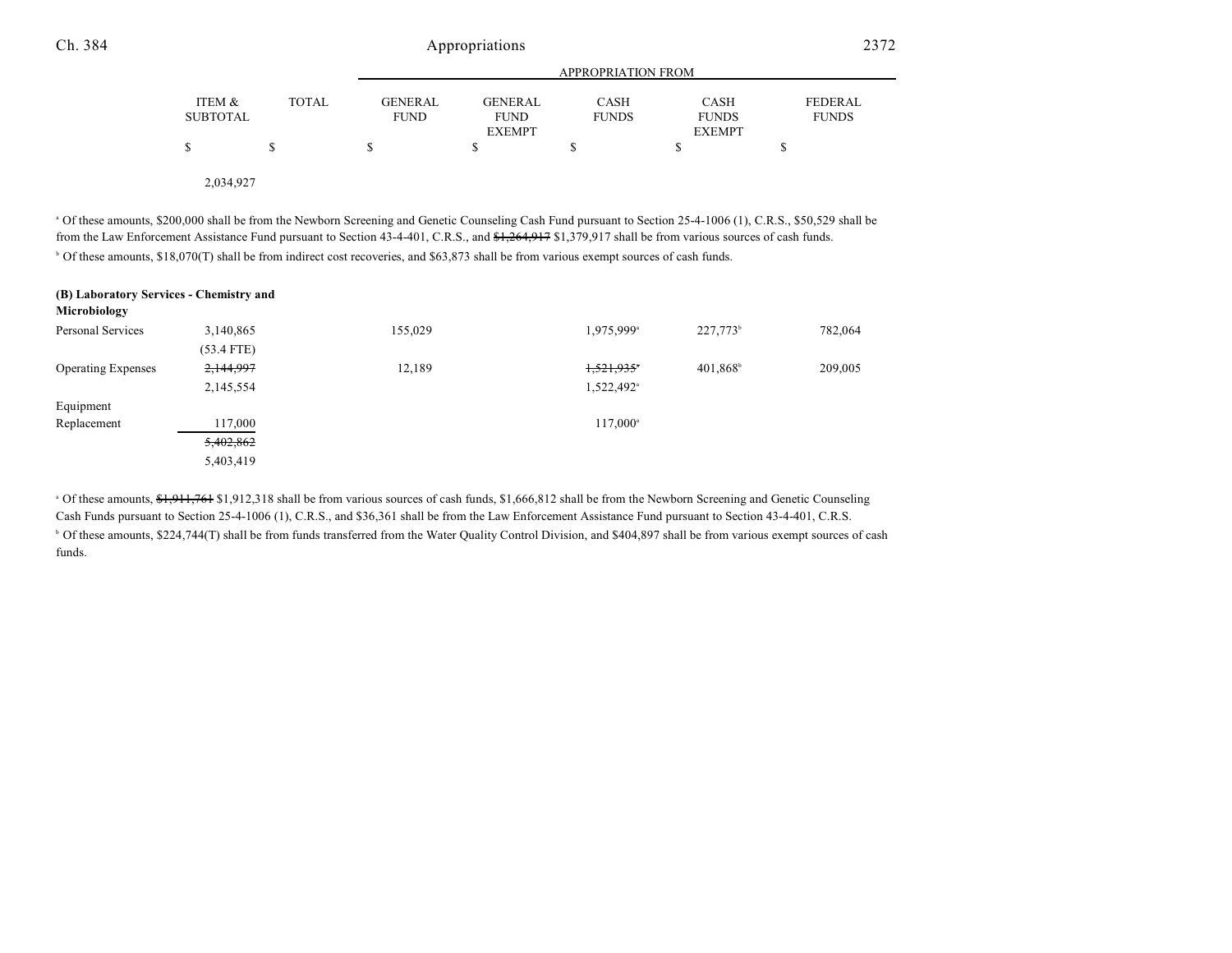| (C) Certification         |              |                       |         |
|---------------------------|--------------|-----------------------|---------|
| Personal Services         | 647,086      | 455.441 <sup>ª</sup>  | 191,645 |
|                           | $(10.3$ FTE) |                       |         |
| <b>Operating Expenses</b> | 89,602       | $60,199$ <sup>a</sup> | 29,403  |
|                           | 736,688      |                       |         |

<sup>a</sup> Of these amounts, \$422,893 shall be from the Law Enforcement Assistance Fund pursuant to Section 43-4-401, C.R.S., and \$92,747 shall be from various sources of cash funds.

|                                                |             | 8,049,477<br>8,175,034 |                |         |
|------------------------------------------------|-------------|------------------------|----------------|---------|
| (4) LOCAL HEALTH SERVICES                      |             |                        |                |         |
| (A) Local Liaison                              |             |                        |                |         |
| Public Health Nurses in<br>areas not served by |             |                        |                |         |
| local health                                   |             |                        |                |         |
| departments                                    | 962,731     |                        | 962,731        |         |
| Environmental Health                           |             |                        |                |         |
| Specialists in areas not                       |             |                        |                |         |
| served by local health                         |             |                        |                |         |
| departments                                    | 241,480     |                        | 241,480        |         |
|                                                | 1,204,211   |                        |                |         |
| (B) Community Nursing                          |             |                        |                |         |
| Personal Services                              | 440,142     |                        | 228,287(M)     | 211,855 |
|                                                | $(5.4$ FTE) |                        |                |         |
| Ch. 384                                        |             |                        | Appropriations | 2373    |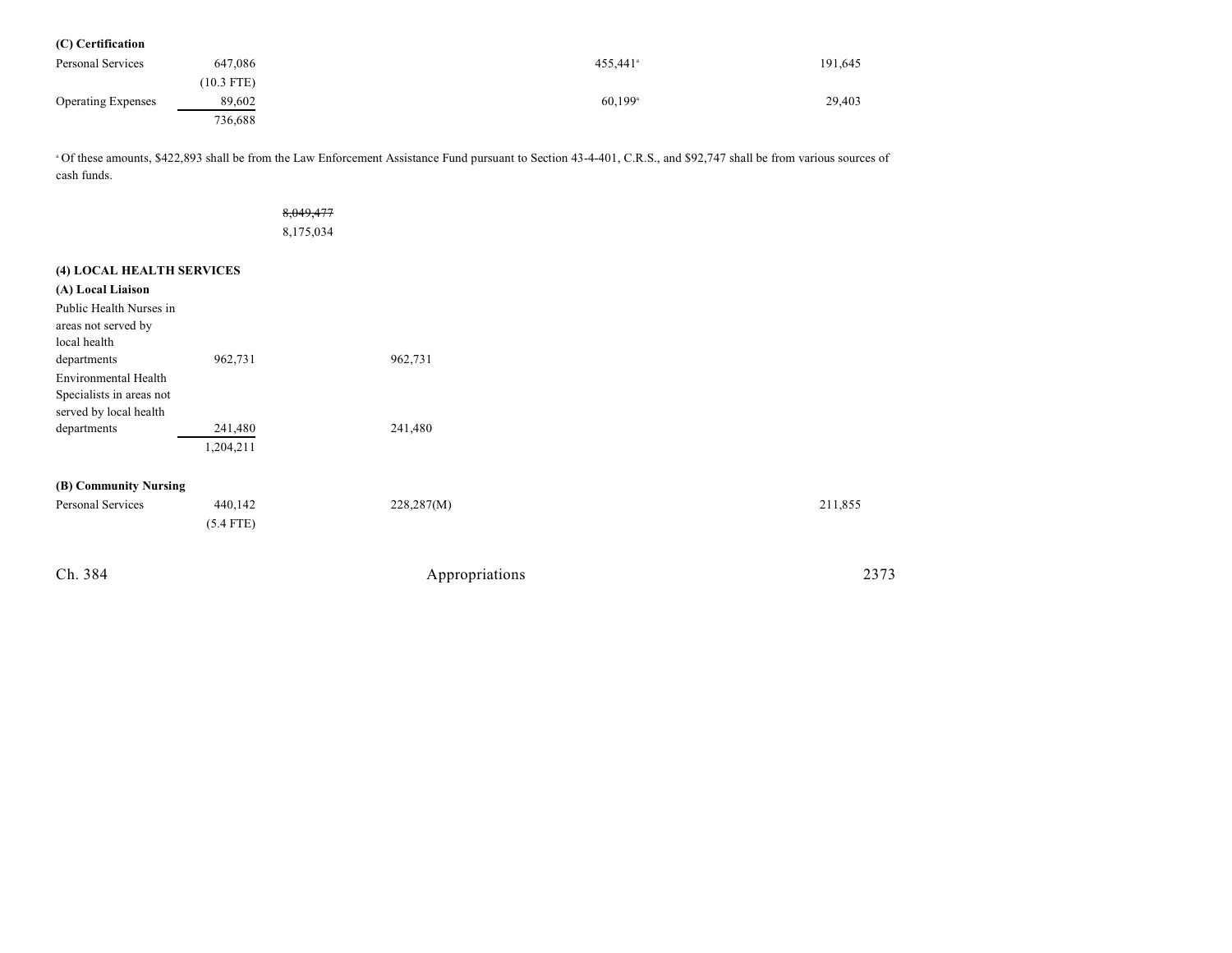| Ch. 384                          | Appropriations            |              |                               |                                                |                        | 2374                                  |                                |
|----------------------------------|---------------------------|--------------|-------------------------------|------------------------------------------------|------------------------|---------------------------------------|--------------------------------|
|                                  |                           |              | APPROPRIATION FROM            |                                                |                        |                                       |                                |
|                                  | ITEM &<br><b>SUBTOTAL</b> | <b>TOTAL</b> | <b>GENERAL</b><br><b>FUND</b> | <b>GENERAL</b><br><b>FUND</b><br><b>EXEMPT</b> | CASH<br><b>FUNDS</b>   | CASH<br><b>FUNDS</b><br><b>EXEMPT</b> | <b>FEDERAL</b><br><b>FUNDS</b> |
|                                  | \$                        | \$           | \$                            | \$                                             | \$                     | \$                                    | \$                             |
| <b>Operating Expenses</b>        | 16,705                    |              | 16,705                        |                                                |                        |                                       |                                |
| <b>Indirect Cost</b>             |                           |              |                               |                                                |                        |                                       |                                |
| Assessment                       | 32,817<br>489,664         |              |                               |                                                |                        |                                       | 32,817                         |
|                                  |                           | 1,693,875    |                               |                                                |                        |                                       |                                |
| (5) AIR QUALITY CONTROL DIVISION |                           |              |                               |                                                |                        |                                       |                                |
| (A) Administration               |                           |              |                               |                                                |                        |                                       |                                |
| Personal Services                | 334,354                   |              |                               |                                                | 117,773 <sup>a</sup>   | 125,536 <sup>b</sup>                  | $91,045^{\circ}$               |
|                                  |                           |              |                               |                                                | $(1.6$ FTE)            | $(1.5$ FTE)                           | $(1.4$ FTE)                    |
| <b>Operating Expenses</b>        | 9,187                     |              |                               |                                                |                        |                                       | 9,187°                         |
| <b>Indirect Cost</b>             |                           |              |                               |                                                |                        |                                       |                                |
| Assessment                       | 2,622,453                 |              |                               |                                                | 1,306,988 <sup>+</sup> | 815,644                               | 499,821°                       |
|                                  | 2,535,964                 |              |                               |                                                | 1,252,999 <sup>d</sup> | 868,144 <sup>b</sup>                  | 414,821°                       |
|                                  | 2,965,994                 |              |                               |                                                |                        |                                       |                                |
|                                  | 2,879,505                 |              |                               |                                                |                        |                                       |                                |

<sup>a</sup> This amount shall be from the Stationary Sources Control Fund pursuant to Section 25-7-114.7 (2) (b) (I), C.R.S.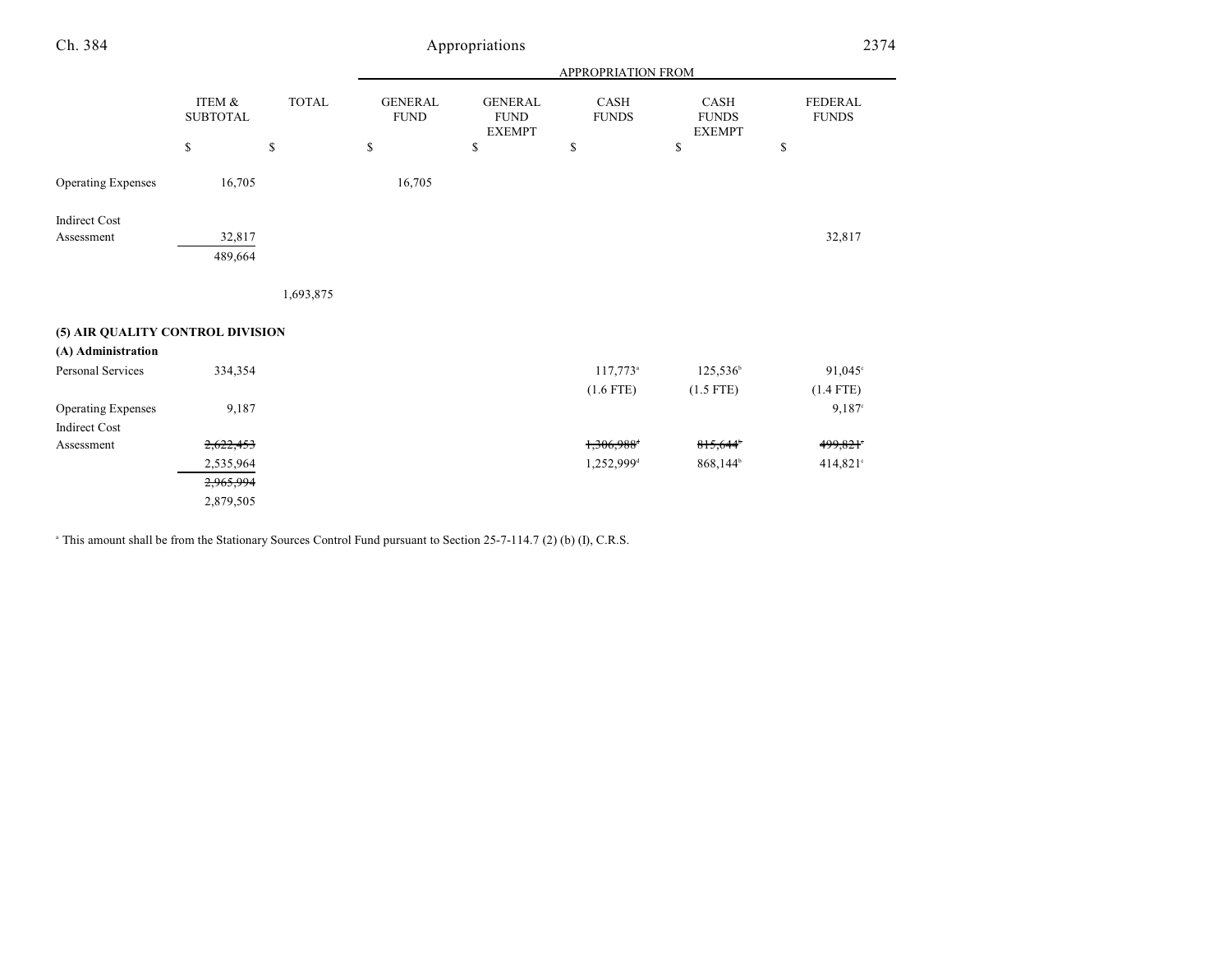#### <sup>b</sup> These amounts shall be from the <del>Automobile Inspection and Readjustment Account of the Highway Users Tax Fund pursuant to Section 42-3-134, C.R.S.</del>

DEPARTMENT OF PUBLIC HEALTH AND ENVIRONMENT SUBACCOUNT OF THE AIR ACCOUNT OF THE HIGHWAY USERS TAX FUND CREATED PURSUANT TO SECTION 42-3-304 (18) (c), C.R.S.

These amounts are funds anticipated to be received from the U.S. Environmental Protection Agency and are shown for informational purposes only. <sup>c</sup>

 $\alpha$ <sup>d</sup> This amount shall be from various sources of cash funds.

#### **(B) Technical Services**

| (1) Air Quality Monitoring |           |                       |                           |                     |
|----------------------------|-----------|-----------------------|---------------------------|---------------------|
| Personal Services          | .342,400  | 58,131 <sup>a</sup>   | $974,348(H)$ <sup>b</sup> | $309,921$ °         |
|                            |           | $(1.8 FFE)$           | $(12.8$ FTE)              | $(4.4$ FTE)         |
|                            |           | $(1.5$ FTE)           |                           |                     |
| <b>Operating Expenses</b>  | 112,815   |                       | $96,458(H)$ <sup>b</sup>  | $16,357$ °          |
| <b>Local Contracts</b>     | 254,674   | $84,270$ <sup>a</sup> | $92,034(H)$ <sup>b</sup>  | 78,370 <sup>c</sup> |
|                            | 1,709,889 |                       |                           |                     |

<sup>a</sup> Of these amounts, \$124,632 shall be from the Stationary Sources Control Fund pursuant to Section 25-7-114.7 (2) (b), C.R.S., and \$17,769 shall be from the Ozone Protection Fund, pursuant to pursuant to Section 25-7-135 (1), C.R.S.

<sup>b</sup> These amounts shall be from the <del>Automobile Inspection and Readjustment Account of the Highway Users Tax Fund pursuant to Section 42-3-134, C.R.S.</del> DEPARTMENT OF PUBLIC HEALTH AND ENVIRONMENT SUBACCOUNT OF THE AIR ACCOUNT OF THE HIGHWAY USERS TAX FUND CREATED PURSUANT TO SECTION 42-3-304 (18) (c), C.R.S.

<sup>e</sup> These amounts are funds anticipated to be received from the U.S. Environmental Protection Agency and are shown for informational purposes only.

| (2) Modeling and Analysis |                    |                  |                      |                      |
|---------------------------|--------------------|------------------|----------------------|----------------------|
| Personal Services         | 837.666            | $79.336^{\circ}$ | $183.612^b$          | 574.718 <sup>c</sup> |
|                           |                    | $(1.4$ FTE)      | $(2.4$ FTE)          | $(7.3$ FTE)          |
| <b>Operating Expenses</b> | <del>243,365</del> | $12.759^{\circ}$ | $122.256^{\circ}$    | $108,350^{\circ}$    |
|                           | 248,370            | $15.005^{\circ}$ | 124.295 <sup>b</sup> | $109,070^{\circ}$    |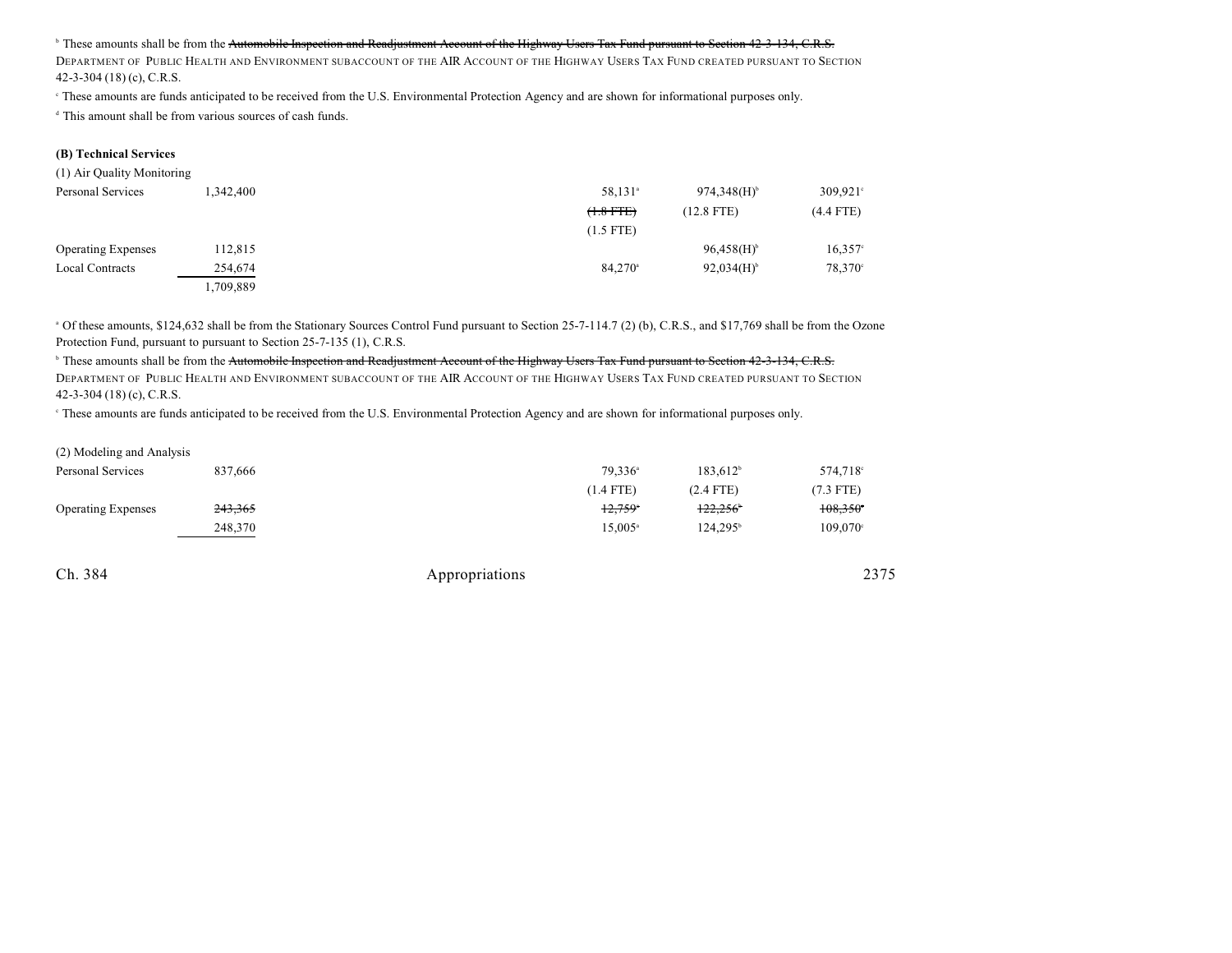## Ch. 384 Appropriations 2376

|                    |              | APPROPRIATION FROM            |                               |                             |                             |                                |  |
|--------------------|--------------|-------------------------------|-------------------------------|-----------------------------|-----------------------------|--------------------------------|--|
| ITEM &<br>SUBTOTAL | <b>TOTAL</b> | <b>GENERAL</b><br><b>FUND</b> | <b>GENERAL</b><br><b>FUND</b> | <b>CASH</b><br><b>FUNDS</b> | <b>CASH</b><br><b>FUNDS</b> | <b>FEDERAL</b><br><b>FUNDS</b> |  |
|                    |              |                               | <b>EXEMPT</b>                 |                             | <b>EXEMPT</b>               |                                |  |
| \$                 |              | S                             |                               | \$                          |                             |                                |  |
|                    |              |                               |                               |                             |                             |                                |  |
| 1.081.031          |              |                               |                               |                             |                             |                                |  |

1,086,036

<sup>a</sup> These amounts shall be from the Stationary Sources Control Fund pursuant to Section 25-7-114.7 (2) (b), C.R.S.

<sup>b</sup> These amounts shall be from the Automobile Inspection and Readjustment Account of the Highway Users Tax Fund pursuant to Section 42-3-134, C.R.S.

DEPARTMENT OF PUBLIC HEALTH AND ENVIRONMENT SUBACCOUNT OF THE AIR ACCOUNT OF THE HIGHWAY USERS TAX FUND CREATED PURSUANT TO SECTION 42-3-304 (18) (c), C.R.S.

<sup>e</sup> These amounts are funds anticipated to be received from the U.S. Environmental Protection Agency and are shown for informational purposes only.

| (3) Visibility and Risk Assessment |         |                   |                  |                     |
|------------------------------------|---------|-------------------|------------------|---------------------|
| Personal Services                  | 429,600 | $247.190^{\circ}$ | $75.463^{\circ}$ | 106.947             |
|                                    |         | $(2.8$ FTE)       | $(1.0$ FTE)      | $(1.6$ FTE)         |
| <b>Operating Expenses</b>          | 39.142  |                   |                  | 39.142 <sup>°</sup> |
|                                    | 468,742 |                   |                  |                     |

<sup>a</sup> This amount shall be from the Stationary Sources Control Fund pursuant to Section 25-7-114.7 (2) (b), C.R.S.

<sup>b</sup> This amount shall be from the Automobile Inspection and Readjustment Account of the Highway Users Tax Fund pursuant to Section 42-3-134, C.R.S.

DEPARTMENT OF PUBLIC HEALTH AND ENVIRONMENT SUBACCOUNT OF THE AIR ACCOUNT OF THE HIGHWAY USERS TAX FUND CREATED PURSUANT TO SECTION 42-3-304 (18) (c), C.R.S.

These amounts are funds anticipated to be received from the U.S. Environmental Protection Agency and are shown for informational purposes only. <sup>c</sup>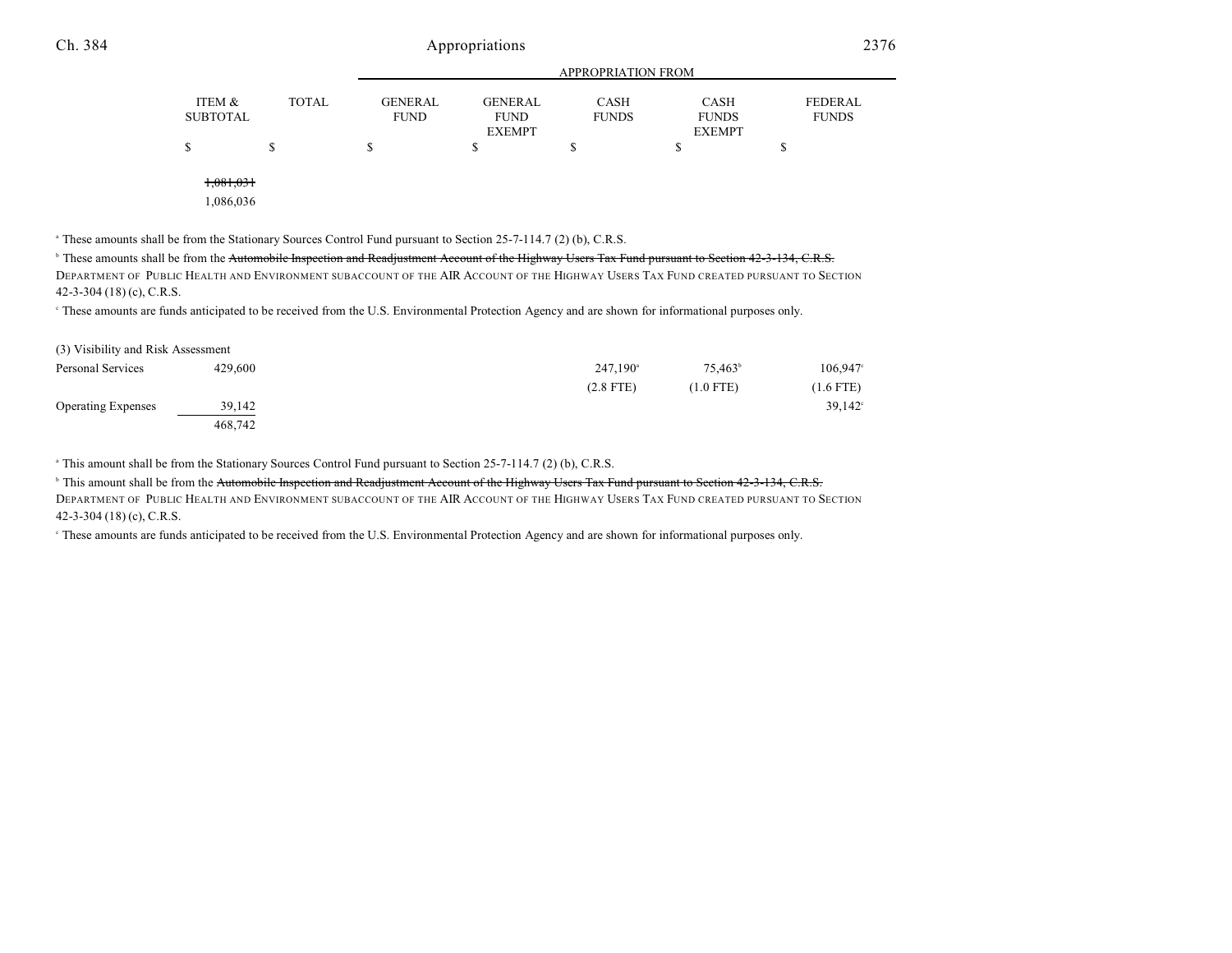#### **(C) Mobile Sources** (1) Research and Support

| (1) Research and Support  |           |                    |                   |
|---------------------------|-----------|--------------------|-------------------|
| Personal Services         | .522.696  | $1,322,331(H)^{a}$ | $200,365^{\circ}$ |
|                           |           | $(18.4$ FTE $)$    | $(2.9$ FTE)       |
|                           |           | $(18.1$ FTE)       |                   |
| <b>Operating Expenses</b> | 306,377   | $288,127(H)^{a}$   | $18,250^{\circ}$  |
|                           | 1,829,073 |                    |                   |

<sup>a</sup> These amounts shall be from the Automobile Inspection and Readjustment Account of the Highway Users Tax Fund pursuant to Section 42-3-134, C.R.S. DEPARTMENT OF PUBLIC HEALTH AND ENVIRONMENT SUBACCOUNT OF THE AIR ACCOUNT OF THE HIGHWAY USERS TAX FUND CREATED PURSUANT TO SECTION 42-3-304 (18) (c), C.R.S.

<sup>b</sup> These amounts are funds anticipated to be received from the U.S. Environmental Protection Agency and are reflected for informational purposes only.

| (2) Inspection and Maintenance |           |                   |                       |
|--------------------------------|-----------|-------------------|-----------------------|
| <b>Personal Services</b>       | 705,693   |                   | 705,693 <sup>a</sup>  |
|                                |           |                   | $(9.8$ FTE)           |
| <b>Operating Expenses</b>      | 36,638    |                   | $36,638$ <sup>a</sup> |
| Diesel Inspection/             |           |                   |                       |
| Maintenance Program            | 633,532   | $175,442^{\circ}$ | 458,090 <sup>a</sup>  |
|                                |           | $(2.0$ FTE)       | $(5.0$ FTE)           |
| Mechanic Certification         |           |                   |                       |
| Program                        | 7,000     | $7,000^{\rm b}$   |                       |
|                                |           | $(0.1$ FTE)       |                       |
| <b>Local Grants</b>            | 45,299    |                   | $45,299(H)^a$         |
|                                | 1,428,162 |                   |                       |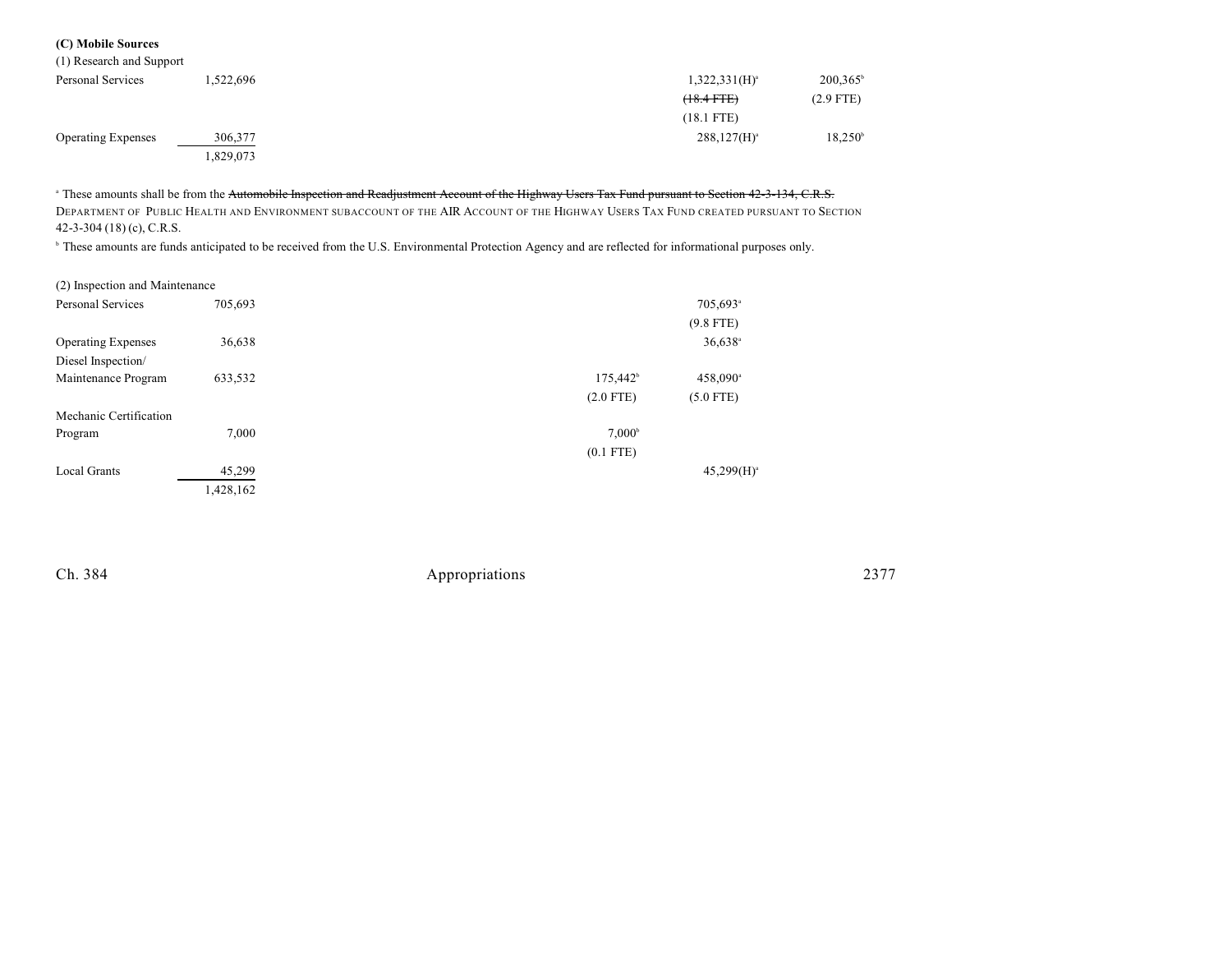| Ch. 384                                                                                                                                                                                                                                                                                                                                                                                                                                                          |                           | Appropriations |                               |                                                |                             | 2378                                         |                                |
|------------------------------------------------------------------------------------------------------------------------------------------------------------------------------------------------------------------------------------------------------------------------------------------------------------------------------------------------------------------------------------------------------------------------------------------------------------------|---------------------------|----------------|-------------------------------|------------------------------------------------|-----------------------------|----------------------------------------------|--------------------------------|
|                                                                                                                                                                                                                                                                                                                                                                                                                                                                  |                           |                | APPROPRIATION FROM            |                                                |                             |                                              |                                |
|                                                                                                                                                                                                                                                                                                                                                                                                                                                                  | ITEM &<br><b>SUBTOTAL</b> | <b>TOTAL</b>   | <b>GENERAL</b><br><b>FUND</b> | <b>GENERAL</b><br><b>FUND</b><br><b>EXEMPT</b> | <b>CASH</b><br><b>FUNDS</b> | <b>CASH</b><br><b>FUNDS</b><br><b>EXEMPT</b> | <b>FEDERAL</b><br><b>FUNDS</b> |
|                                                                                                                                                                                                                                                                                                                                                                                                                                                                  | \$                        | \$             | \$                            | S                                              | \$                          | S                                            | \$                             |
| <sup>a</sup> These amounts shall be from the <del>Automobile Inspection and Readjustment Account of the Highway Users Tax Fund pursuant to Section 42-3-134, C.R.S.</del><br>DEPARTMENT OF PUBLIC HEALTH AND ENVIRONMENT SUBACCOUNT OF THE AIR ACCOUNT OF THE HIGHWAY USERS TAX FUND CREATED PURSUANT TO SECTION<br>42-3-304 $(18)$ (c), C.R.S.<br><sup>b</sup> These amounts shall be from diesel inspection and mechanic certification fees.<br>(D) Stationary |                           |                |                               |                                                |                             |                                              |                                |
| <b>Sources</b>                                                                                                                                                                                                                                                                                                                                                                                                                                                   |                           |                |                               |                                                |                             |                                              |                                |
| (1) Inventory and Support Services                                                                                                                                                                                                                                                                                                                                                                                                                               |                           |                |                               |                                                |                             |                                              |                                |
| <b>Personal Services</b>                                                                                                                                                                                                                                                                                                                                                                                                                                         | <del>1,489,097</del>      |                |                               |                                                | 903,080                     |                                              | 586,017 <sup>b</sup>           |
|                                                                                                                                                                                                                                                                                                                                                                                                                                                                  | 1,526,783                 |                |                               |                                                | 940,766 <sup>a</sup>        |                                              |                                |
|                                                                                                                                                                                                                                                                                                                                                                                                                                                                  |                           |                |                               |                                                | <del>(11.4 FTE)</del>       |                                              | $(8.9$ FTE)                    |
|                                                                                                                                                                                                                                                                                                                                                                                                                                                                  |                           |                |                               |                                                | $(12.1$ FTE)                |                                              |                                |
| <b>Operating Expenses</b>                                                                                                                                                                                                                                                                                                                                                                                                                                        | 253,481                   |                |                               |                                                | 253,481 <sup>*</sup>        |                                              |                                |
|                                                                                                                                                                                                                                                                                                                                                                                                                                                                  | 263,190                   |                |                               |                                                | $263,190^{\circ}$           |                                              |                                |
|                                                                                                                                                                                                                                                                                                                                                                                                                                                                  | 1,742,578                 |                |                               |                                                |                             |                                              |                                |

<sup>a</sup> These amounts shall be from the Stationary Sources Control Fund pursuant to Section 25-7-114.7 (2) (b), C.R.S.

<sup>b</sup> This amount is anticipated to be received from the U.S. Environmental Protection Agency and is reflected for informational purposes only.

(2) Permits and Compliance Assurance

1,789,973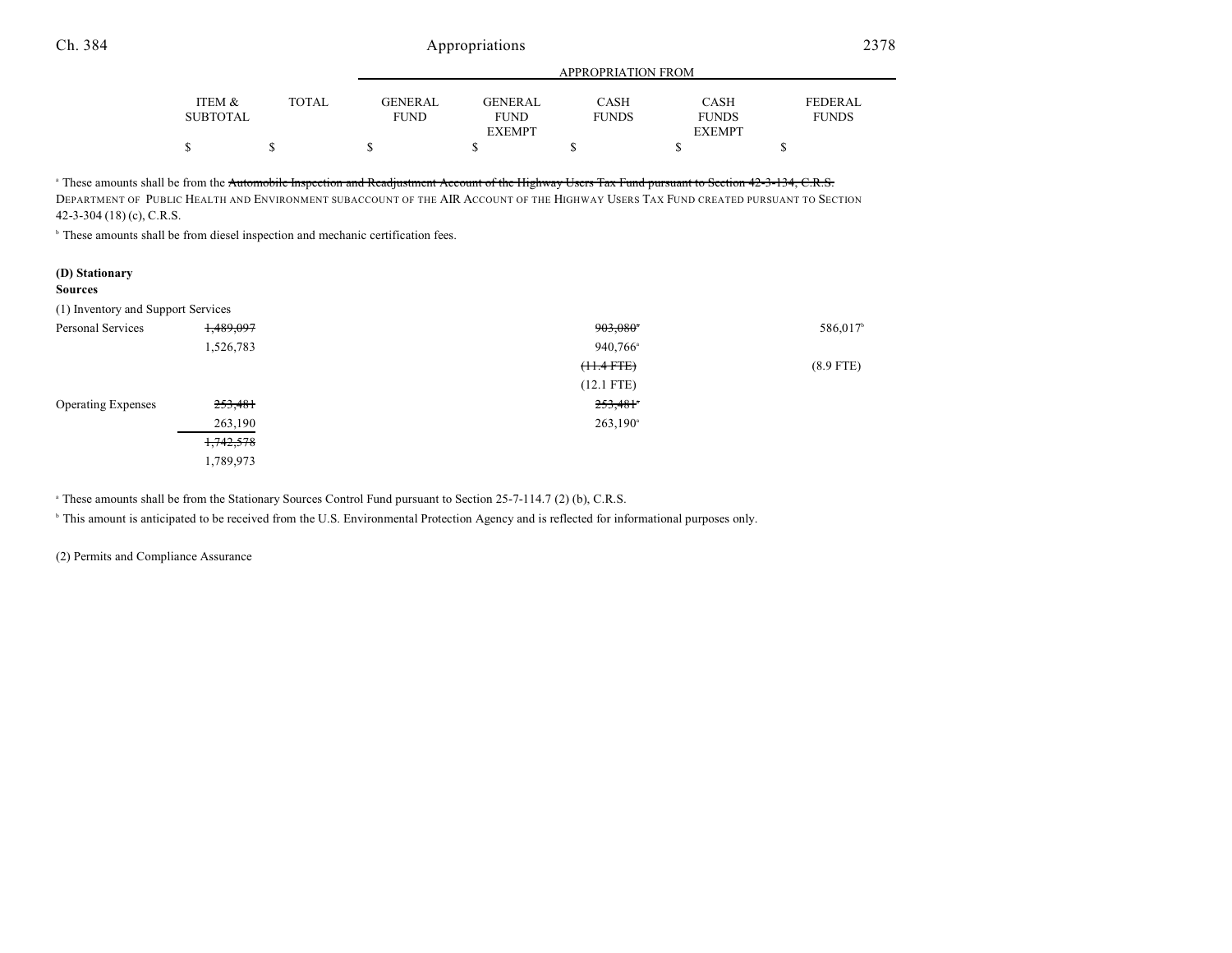| Personal Services         | 2,820,652 | $2,114,284$ <sup>a</sup> | $99.243^{\circ}$ | $607,125^{\circ}$ |
|---------------------------|-----------|--------------------------|------------------|-------------------|
|                           |           | $(30.5$ FTE)             |                  | $(8.6$ FTE)       |
| <b>Operating Expenses</b> | 38,092    | $31,762$ <sup>a</sup>    |                  | $6,330^{\circ}$   |
| <b>Local Contracts</b>    | 563,492   | $319.114$ <sup>a</sup>   |                  | $244,378$ °       |
|                           | 3,422,236 |                          |                  |                   |

<sup>a</sup> These amounts shall be from the Stationary Sources Control Fund pursuant to Section 25-7-114.7 (2) (b), C.R.S.

<sup>b</sup> This amount shall be from reserves in the Stationary Sources Control Fund pursuant to Section 25-7-114.7 (2) (b), C.R.S.

<sup>e</sup> These amounts are funds anticipated to be received from the U.S. Environmental Protection Agency and are shown for informational purposes only.

| (3) Hazardous and Toxic Control |           |                      |                       |                        |
|---------------------------------|-----------|----------------------|-----------------------|------------------------|
| Personal Services               | 838,545   | 650,604 <sup>a</sup> |                       | $187,941$ <sup>t</sup> |
|                                 |           | $(9.8$ FTE)          |                       | $(2.2$ FTE)            |
| <b>Operating Expenses</b>       | 63,763    | 63,763 <sup>a</sup>  |                       |                        |
| Preservation of the             |           |                      |                       |                        |
| Ozone Layer                     | 201,574   | 140,084°             | $61,490$ <sup>d</sup> |                        |
|                                 |           | $(2.0$ FTE)          |                       |                        |
|                                 | 1,103,882 |                      |                       |                        |

<sup>a</sup> Of these amounts, \$669,448 shall be from the Stationary Sources Control Fund pursuant to Section 25-7-114.7 (2) (b), C.R.S., and \$44,919 shall be from the Lead Hazard Reduction Cash Fund pursuant to Section 25-5-1106 (2), C.R.S.

<sup>b</sup> This amount is anticipated to be received from the U.S. Environmental Protection Agency and is shown for informational purposes only.

<sup>c</sup> This amount shall be from the Ozone Protection Fund pursuant to Section 25-7-135 (1), C.R.S.

 $\alpha$  Of this amount, \$33,335 shall be from reserves in the Stationary Sources Control Fund pursuant to Section 25-7-114.7 (2) (b), C.R.S., and \$28,155(H) shall be from reserves in the Automobile Inspection and Readjustment Account of the Highway Users Tax Fund pursuant to Section 42-3-134, C.R.S. DEPARTMENT OF PUBLIC HEALTH AND ENVIRONMENT SUBACCOUNT OF THE AIR ACCOUNT OF THE HIGHWAY USERS TAX FUND CREATED PURSUANT TO SECTION 42-3-304 (18) (c), C.R.S.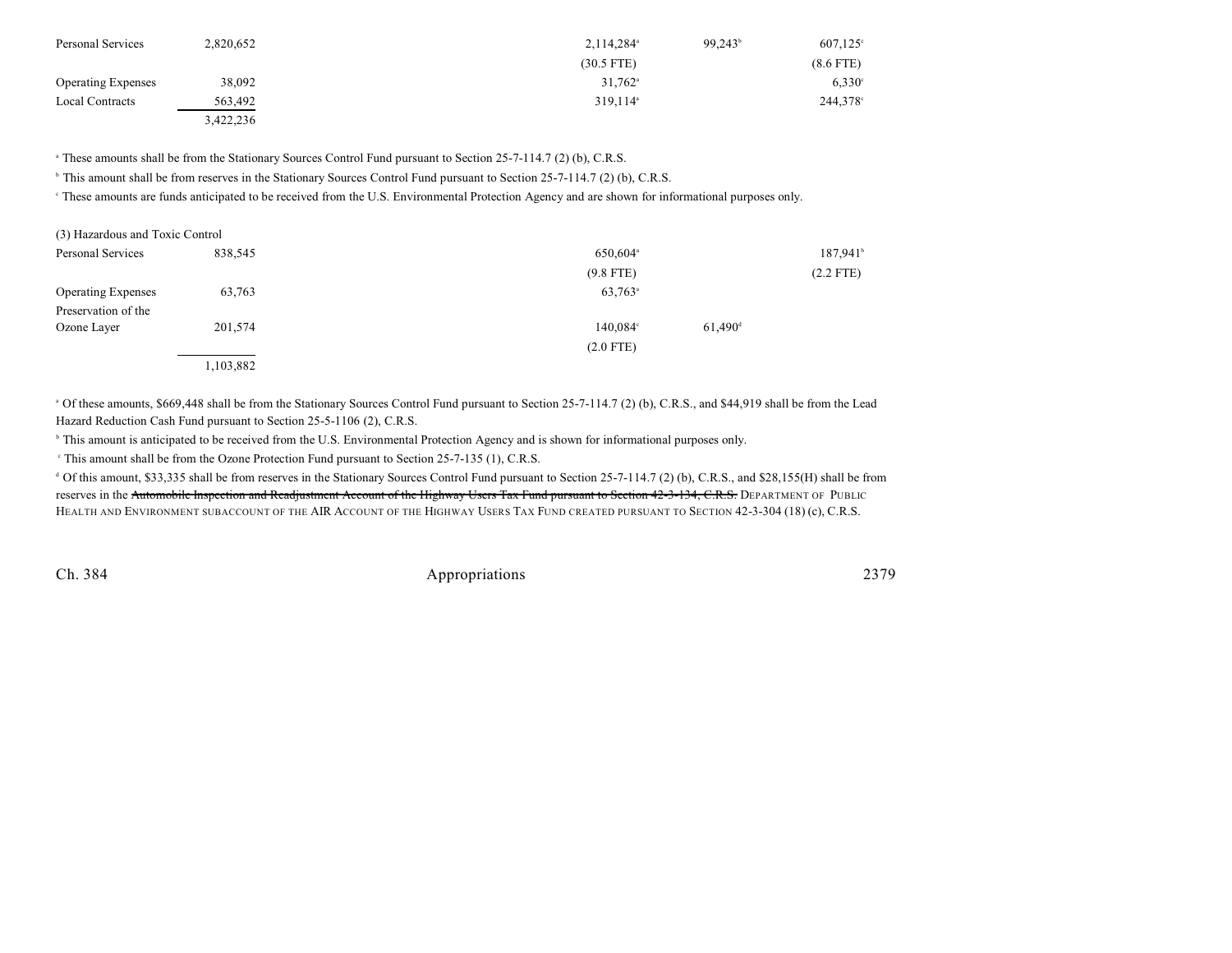| Ch. 384                            |                           | Appropriations           |                               |                                                |                             |                                       | 2380                    |
|------------------------------------|---------------------------|--------------------------|-------------------------------|------------------------------------------------|-----------------------------|---------------------------------------|-------------------------|
|                                    |                           |                          |                               |                                                | APPROPRIATION FROM          |                                       |                         |
|                                    | ITEM &<br><b>SUBTOTAL</b> | <b>TOTAL</b>             | <b>GENERAL</b><br><b>FUND</b> | <b>GENERAL</b><br><b>FUND</b><br><b>EXEMPT</b> | <b>CASH</b><br><b>FUNDS</b> | CASH<br><b>FUNDS</b><br><b>EXEMPT</b> | FEDERAL<br><b>FUNDS</b> |
|                                    | \$                        | \$                       | \$                            | \$                                             | \$                          | \$                                    | \$                      |
|                                    |                           | 15,751,587<br>15,717,498 |                               |                                                |                             |                                       |                         |
| (6) WATER QUALITY CONTROL DIVISION |                           |                          |                               |                                                |                             |                                       |                         |
| (A) Administration                 |                           |                          |                               |                                                |                             |                                       |                         |
| <b>Personal Services</b>           | 797,637                   |                          | 419,244                       |                                                | $164,391$ <sup>a</sup>      |                                       | 214,002 <sup>b</sup>    |
|                                    |                           |                          | $(7.8$ FTE)                   |                                                | $(2.7$ FTE)                 |                                       | $(3.3$ FTE)             |
| <b>Operating Expenses</b>          | 49,955                    |                          | 18,834                        |                                                | $2,184$ <sup>*</sup>        |                                       | $28,937$ <sup>t</sup>   |
|                                    | 52,356                    |                          |                               |                                                | $3,459$ <sup>a</sup>        |                                       | $30,063^b$              |
| <b>Indirect Cost</b>               |                           |                          |                               |                                                |                             |                                       |                         |
| Assessment                         | 1,974,171                 |                          |                               |                                                | 931,985°                    | $31,189$ <sup>d</sup>                 | 1,010,997               |
|                                    | 1,464,171                 |                          |                               |                                                | 576,985°                    | $26,189$ <sup>d</sup>                 | 860,997 <sup>b</sup>    |
|                                    | 2,821,763                 |                          |                               |                                                |                             |                                       |                         |
|                                    | 2,314,164                 |                          |                               |                                                |                             |                                       |                         |

<sup>a</sup> These amounts shall be from the Water Quality Control Fund pursuant to Section 25-8-502 (1) (c), C.R.S.

<sup>b</sup> These amounts are funds anticipated to be received from the U.S. Environmental Protection Agency and are shown for informational purposes only.

 $\degree$  This amount shall be from various sources of cash funds.

 $d$  This amount shall be from various sources of cash exempt funds.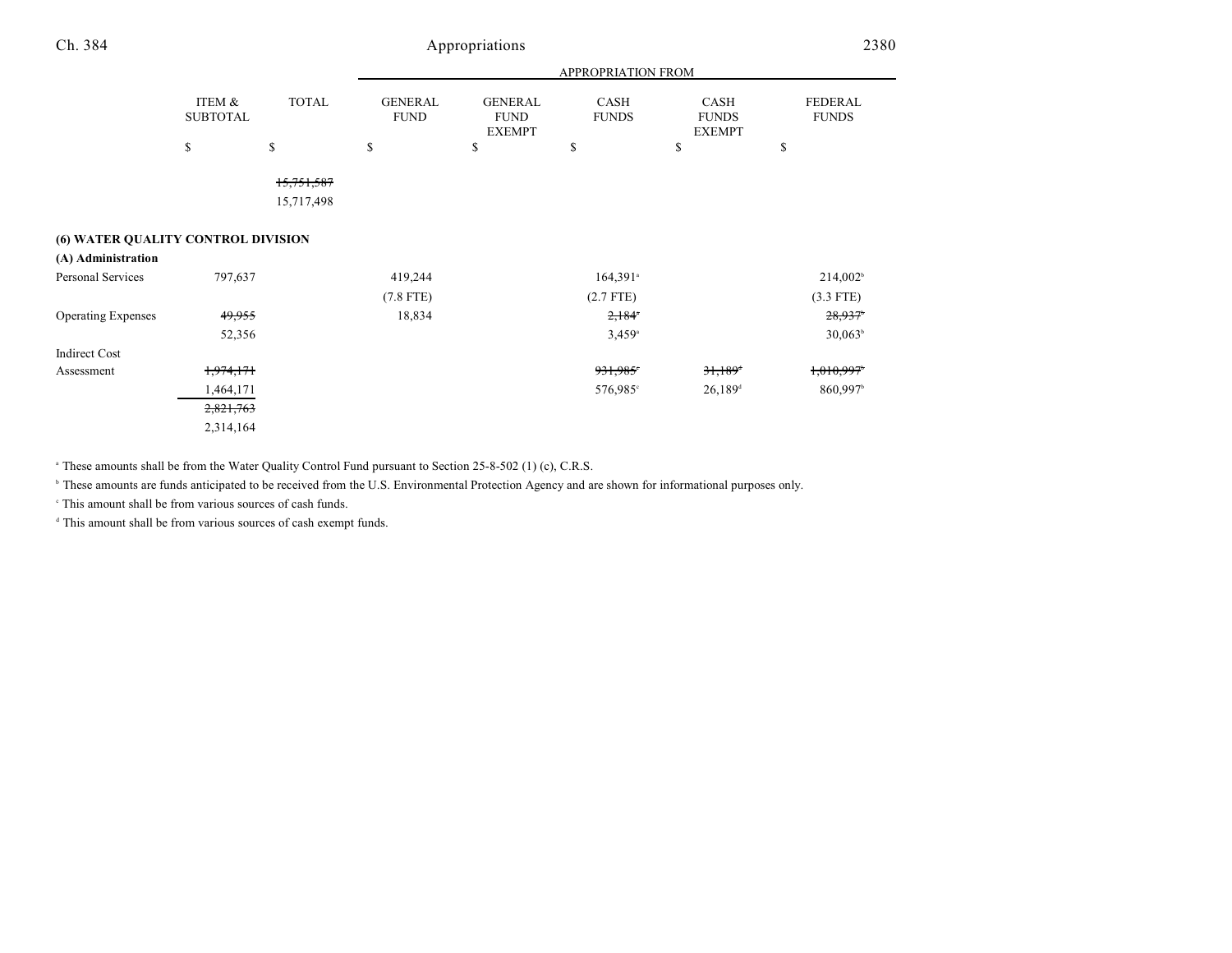#### **(B) Watershed Assessment, Outreach, and**

**Assistance**

| Personal Services         | 2,740,715 | 225,209     | 282,833 <sup>a</sup> | $109,769(T)^{6}$        | $2,122,904^{\circ}$ |
|---------------------------|-----------|-------------|----------------------|-------------------------|---------------------|
|                           |           | $(4.4$ FTE) | $(3.3$ FTE)          | $(2.1$ FTE)             | $(28.3$ FTE)        |
| <b>Operating Expenses</b> | 522,768   | 374,207     |                      | $1,675(T)$ <sup>b</sup> | 146,886°            |
| Local Grants and          |           |             |                      |                         |                     |
| Contracts                 | 2,136,456 |             |                      |                         | $2,136,456^{\circ}$ |
|                           | 5,399,939 |             |                      |                         |                     |

<sup>a</sup> This amount shall be from the Water Quality Control Fund pursuant to Section 25-8-502 (1) (c), C.R.S.

<sup>b</sup> These amounts shall be from the Groundwater Protection Fund, pursuant to Section 25-8-205.5 (8), C.R.S., transferred from the Department of Agriculture.

<sup>e</sup> These amounts are funds anticipated to be received from the U.S. Environmental Protection Agency and are shown for informational purposes only.

| (C) Permitting and Compliance Assurance |           |             |                        |                      |             |
|-----------------------------------------|-----------|-------------|------------------------|----------------------|-------------|
| Personal Services                       | 2,732,177 | 103,229     | $2.027.436^{\circ}$    | 161.083 <sup>b</sup> | 440,429     |
|                                         |           | $(1.5$ FTE) | $(27.9$ FTE)           | $(2.2$ FTE)          | $(3.7$ FTE) |
| <b>Operating Expenses</b>               | 186,746   | 39,706      | $105.149$ <sup>a</sup> | $10.727^{\circ}$     | 31,164      |
|                                         | 2,918,923 |             |                        |                      |             |

<sup>a</sup> Of these amounts, \$1,816,171 shall be from the Water Quality Control Fund pursuant to Section 25-8-502 (1) (c), C.R.S., \$170,961 shall be from the Sludge Management Program Fund pursuant to Section 30-20-110.5 (3), C.R.S., and \$145,453 shall be fees collected by the Industrial Pretreatment Program pursuant to Section 25-8-508, C.R.S.

<sup>b</sup> These amounts shall be from cash funds exempt revenues that result from Amendment 14, concerning the regulation of commercial hog facilities, which was approved by voters statewide at the 1998 general election.

These amounts shall be from the U.S. Environmental Protection Agency and are shown for informational purposes only. <sup>c</sup>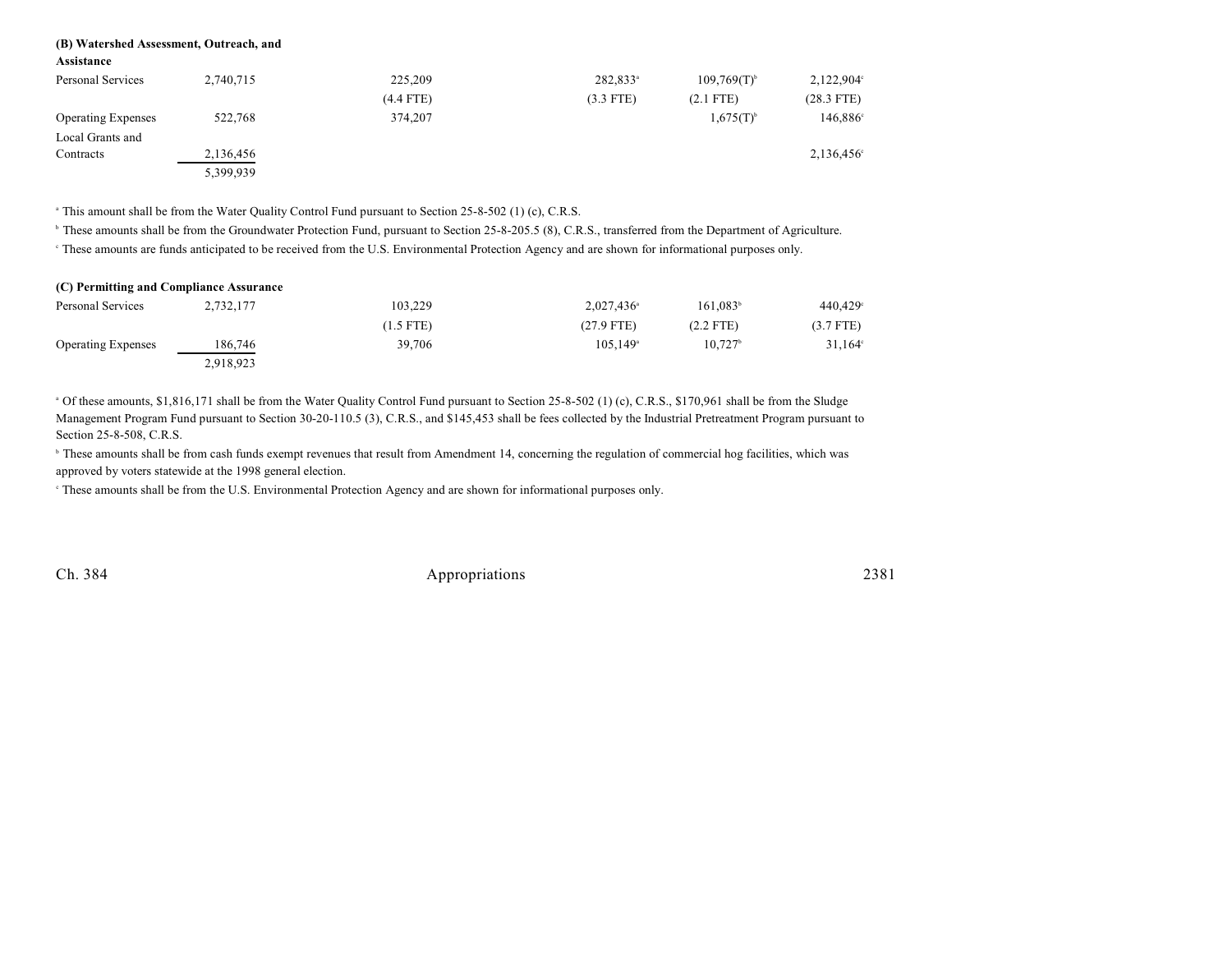| Ch. 384                    |                           |              | Appropriations                |                                                |                             | 2382                                         |                                |  |
|----------------------------|---------------------------|--------------|-------------------------------|------------------------------------------------|-----------------------------|----------------------------------------------|--------------------------------|--|
|                            |                           |              |                               |                                                | APPROPRIATION FROM          |                                              |                                |  |
|                            | ITEM &<br><b>SUBTOTAL</b> | <b>TOTAL</b> | <b>GENERAL</b><br><b>FUND</b> | <b>GENERAL</b><br><b>FUND</b><br><b>EXEMPT</b> | <b>CASH</b><br><b>FUNDS</b> | <b>CASH</b><br><b>FUNDS</b><br><b>EXEMPT</b> | <b>FEDERAL</b><br><b>FUNDS</b> |  |
|                            | \$                        | \$           | \$                            | \$                                             | \$                          | \$                                           | \$                             |  |
| (D) Drinking Water Program |                           |              |                               |                                                |                             |                                              |                                |  |
| Personal Services          | 2,591,064                 |              | 456,355                       |                                                |                             | 18,075 <sup>a</sup>                          | $2,116,634^{\circ}$            |  |
|                            |                           |              | $(8.6$ FTE)                   |                                                |                             |                                              | $(26.3$ FTE)                   |  |
| <b>Operating Expenses</b>  | 147,900                   |              | 31,888                        |                                                |                             |                                              | 116,012                        |  |
|                            | 148,834                   |              |                               |                                                |                             |                                              | $116,946^{\circ}$              |  |
|                            | 2,738,964                 |              |                               |                                                |                             |                                              |                                |  |
|                            |                           |              |                               |                                                |                             |                                              |                                |  |

2,739,898

<sup>a</sup> This amount shall be from reserves in the Drinking Water Cash Fund Pursuant to Section 25-1.5-209 (2), C.R.S.

<sup>b</sup> These amounts shall be from the U.S. Environmental Protection Agency and are shown for informational purposes only.

13,879,589

13,372,924

#### **(7) HAZARDOUS MATERIALS AND WASTE MANAGEMENT**

#### **DIVISION**

#### **(A) Administration**

| Program Costs                       | 277,879 | $187.100^{\circ}$<br>$(3.1$ FTE) | $68,155^{\circ}$  | $22,624^{\circ}$<br>$(0.3$ FTE) |
|-------------------------------------|---------|----------------------------------|-------------------|---------------------------------|
| Legal Services for<br>$6,145$ hours | 396,045 | 231,376 <sup>a</sup>             | .933 <sup>d</sup> | $162,736^{\circ}$               |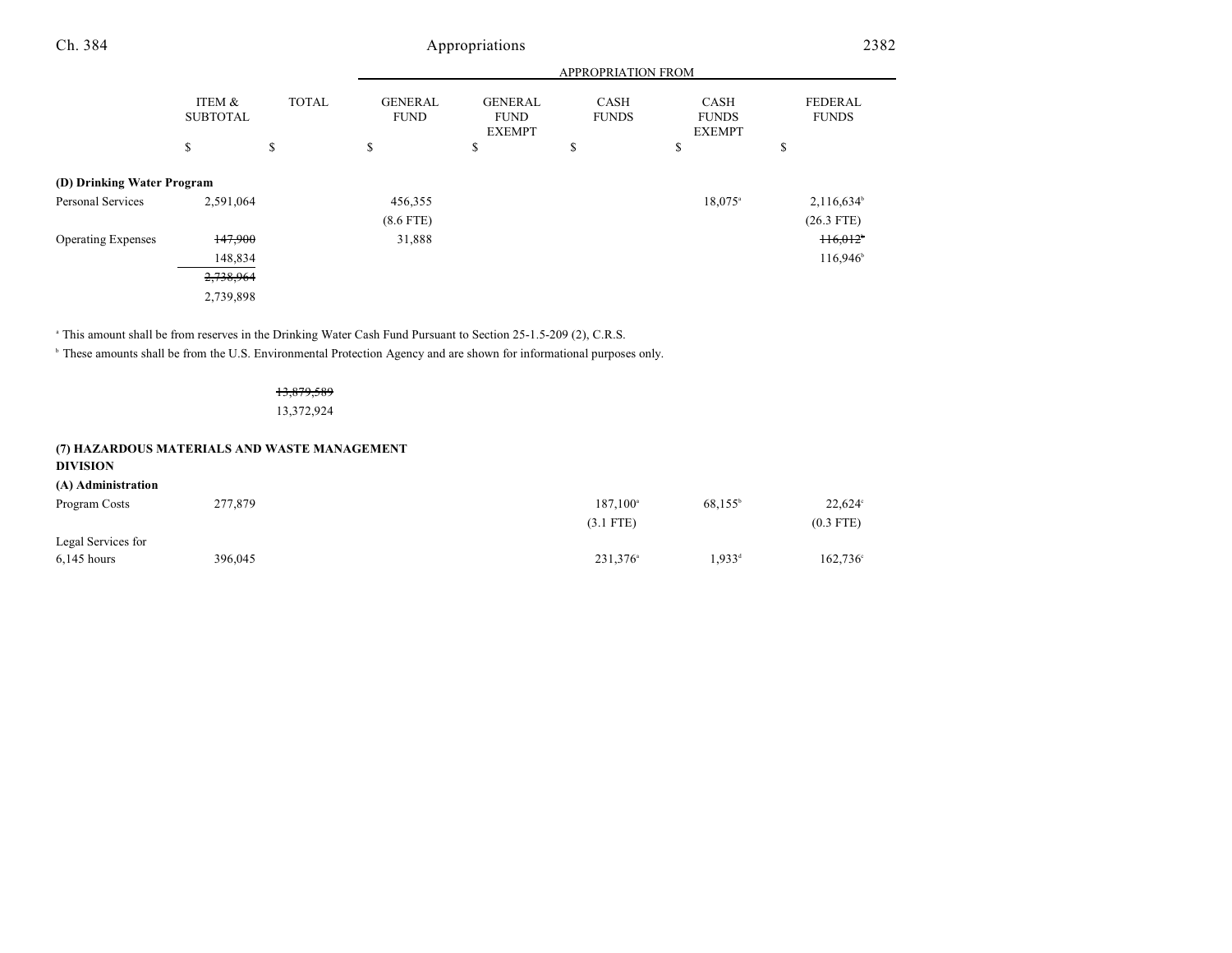| Indirect Cost |           |                          |                        |                          |
|---------------|-----------|--------------------------|------------------------|--------------------------|
| Assessment    | 2,556,988 | 1,241,072°               | $115,916$ <sup>*</sup> | $1,200,000$ <sup>*</sup> |
|               | 2,121,988 | $1,061,072$ <sup>a</sup> | 45.916 <sup>d</sup>    | $1,015,000^{\circ}$      |
|               | 3,230,912 |                          |                        |                          |
|               | 2,795,912 |                          |                        |                          |

<sup>a</sup> Of these amounts, \$1,058,099 \$878,099 shall be from various sources of cash funds, \$257,729 shall be from the Radiation Control Fund pursuant to Section 25-11-104 (6) (c), C.R.S., \$159,945 shall be from the Solid Waste Management Fund pursuant to Section 30-20-118 (1), C.R.S., \$97,320 shall be from the Hazardous Waste Commission Fund pursuant to Section 25-15-315, C.R.S., \$51,971 shall be from the Hazardous Substance Response Fund pursuant to Section 25-16-104.6 (1) (a), C.R.S., and \$34,484 shall be from the Hazardous Waste Service Fund pursuant to Section 25-15-304, C.R.S.

<sup>b</sup> This amount shall be from reserves in the Hazardous Waste Commission Fund pursuant to Section 25-15-315, C.R.S.

These amounts shall be from the various sources of federal funds and are shown for informational purposes only. <sup>c</sup>

 Of these amounts, \$75,629 shall be from various exempt sources of cash funds, and \$42,220(T) shall be from the Local Government Severance Tax Fund, created <sup>d</sup> pursuant to Section 39-29-110 (1) (a) (I), C.R.S., transferred from the Department of Local Affairs.

#### **(B) Hazardous Waste Control Program**

| Personal Services         | 2,966,462 | 1,293,343 <sup>a</sup> | 1,673,119 <sup>b</sup> |
|---------------------------|-----------|------------------------|------------------------|
|                           |           | $(17.6$ FTE)           | $(20.6$ FTE)           |
| <b>Operating Expenses</b> | 212,181   | 44,273                 | 167,908                |
|                           | 213,571   | $45,663$ <sup>a</sup>  |                        |
|                           | 3,178,643 |                        |                        |
|                           | 3,180,033 |                        |                        |

<sup>a</sup> These amounts shall be from the Hazardous Waste Service Fund pursuant to Section 25-15-304, C.R.S.

<sup>b</sup> These amounts are anticipated to be received from the U.S. Environmental Protection Agency, the U.S. Department of Defense, and the Agency for Toxic Substances and Disease Registry. The appropriated amounts are shown for informational purposes only.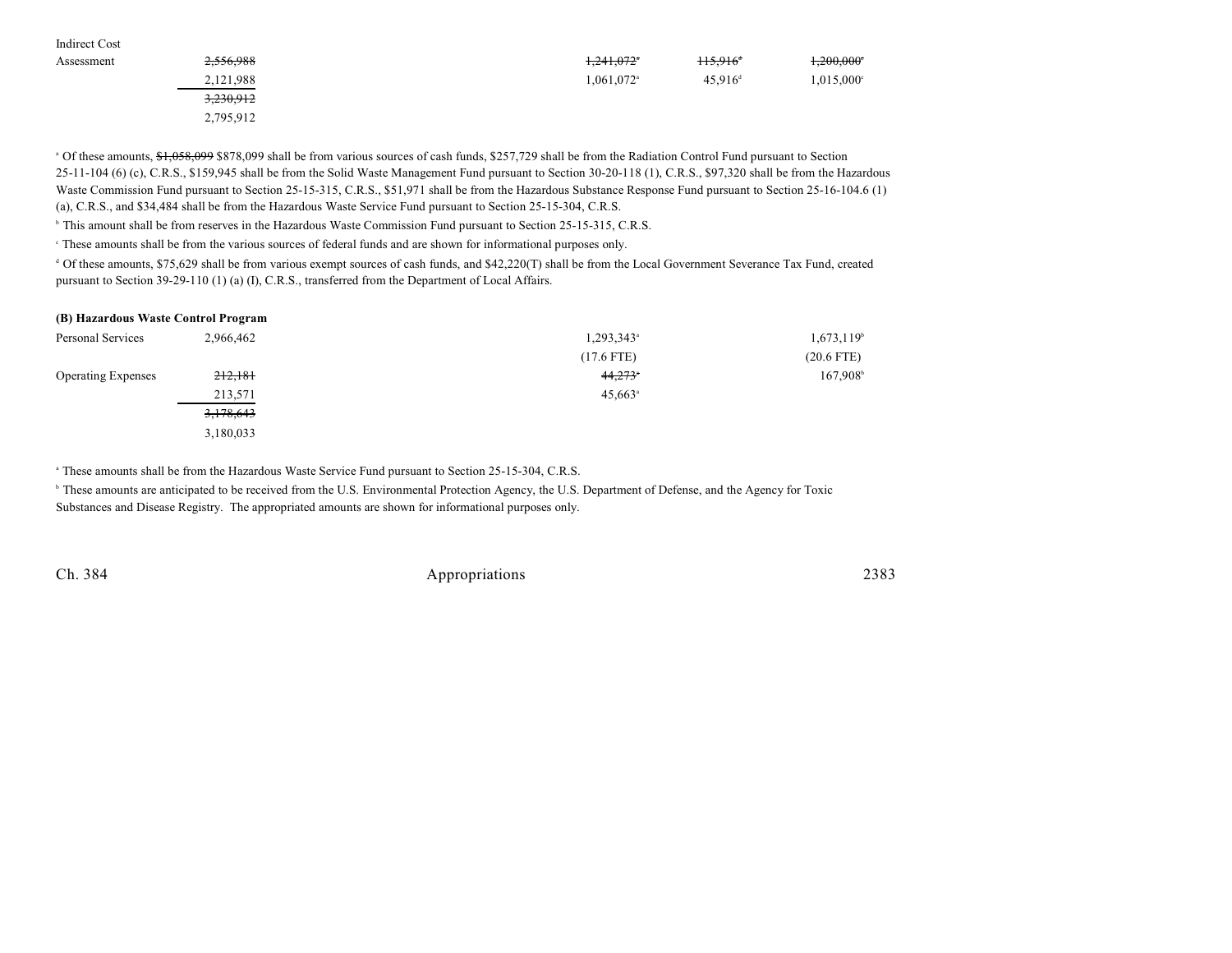| Ch. 384                         |                           |              | Appropriations                |                                                |                             | 2384                                  |                                |
|---------------------------------|---------------------------|--------------|-------------------------------|------------------------------------------------|-----------------------------|---------------------------------------|--------------------------------|
|                                 |                           |              | <b>APPROPRIATION FROM</b>     |                                                |                             |                                       |                                |
|                                 | ITEM &<br><b>SUBTOTAL</b> | <b>TOTAL</b> | <b>GENERAL</b><br><b>FUND</b> | <b>GENERAL</b><br><b>FUND</b><br><b>EXEMPT</b> | <b>CASH</b><br><b>FUNDS</b> | CASH<br><b>FUNDS</b><br><b>EXEMPT</b> | <b>FEDERAL</b><br><b>FUNDS</b> |
|                                 | S                         | S            | J.                            | \$                                             | ¢<br>ъ                      | \$                                    | ъ                              |
| (C) Solid Waste Control Program |                           |              |                               |                                                |                             |                                       |                                |
| Program Costs                   | 1,399,932                 |              |                               |                                                | 1,321,294 <sup>a</sup>      | $53,050(T)$ <sup>b</sup>              | $25,588^{\circ}$               |
|                                 |                           |              |                               |                                                | $(12.4$ FTE)                | $(0.7$ FTE)                           | $(0.3$ FTE)                    |

 Of this amount, \$1,194,290 shall be from the Solid Waste Management Fund pursuant to Section 30-20-118 (1), C.R.S., and \$127,004 shall be from the Hazardous <sup>a</sup> Substance Response Fund pursuant to Section 25-16-104.6 (1) (a), C.R.S.

<sup>b</sup> This amount shall be transferred from the Colorado Department of Transportation.

This amount shall be from various sources of federal funds and is shown for informational purposes only. <sup>c</sup>

## **(D) Uranium Mill Tailings Remedial Action Program** Program Costs 226,938 226,938 226,938 226,938 181,667(T) (2.6 FTE) (0.5 FTE)

<sup>a</sup> This amount shall be from the Local Government Severance Tax Fund, created pursuant to Section 39-29-110 (1) (a) (I), C.R.S., transferred from the Department of Local Affairs.

<sup>b</sup> This amount shall be from the U.S. Department of Energy, and is shown for information purposes only.

#### **(E) Contaminated Site Cleanups 115**

| Personal Services | +,982,172 | $1,021,341$ <sup>a</sup> | $3,960,831$ <sup>b</sup> |
|-------------------|-----------|--------------------------|--------------------------|
|                   |           | $(13.0$ FTE)             | $(30.4$ FTE)             |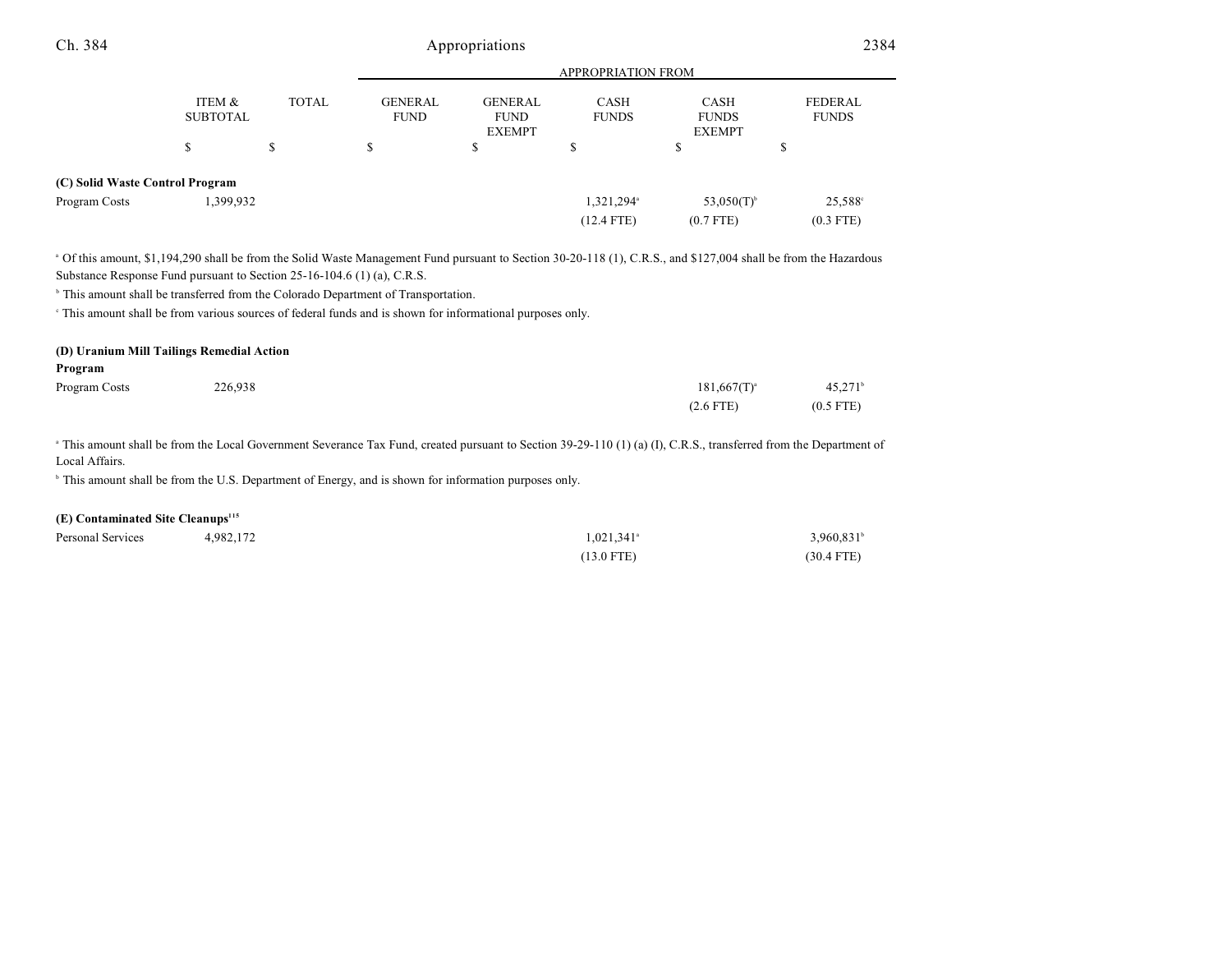| <b>Operating Expenses</b> | 240,141   | $48,082$ <sup>a</sup>  | $192,059$ <sup>b</sup> |
|---------------------------|-----------|------------------------|------------------------|
| <b>Contaminated Sites</b> |           |                        |                        |
| Operation and             |           |                        |                        |
| Maintenance               | 2,088,864 | $260,186(H)^a$         | 1,828,678              |
| Transfer to the           |           |                        |                        |
| Department of Law for     |           |                        |                        |
| <b>CERCLA Contract</b>    |           |                        |                        |
| Oversight-Related         |           |                        |                        |
| Costs                     | 1,069,825 | 1,069,825 <sup>a</sup> |                        |
|                           | 8,381,002 |                        |                        |

<sup>a</sup> Of these amounts, \$2,393,434 shall be from the Hazardous Substance Response Fund pursuant to Section 25-16-104.6 (1) (a), C.R.S., and \$6,000 shall be from fees collected under the Colorado Open Records Act.

<sup>b</sup> These amounts shall be from the U.S. Environmental Protection Agency and the U.S. Department of Defense, and are shown for information purposes only.

| (F) Rocky Flats Agreement |  |
|---------------------------|--|
|---------------------------|--|

| Program Costs          | 2,021,845 | 2,021,845 <sup>a</sup> |
|------------------------|-----------|------------------------|
|                        |           | $(22.1 \text{ FFE})$   |
|                        |           | $(21.1$ FTE)           |
| Legal Services for 400 |           |                        |
| hours                  | 25,780    | $25,780^{\circ}$       |
|                        | 2,047,625 |                        |

<sup>a</sup> These amounts shall be from the U.S. Department of Energy and are shown for information purposes only.

|  | (G) Radiation Management |
|--|--------------------------|
|--|--------------------------|

| Personal Services | 1,617,569 |                | $1,409,563$ <sup>a</sup> | 23,818 <sup>b</sup> | 184,188 <sup>c</sup> |  |
|-------------------|-----------|----------------|--------------------------|---------------------|----------------------|--|
|                   |           |                |                          |                     |                      |  |
| Ch. 384           |           | Appropriations |                          |                     | 2385                 |  |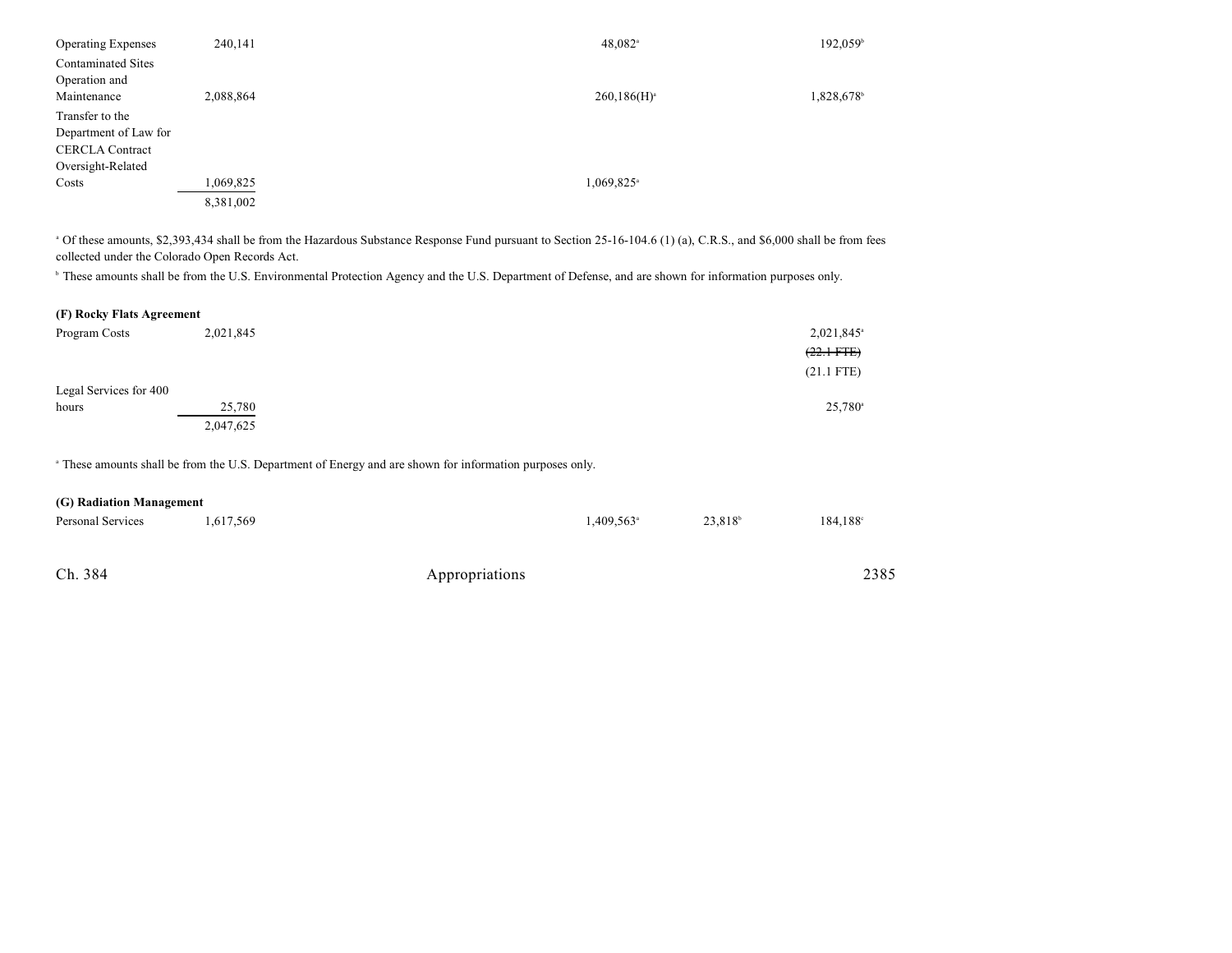| Ch. 384                   | Appropriations            |              |                               |                                                |                             | 2386                                  |                                |
|---------------------------|---------------------------|--------------|-------------------------------|------------------------------------------------|-----------------------------|---------------------------------------|--------------------------------|
|                           |                           |              |                               |                                                | APPROPRIATION FROM          |                                       |                                |
|                           | ITEM &<br><b>SUBTOTAL</b> | <b>TOTAL</b> | <b>GENERAL</b><br><b>FUND</b> | <b>GENERAL</b><br><b>FUND</b><br><b>EXEMPT</b> | <b>CASH</b><br><b>FUNDS</b> | CASH<br><b>FUNDS</b><br><b>EXEMPT</b> | <b>FEDERAL</b><br><b>FUNDS</b> |
|                           | \$                        | S            | \$                            | \$                                             | \$                          | \$                                    | S                              |
|                           |                           |              |                               |                                                | $(18.2$ FTE)                |                                       | $(2.3$ FTE)                    |
| <b>Operating Expenses</b> | 219,755                   |              |                               |                                                | $62,269$ <sup>*</sup>       |                                       | 157,486°                       |
|                           | 221,145                   |              |                               |                                                | $63,659$ <sup>a</sup>       |                                       |                                |
|                           | 1,838,714                 |              |                               |                                                |                             |                                       |                                |

<sup>a</sup> These amounts shall be from the Radiation Control Fund pursuant to Section 25-11-104 (6) (c), C.R.S.

<sup>b</sup> This amount shall be from reserves in the Radiation Control Fund pursuant to Section 25-11-104 (6) (c), C.R.S.

These amounts shall be from various sources of federal funds and are shown for informational purposes only. <sup>c</sup>

### 20,302,376

19,870,156

#### **(8) CONSUMER PROTECTION**

| Personal Services         | 2,063,635 | 974,279      | 611.214              | 191.674 <sup>b</sup>  | 286,468 <sup>c</sup> |
|---------------------------|-----------|--------------|----------------------|-----------------------|----------------------|
|                           | 2,039,514 |              | 587,093 <sup>a</sup> |                       |                      |
|                           |           | $(15.8$ FTE) | $(7.5$ FTE)          | $(2.0$ FTE)           | $(2.4$ FTE)          |
| <b>Operating Expenses</b> | 103,149   | 17,121       | 51.311               | $6,165^{\circ}$       | $28,552^{\circ}$     |
|                           | 106.083   |              | $51.510^{\circ}$     | 8.900 <sup>b</sup>    |                      |
| Indirect Cost             |           |              |                      |                       |                      |
| Assessment                | 185,600   |              | 145,333              | 20,457                | 19,810               |
|                           | 220,600   |              | 135.333 <sup>a</sup> | $10,457$ <sup>b</sup> | $74,810^{\circ}$     |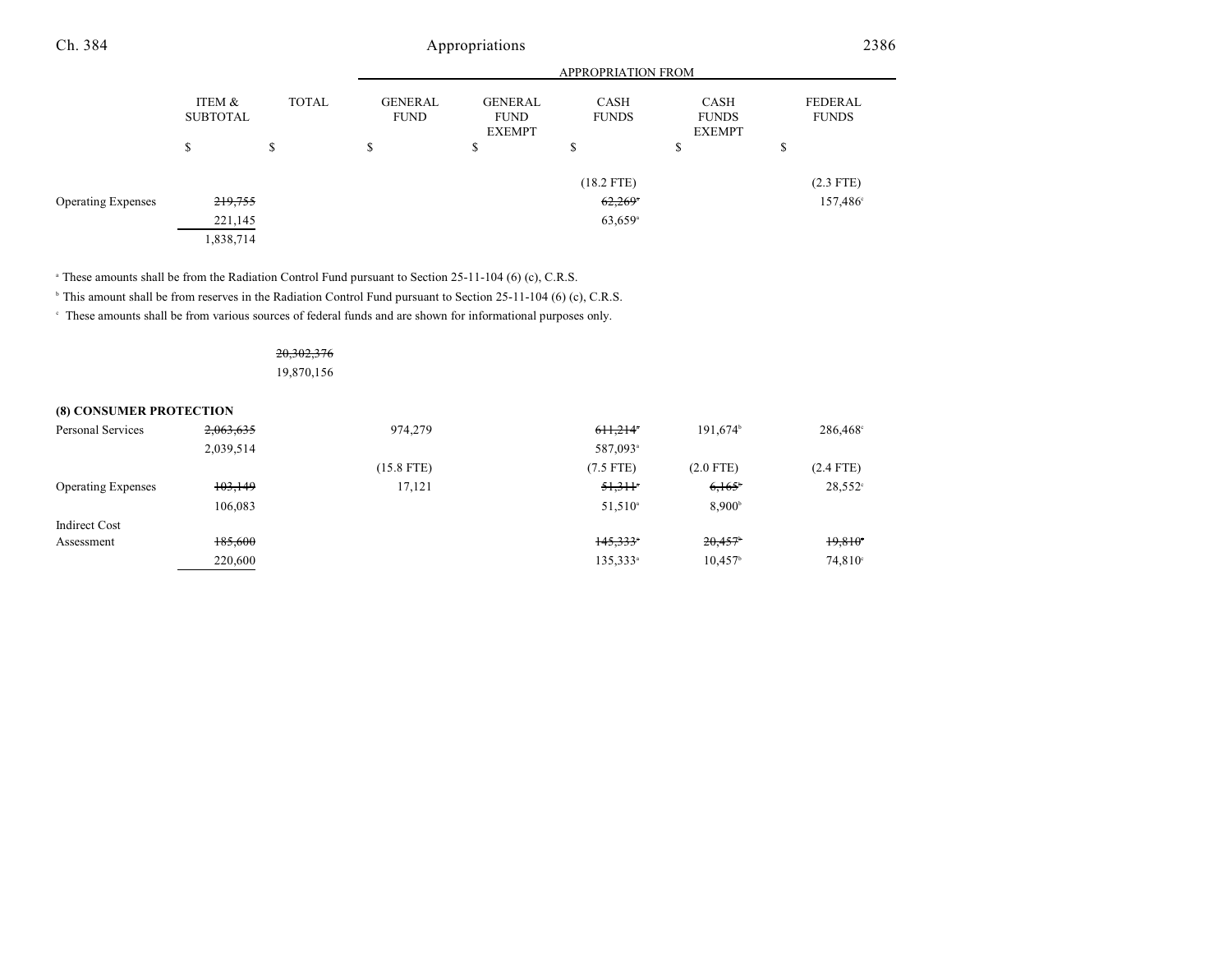#### 2,352,384

2,366,197

<sup>a</sup> Of these amounts, \$531,509 shall be from the Food Protection Cash Fund established pursuant to Section 25-4-1608 (1), C.R.S., \$200,881 \$169,000 shall be from the Wholesale Food Manufacturing and Storage Protection Cash Fund pursuant to Section 25-5-426 (5), C.R.S., \$60,164 shall be from the Artificial Tanning Device Education Fund pursuant to Section 25-5-1004 (3), C.R.S., and \$15,304 \$13,263 shall be from various sources of cash funds.

<sup>b</sup> Of these amounts, \$86,986 shall be from reserves in the Food Protection Cash Fund established pursuant to Section 25-4-1608 (1), C.R.S., \$75,709(T) \$78,444(T) shall be from the Department of Corrections, \$45,611 shall be from various exempt sources of cash funds, and \$9,990(T) shall be from the Department of Human Services.

These amounts shall be from various sources of federal funds and are shown for informational purposes only. <sup>c</sup>

#### **(9) DISEASE CONTROL AND ENVIRONMENTAL EPIDEMIOLOGY DIVISION**

|                           | (A) Administration, General Disease Control and Surveillance |             |                      |                    |
|---------------------------|--------------------------------------------------------------|-------------|----------------------|--------------------|
| Personal Services         | 883,332                                                      | 379,223     |                      | 504,109            |
|                           |                                                              | $(8.1$ FTE) |                      | $(6.4$ FTE)        |
| <b>Operating Expenses</b> | 368,608                                                      | 249,347     | $6.441$ <sup>a</sup> | 112,820            |
| Indirect Cost             |                                                              |             |                      |                    |
| Assessment                | 2,171,105                                                    |             |                      | 2,171,105          |
|                           | 2,745,915                                                    |             |                      | 2,743,915<br>2,000 |
|                           | 3,423,045                                                    |             |                      |                    |
|                           | 3,997,855                                                    |             |                      |                    |
|                           |                                                              |             |                      |                    |

<sup>a</sup> This amount shall be from the sale of rabies vaccines.

|                                   | (B) Special Purpose Disease Control Programs |                |           |
|-----------------------------------|----------------------------------------------|----------------|-----------|
| $(1)$ Immunization <sup>116</sup> |                                              |                |           |
| Personal Services                 | 1,227,955                                    | 83,361         | 1,144,594 |
| Ch. 384                           |                                              | Appropriations | 2387      |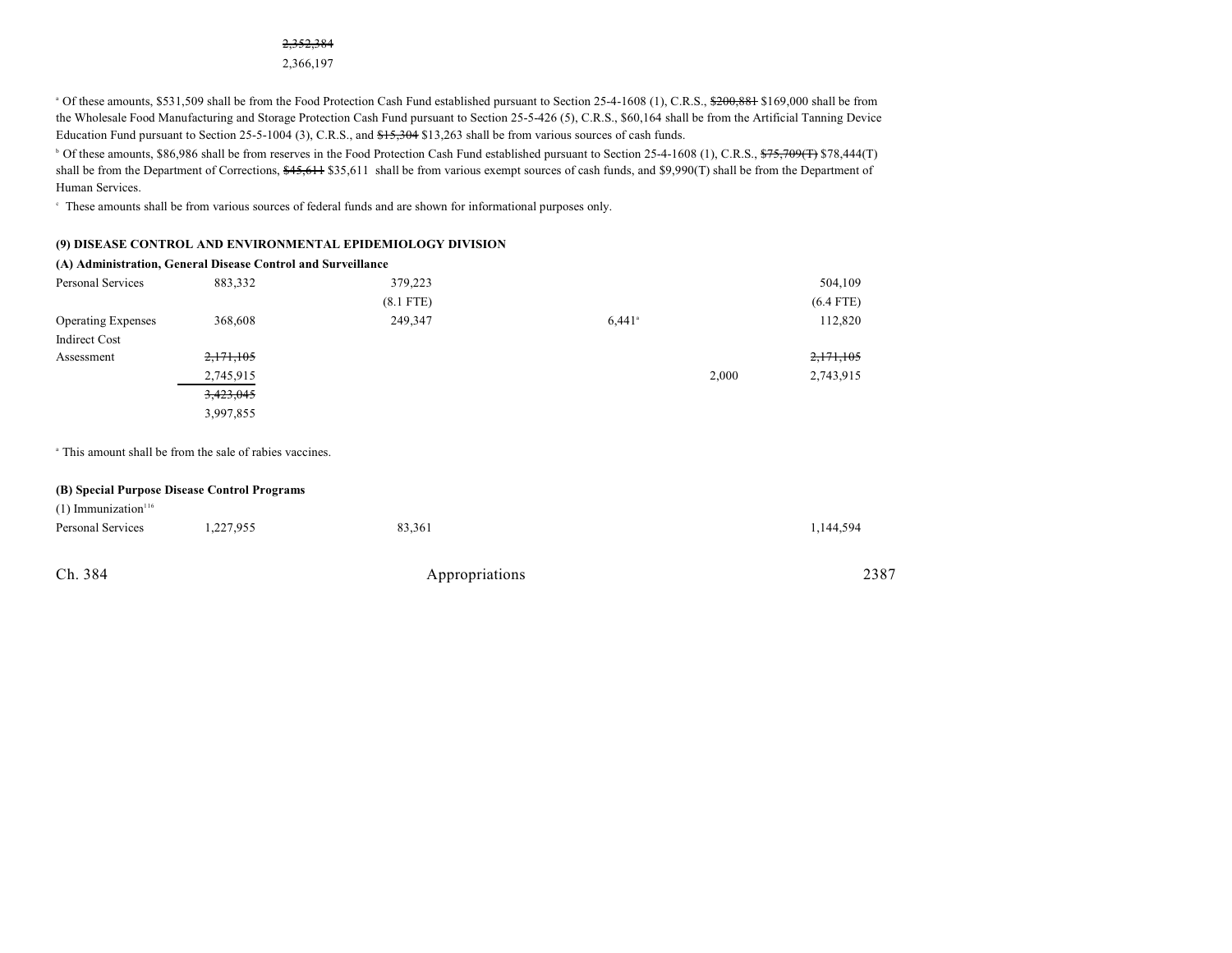| Ch. 384                                                                                                              |                           |              |                               | Appropriations                                  |                      |                                       | 2388                           |
|----------------------------------------------------------------------------------------------------------------------|---------------------------|--------------|-------------------------------|-------------------------------------------------|----------------------|---------------------------------------|--------------------------------|
|                                                                                                                      |                           |              |                               |                                                 | APPROPRIATION FROM   |                                       |                                |
|                                                                                                                      | ITEM &<br><b>SUBTOTAL</b> | <b>TOTAL</b> | <b>GENERAL</b><br><b>FUND</b> | <b>GENERAL</b><br>${\rm FUND}$<br><b>EXEMPT</b> | CASH<br><b>FUNDS</b> | CASH<br><b>FUNDS</b><br><b>EXEMPT</b> | <b>FEDERAL</b><br><b>FUNDS</b> |
|                                                                                                                      | \$                        | \$           | ${\mathbb S}$                 | \$                                              | \$                   | \$                                    | \$                             |
| <b>Operating Expenses</b>                                                                                            | 21,308,600<br>22,536,555  |              | $(1.0$ FTE)<br>370,600        |                                                 |                      | 43,000 <sup>a</sup>                   | $(19.0$ FTE)<br>20,895,000     |
| <sup>a</sup> This amount shall be from reserves in the Infant Immunization Fund created in Section 25-4-1708, C.R.S. |                           |              |                               |                                                 |                      |                                       |                                |
| (2) Sexually Transmitted Disease, HIV and AIDS                                                                       |                           |              |                               |                                                 |                      |                                       |                                |
| Personal Services                                                                                                    | 3,339,793                 |              |                               |                                                 |                      |                                       | 3,339,793                      |
| <b>Operating Expenses</b>                                                                                            | 4,813,000<br>8,152,793    |              |                               |                                                 |                      |                                       | $(54.6$ FTE)<br>4,813,000      |
| $(3)$ Ryan White Act <sup>117</sup>                                                                                  |                           |              |                               |                                                 |                      |                                       |                                |
| Personal Services                                                                                                    | 318,917                   |              | 25,483                        |                                                 |                      |                                       | 293,434                        |
|                                                                                                                      |                           |              | $(0.4$ FTE)                   |                                                 |                      |                                       | $(3.6$ FTE)                    |
| <b>Operating Expenses</b>                                                                                            | 12,387,010                |              | 1,307,785                     |                                                 |                      | 3,107,225                             | 7,972,000                      |
|                                                                                                                      | 12,331,716                |              |                               |                                                 |                      | 3,051,931 <sup>a</sup>                |                                |
|                                                                                                                      | 12,705,927                |              |                               |                                                 |                      |                                       |                                |
|                                                                                                                      | 12,650,633                |              |                               |                                                 |                      |                                       |                                |

<sup>a</sup> This amount shall be from the Tobacco Litigation Settlement Cash Fund created in Section 24-22-115, C.R.S., pursuant to Section 24-75-1104.5 (1) (j), C.R.S.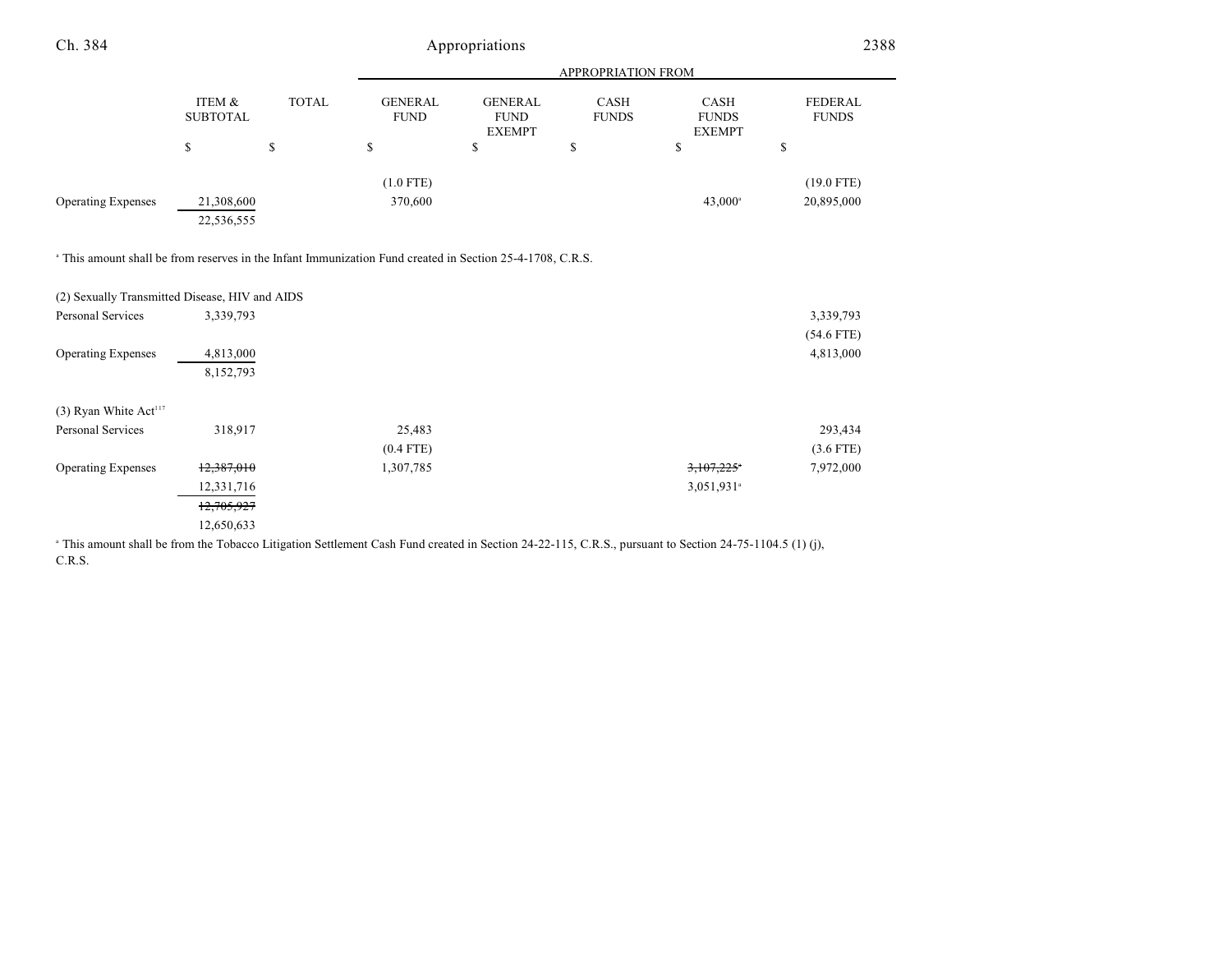| $(4)$ Tuberculosis Control and Treatment <sup>118</sup> |           |             |                  |             |
|---------------------------------------------------------|-----------|-------------|------------------|-------------|
| Personal Services                                       | 585,340   | 62.567      | $94,773(T)^{a}$  | 428,000     |
|                                                         |           | $(1.2$ FTE) | (1.7 FTE)        | $(3.9$ FTE) |
| <b>Operating Expenses</b>                               | 1,598,482 | 919.962     | $207,520(T)^{a}$ | 471,000     |
|                                                         | 2,183,822 |             |                  |             |

<sup>a</sup> These amounts shall be from federal funds appropriated in the Department of Human Services.

| (C) Environmental Epidemiology              |           |             |                           |              |
|---------------------------------------------|-----------|-------------|---------------------------|--------------|
| (1) Birth Defects Monitoring and Prevention |           |             |                           |              |
| Personal Services                           | 297,191   | 113,863     |                           | 183,328      |
|                                             |           | $(1.7$ FTE) |                           | $(2.6$ FTE)  |
| <b>Operating Expenses</b>                   | 34,242    |             |                           | 34,242       |
|                                             | 331,433   |             |                           |              |
|                                             |           |             |                           |              |
| (2) Federal Grants                          | 1,642,227 |             |                           | 1,642,227    |
|                                             |           |             |                           | $(15.5$ FTE) |
|                                             |           |             |                           |              |
| (D) Emergency Management                    |           |             |                           |              |
| Personal Services                           | 199,896   |             | $80,896($ T) <sup>*</sup> | 119,000      |
|                                             | 119,000   |             |                           |              |
|                                             |           |             | $(1.4 FTE)$               | $(1.8$ FTE)  |
| <b>Operating Expenses</b>                   | 64,533    |             |                           | 64,533       |
|                                             | 264,429   |             |                           |              |
|                                             | 183,533   |             |                           |              |
|                                             |           |             |                           |              |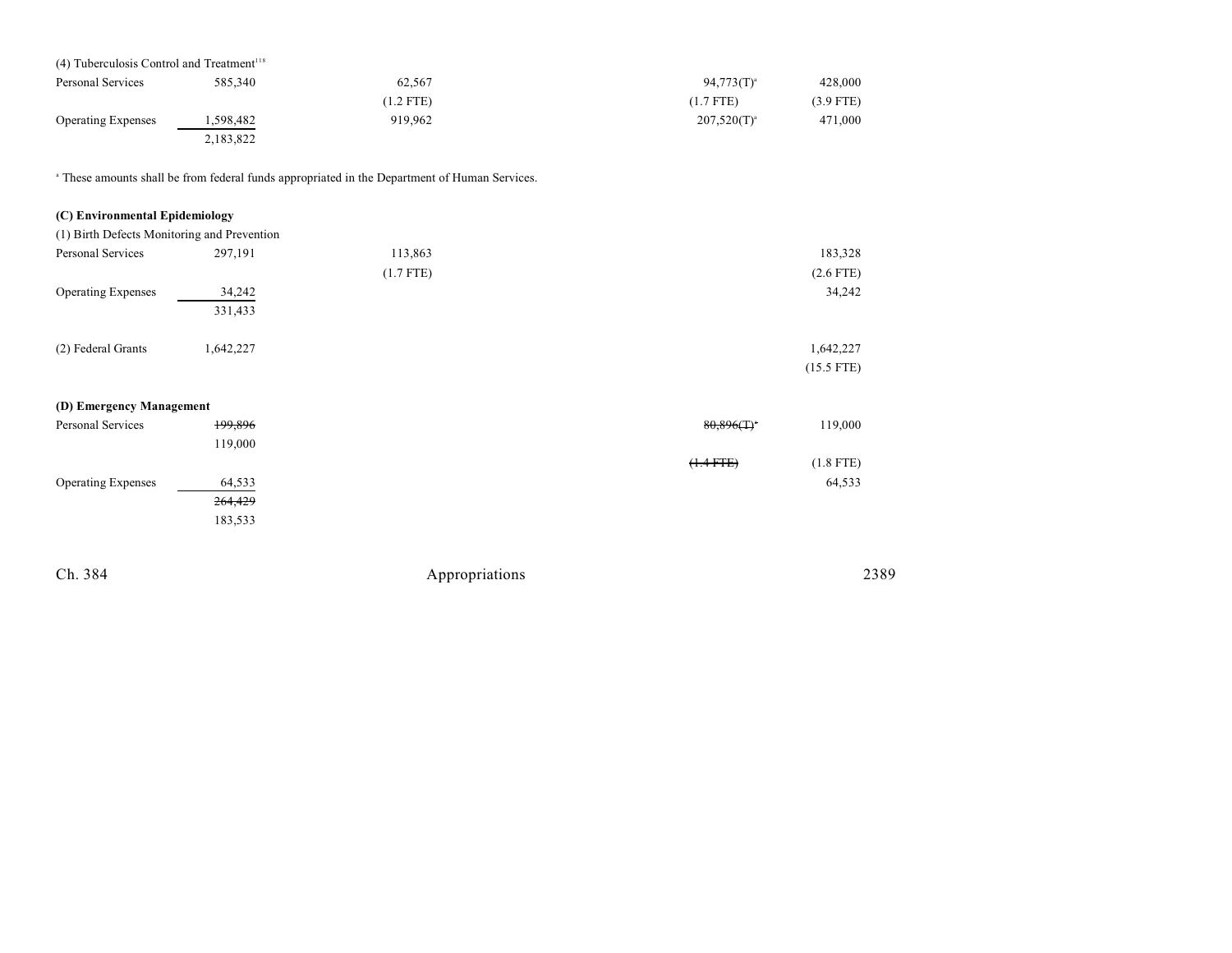| Ch. 384                                                                                               | Appropriations            |              |                               |                                                |                      |                                       | 2390                           |
|-------------------------------------------------------------------------------------------------------|---------------------------|--------------|-------------------------------|------------------------------------------------|----------------------|---------------------------------------|--------------------------------|
|                                                                                                       |                           |              |                               |                                                | APPROPRIATION FROM   |                                       |                                |
|                                                                                                       | ITEM &<br><b>SUBTOTAL</b> | <b>TOTAL</b> | <b>GENERAL</b><br><b>FUND</b> | <b>GENERAL</b><br><b>FUND</b><br><b>EXEMPT</b> | CASH<br><b>FUNDS</b> | CASH<br><b>FUNDS</b><br><b>EXEMPT</b> | <b>FEDERAL</b><br><b>FUNDS</b> |
|                                                                                                       | \$                        | \$           | \$                            | \$                                             | \$                   | \$                                    | \$                             |
| " This amount shall be a transfer from the Environmental Leadership and Pollution Prevention Program. |                           |              |                               |                                                |                      |                                       |                                |
| (E) New Federal<br>Grants                                                                             | 10,789,290                |              |                               |                                                |                      |                                       | 10,789,290                     |
|                                                                                                       |                           |              |                               |                                                |                      |                                       | $(62.3$ FTE)                   |
|                                                                                                       |                           | 62,029,521   |                               |                                                |                      |                                       |                                |
|                                                                                                       |                           | 62,468,141   |                               |                                                |                      |                                       |                                |
| (10) PREVENTION SERVICES DIVISION                                                                     |                           |              |                               |                                                |                      |                                       |                                |
| (A) Prevention Programs                                                                               |                           |              |                               |                                                |                      |                                       |                                |
| (1) Programs and Administration                                                                       |                           |              |                               |                                                |                      |                                       |                                |
| Personal Services                                                                                     | 941,956                   |              | 113,251                       |                                                |                      |                                       | 828,705                        |
|                                                                                                       |                           |              | $(2.0$ FTE)                   |                                                |                      |                                       | $(11.7$ FTE)                   |
| <b>Operating Expenses</b>                                                                             | 664,853                   |              |                               |                                                |                      |                                       | 664,853                        |
| <b>Indirect Cost</b>                                                                                  |                           |              |                               |                                                |                      |                                       |                                |
| Assessment                                                                                            | 886,959                   |              |                               |                                                |                      | $63,460$ <sup>*</sup>                 | 823,499                        |
|                                                                                                       | 1,152,459                 |              |                               |                                                |                      | $43,460^{\circ}$                      | 1,108,999                      |
|                                                                                                       | 2,493,768                 |              |                               |                                                |                      |                                       |                                |
|                                                                                                       | 2,759,268                 |              |                               |                                                |                      |                                       |                                |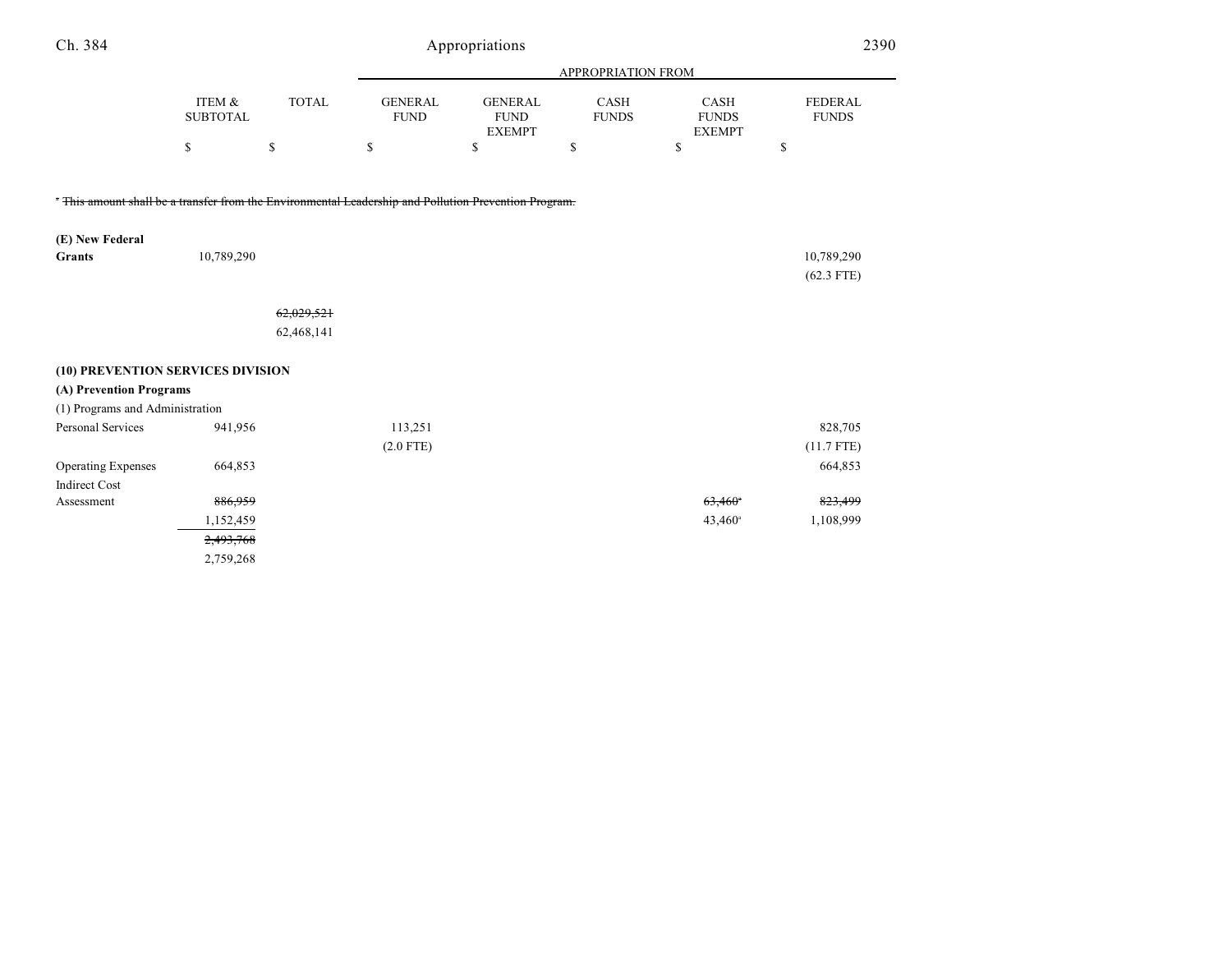| (2) Cancer Registry                          |           |             |                        |              |
|----------------------------------------------|-----------|-------------|------------------------|--------------|
| Personal Services                            | 661,554   | 176,554     |                        | 485,000      |
|                                              |           | $(2.0$ FTE) |                        | $(8.0$ FTE)  |
| <b>Operating Expenses</b>                    | 364,848   | 29,848      |                        | 335,000      |
|                                              | 1,026,402 |             |                        |              |
| (3) Chronic Disease<br>and Cancer Prevention |           |             |                        |              |
| Grants <sup>119</sup>                        | 5,248,795 |             |                        | 5,248,795    |
|                                              |           |             |                        | $(33.8$ FTE) |
| (4) Suicide                                  |           |             |                        |              |
| Prevention <sup>120</sup>                    | 275,731   | 275,731     |                        |              |
|                                              |           | $(2.0$ FTE) |                        |              |
| (5) Tobacco Education and Prevention         |           |             |                        |              |
| Personal Services                            | 177,162   |             | $177,162$ <sup>a</sup> |              |
|                                              |           |             | $(3.0$ FTE)            |              |
| <b>Operating Expenses</b>                    | 44,998    |             | 44,998 <sup>a</sup>    |              |
| Tobacco Program Fund                         | 4,438,893 |             | 4,438,893 <sup>b</sup> |              |
| Tobacco Cessation and                        |           |             |                        |              |
| Prevention Grants                            | 4,216,733 |             | 4,216,733 <sup>a</sup> |              |
|                                              | 8,877,786 |             |                        |              |
|                                              |           |             |                        |              |

<sup>a</sup> This amount shall be from various exempt sources of cash funds.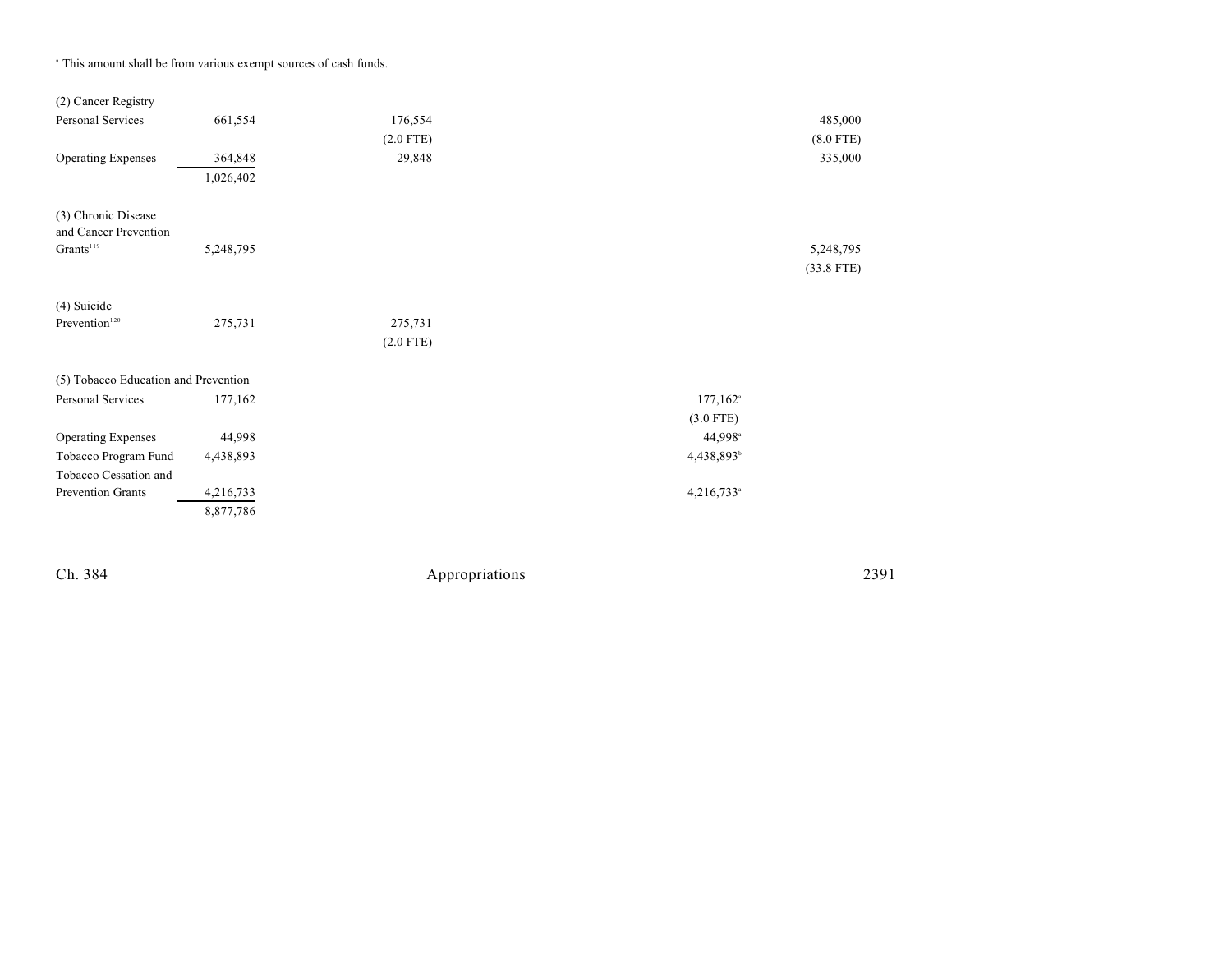|                 |              |                |                | APPROPRIATION FROM |               |              |
|-----------------|--------------|----------------|----------------|--------------------|---------------|--------------|
| ITEM &          | <b>TOTAL</b> | <b>GENERAL</b> | <b>GENERAL</b> | <b>CASH</b>        | <b>CASH</b>   | FEDERAL      |
| <b>SUBTOTAL</b> |              | <b>FUND</b>    | <b>FUND</b>    | <b>FUNDS</b>       | <b>FUNDS</b>  | <b>FUNDS</b> |
|                 |              |                | <b>EXEMPT</b>  |                    | <b>EXEMPT</b> |              |
|                 |              |                |                |                    |               |              |
|                 |              |                |                |                    |               |              |

<sup>a</sup> These amounts shall be from the Tobacco Program Fund created in Section 25-3.5-807, C.R.S.

<sup>b</sup> This amount shall be from the Tobacco Litigation Settlement Cash Fund created in Section 24-22-115, C.R.S., pursuant to Section 24-75-1104.5 (1) (f), C.R.S.

#### **(B) Women's Health - Family Planning 121**

| Personal Services         | 469,679   | 412,921     | $56,758(T)^{a}$ |             |
|---------------------------|-----------|-------------|-----------------|-------------|
|                           |           | $(6.4$ FTE) | $(0.9$ FTE)     |             |
| <b>Operating Expenses</b> | 3,355     | 3,355       |                 |             |
| Purchase of Services      | 3,380,990 | 1,194,235   | $25,291(T)^{a}$ | 2,161,464   |
| <b>Federal Grants</b>     | 289,000   |             |                 | 289,000     |
|                           |           |             |                 | $(3.0$ FTE) |
|                           | 4,143,024 |             |                 |             |

These amounts shall be from Medicaid funds appropriated in the Department of Health Care Policy and Financing. <sup>a</sup>

#### **(C) Rural - Primary Care**

| State Dental Loan |                      |             |                        |             |
|-------------------|----------------------|-------------|------------------------|-------------|
| Repayment Fund    | 199,648              |             | 199,648°               |             |
|                   | 199.612              |             | $199.612$ <sup>a</sup> |             |
| Dental Programs   | <del>1,093,524</del> | 554,876     | 199,648                | 339,000     |
|                   | 1,093,488            |             | 199.612 <sup>b</sup>   |             |
|                   |                      | $(0.8$ FTE) | $(0.2$ FTE)            | $(2.0$ FTE) |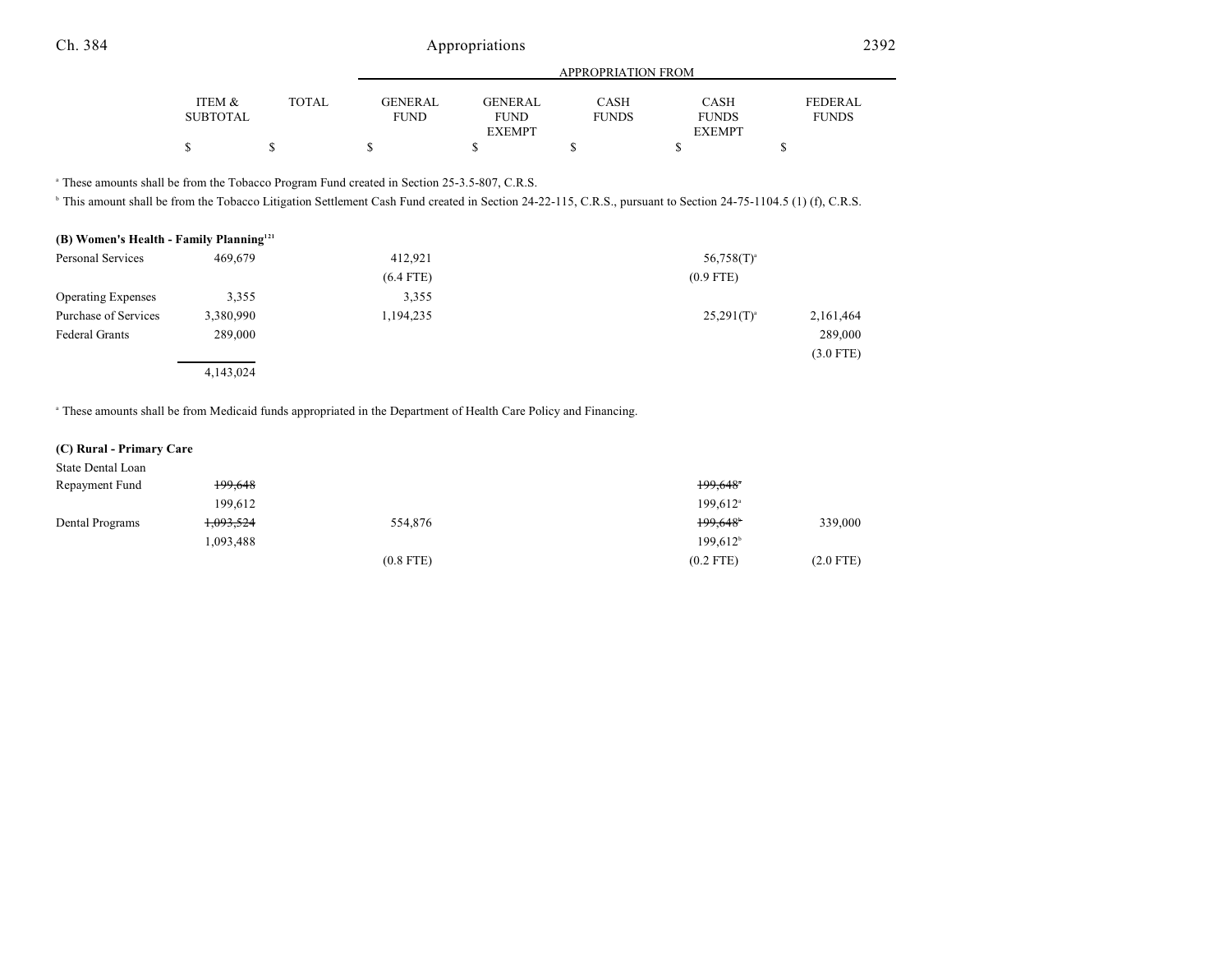| <b>Federal Grants</b> | 18,000<br>. | 18,000 |
|-----------------------|-------------|--------|
|-----------------------|-------------|--------|

# 1,411,172

1,411,100

<sup>a</sup> This amount shall be from the Tobacco Litigation Settlement Cash Fund created in Section 24-22-115, C.R.S., pursuant to Section 24-75-1104.5 (1) (d), C.R.S.

<sup>h</sup> This amount shall be from the State Dental Loan Repayment Fund created in Section 25-23-104 (1), C.R.S.

#### **(D) Prevention Partnerships**

| (1) Interagency Prevention Programs Coordination |         |             |                       |                  |        |
|--------------------------------------------------|---------|-------------|-----------------------|------------------|--------|
| Personal Services                                | 215,758 | 215,758     |                       |                  |        |
|                                                  |         | $(3.2$ FTE) |                       |                  |        |
| <b>Operating Expenses</b>                        | 16,769  | 16,769      |                       |                  |        |
| Indirect Cost                                    |         |             |                       |                  |        |
| Assessment                                       | 35,078  |             | $16,636$ <sup>*</sup> | $3.332^{\circ}$  | 15,110 |
|                                                  | 41,158  |             | $14,636^{\circ}$      | 832 <sup>b</sup> | 25,690 |
|                                                  | 267,605 |             |                       |                  |        |
|                                                  | 273,685 |             |                       |                  |        |

<sup>a</sup> This amount shall be from various sources of cash funds.

 $\degree$  This amount shall be from various exempt sources of cash funds.

| (2) Tony Grampsas Youth Services Program |                      |                        |
|------------------------------------------|----------------------|------------------------|
| <b>Prevention Services</b>               |                      |                        |
| Programs <sup>122</sup>                  | <del>3,551,114</del> | 3,551,114°             |
|                                          | 3.487.921            | 3,487,921 <sup>a</sup> |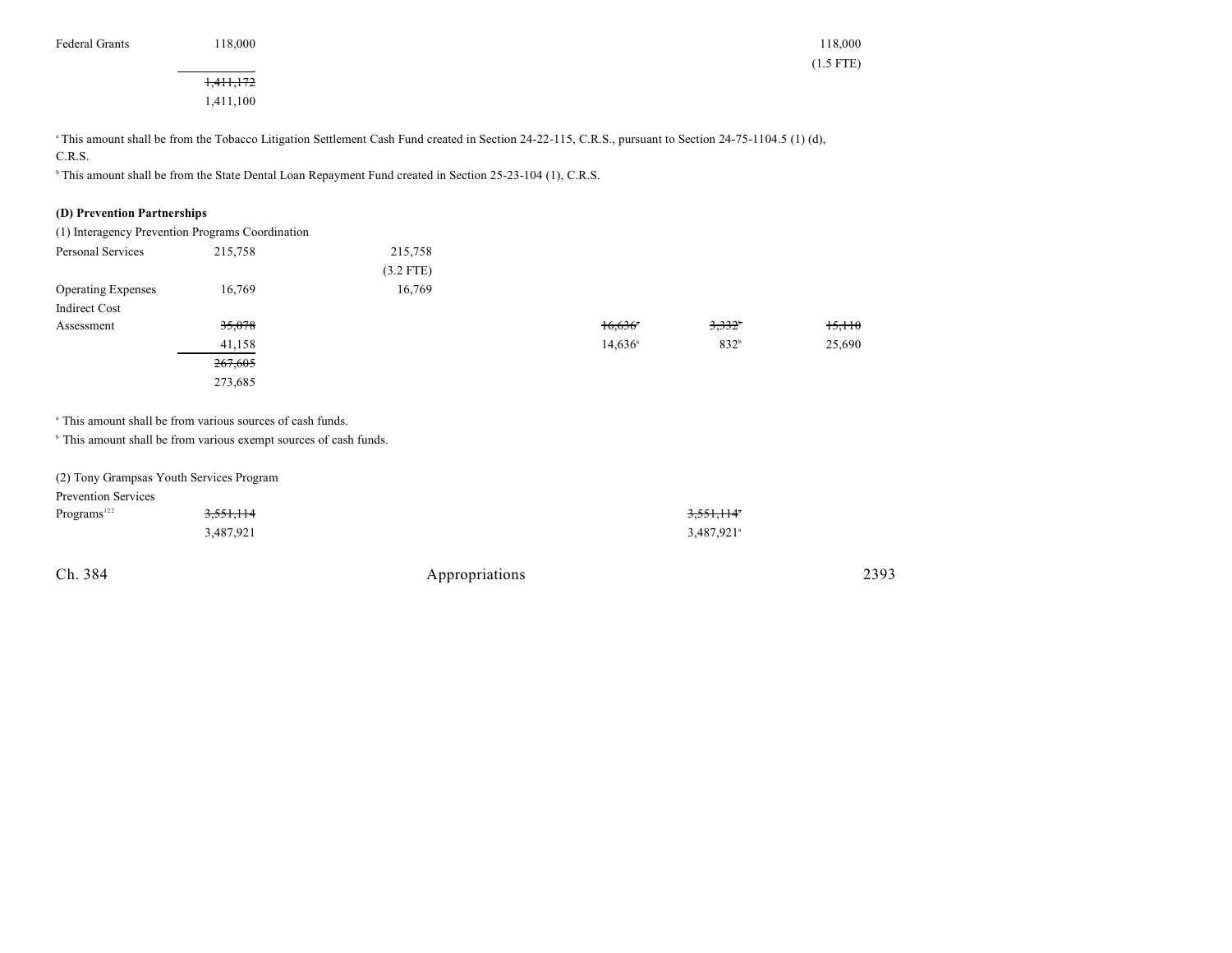| Ch. 384                                                                                                                              |                           | Appropriations |                               |                                                | 2394                        |                                       |                                |
|--------------------------------------------------------------------------------------------------------------------------------------|---------------------------|----------------|-------------------------------|------------------------------------------------|-----------------------------|---------------------------------------|--------------------------------|
|                                                                                                                                      |                           |                |                               |                                                | APPROPRIATION FROM          |                                       |                                |
|                                                                                                                                      | ITEM &<br><b>SUBTOTAL</b> | <b>TOTAL</b>   | <b>GENERAL</b><br><b>FUND</b> | <b>GENERAL</b><br><b>FUND</b><br><b>EXEMPT</b> | <b>CASH</b><br><b>FUNDS</b> | CASH<br><b>FUNDS</b><br><b>EXEMPT</b> | <b>FEDERAL</b><br><b>FUNDS</b> |
|                                                                                                                                      | \$                        | \$             | \$                            | \$                                             | \$                          | \$                                    | \$                             |
|                                                                                                                                      |                           |                |                               |                                                |                             | $(1.0$ FTE)                           |                                |
| <sup>a</sup> This amount shall be from the Tobacco Litigation Settlement Cash Fund pursuant to Section 24-75-1104.5 (i), C.R.S.      |                           |                |                               |                                                |                             |                                       |                                |
|                                                                                                                                      |                           |                |                               |                                                |                             |                                       |                                |
| (3) Colorado Children's Trust Fund                                                                                                   |                           |                |                               |                                                |                             |                                       |                                |
| Personal Services                                                                                                                    | 69,542                    |                |                               |                                                | $69,542$ <sup>a</sup>       |                                       |                                |
|                                                                                                                                      |                           |                |                               |                                                | $(1.5$ FTE)                 |                                       |                                |
| <b>Operating Expenses</b>                                                                                                            | 494,477                   |                |                               |                                                | $156,477$ <sup>a</sup>      | $238,000^{\circ}$                     | 100,000                        |
|                                                                                                                                      | 564,019                   |                |                               |                                                |                             |                                       |                                |
| <sup>a</sup> These amounts shall be from the Colorado Children's Trust Fund pursuant to Section 19-3.5-106 (1), C.R.S.               |                           |                |                               |                                                |                             |                                       |                                |
| <sup>b</sup> This amount shall be from the reserves in the Colorado Children's Trust Fund pursuant to Section 19-3.5-106 (1), C.R.S. |                           |                |                               |                                                |                             |                                       |                                |
|                                                                                                                                      |                           |                |                               |                                                |                             |                                       |                                |
| (E) Family and Community Health                                                                                                      |                           |                |                               |                                                |                             |                                       |                                |
| (1) Maternal and Child                                                                                                               |                           |                |                               |                                                |                             |                                       |                                |

| $\sim$<br>Health | 3,893,000 |                       |                 | 3,893,000<br>$(13.0$ FTE) |
|------------------|-----------|-----------------------|-----------------|---------------------------|
| Indirect Cost    |           |                       |                 |                           |
| Assessment       | 1,019,683 | $25,308$ <sup>*</sup> | $9,000^{\circ}$ | 985, 375                  |
|                  | 1,196,052 | 32,808 <sup>a</sup>   | $5.500^{\circ}$ | 1,157,744                 |
|                  | 4,912,683 |                       |                 |                           |
|                  | 5,089,052 |                       |                 |                           |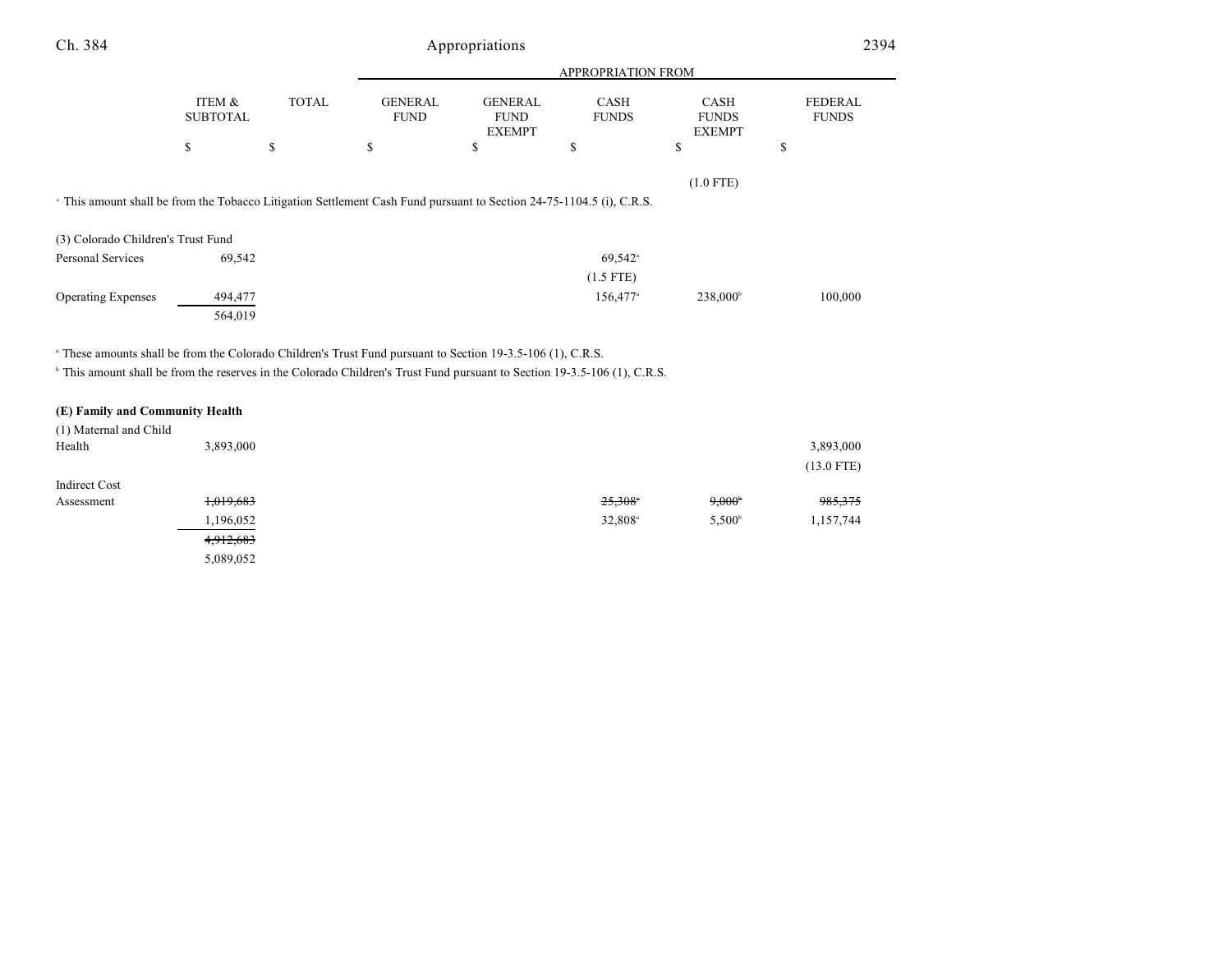<sup>a</sup> This amount shall be from the Newborn Screening and Genetic Counseling Cash Funds pursuant to Section 25-4-1006 (1), C.R.S.

 $\,^{\circ}$  This amount shall be from various exempt sources of cash funds.

| (2) Child, Adolescent, and School Health |            |                        |
|------------------------------------------|------------|------------------------|
| Nurse Home Visitor                       |            |                        |
| Program Fund <sup>123</sup>              | 8,877,786  | 8,877,786              |
|                                          | 8,719,804  | 8,719,804 <sup>a</sup> |
| Nurse Home Visitor                       |            |                        |
| Program                                  | 8,877,786  | 8,877,786              |
|                                          | 8,719,804  | 8,719,804 <sup>b</sup> |
|                                          |            | $(2.0$ FTE)            |
| <b>Federal Grants</b>                    | 533,000    | 533,000                |
|                                          |            | $(2.2$ FTE)            |
|                                          | 18,288,572 |                        |
|                                          | 17,972,608 |                        |

<sup>a</sup> This amount shall be from the Tobacco Litigation Settlement Cash Fund created in Section 24-22-115, C.R.S., pursuant to Section 24-75-1104.5 (1) (a) (II), C.R.S.

This amount shall be from the Nurse Home Visitor Program Fund created in Section 25-31-107 (2) (b), C.R.S.

(3) Children With Special Needs

(a) Health Care Program for Children with Special

| Needs                     |          |              |                        |
|---------------------------|----------|--------------|------------------------|
| Personal Services         | .236,332 | 627,849(M)   | $608,483$ <sup>a</sup> |
|                           |          | $(10.1$ FTE) | $(7.4$ FTE)            |
| <b>Operating Expenses</b> | 100,577  | 87,577(M)    | 13,000 <sup>a</sup>    |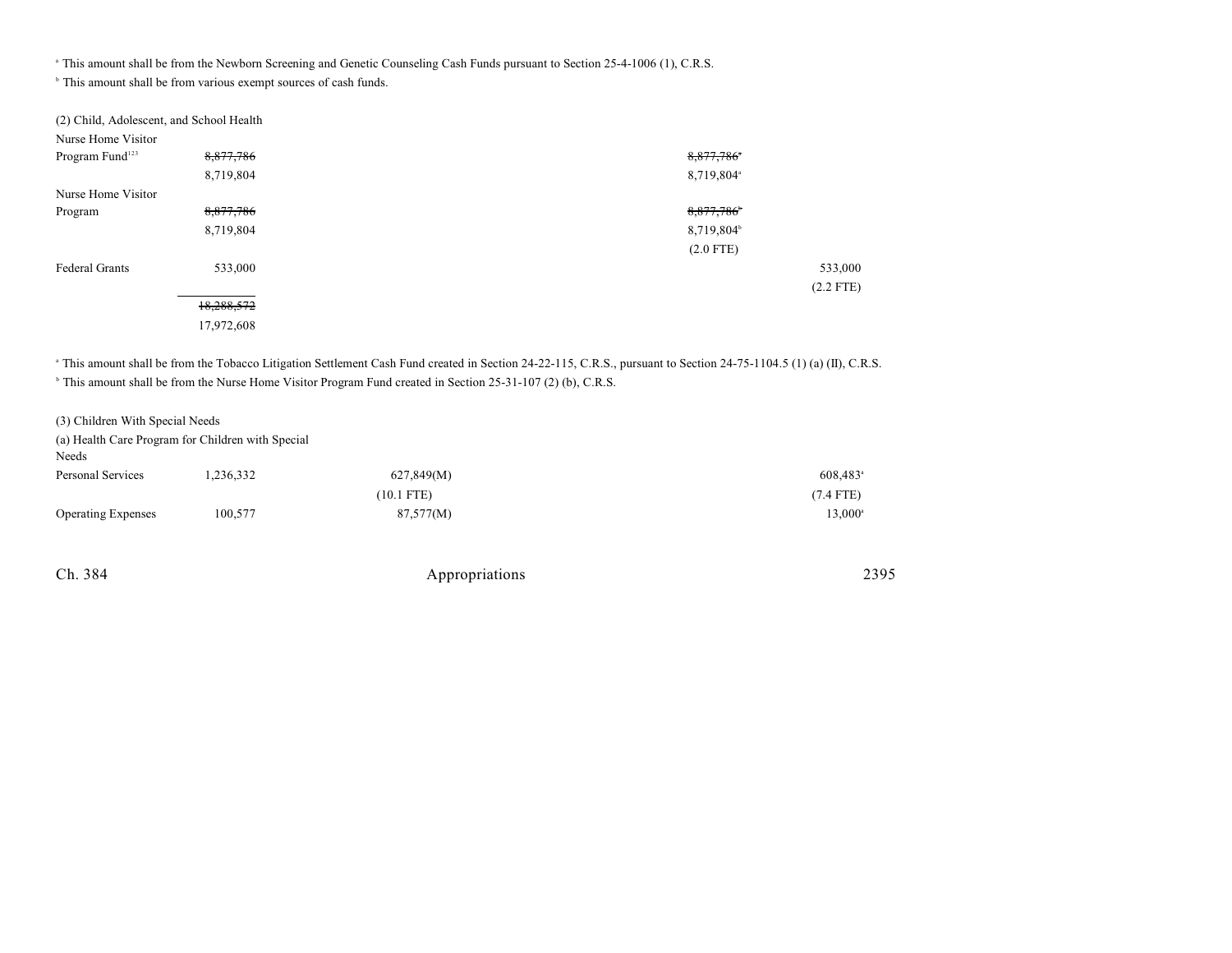| Ch. 384                            |                           |              |                               | Appropriations                                 |                             |                                          |                         | 2396 |
|------------------------------------|---------------------------|--------------|-------------------------------|------------------------------------------------|-----------------------------|------------------------------------------|-------------------------|------|
|                                    |                           |              |                               |                                                | APPROPRIATION FROM          |                                          |                         |      |
|                                    | ITEM &<br><b>SUBTOTAL</b> | <b>TOTAL</b> | <b>GENERAL</b><br><b>FUND</b> | <b>GENERAL</b><br><b>FUND</b><br><b>EXEMPT</b> | <b>CASH</b><br><b>FUNDS</b> | CASH<br><b>FUNDS</b><br><b>EXEMPT</b>    | FEDERAL<br><b>FUNDS</b> |      |
|                                    | \$                        | \$           | \$                            | \$                                             | \$                          | \$                                       | \$                      |      |
| Community-based Case<br>Management | 204,529                   |              |                               |                                                |                             |                                          | 204,529 <sup>a</sup>    |      |
| Traumatic Brain Injury             |                           |              |                               |                                                |                             |                                          |                         |      |
| Services                           | 188,416                   |              |                               |                                                |                             | $188,416(T)$ <sup>b</sup><br>$(1.0$ FTE) |                         |      |
| Purchase of Services               | 3,400,221<br>5,130,075    |              | 1,856,473(M)                  |                                                | 40.874°                     |                                          | 1,502,874 <sup>a</sup>  |      |
|                                    |                           |              |                               |                                                |                             |                                          |                         |      |

<sup>a</sup> These amounts shall be from the Maternal and Child Health Block Grant and are shown for informational purposes only.

 $^{\circ}$  This amount shall be from funds appropriated in the Department of Human Services.

 $\cdot$  This amount shall be from client fees.

| (b) Genetics<br>Counseling |           |                      |                  |
|----------------------------|-----------|----------------------|------------------|
| Personal Services          | 50,484    | 50,484 <sup>a</sup>  |                  |
|                            |           | $(1.0$ FTE)          |                  |
| <b>Operating Expenses</b>  | 1,021,437 | 939,187 <sup>a</sup> | $82,250^{\circ}$ |
|                            | 1,071,921 |                      |                  |

<sup>a</sup> These amounts shall be from the Newborn Screening and Genetic Counseling Cash Funds created pursuant to Section 25-4-1006 (1), C.R.S.

<sup>b</sup> This amount shall be from reserves in the Newborn Screening and Genetic Counseling Cash Funds created pursuant to Section 25-4-1006 (l), C.R.S.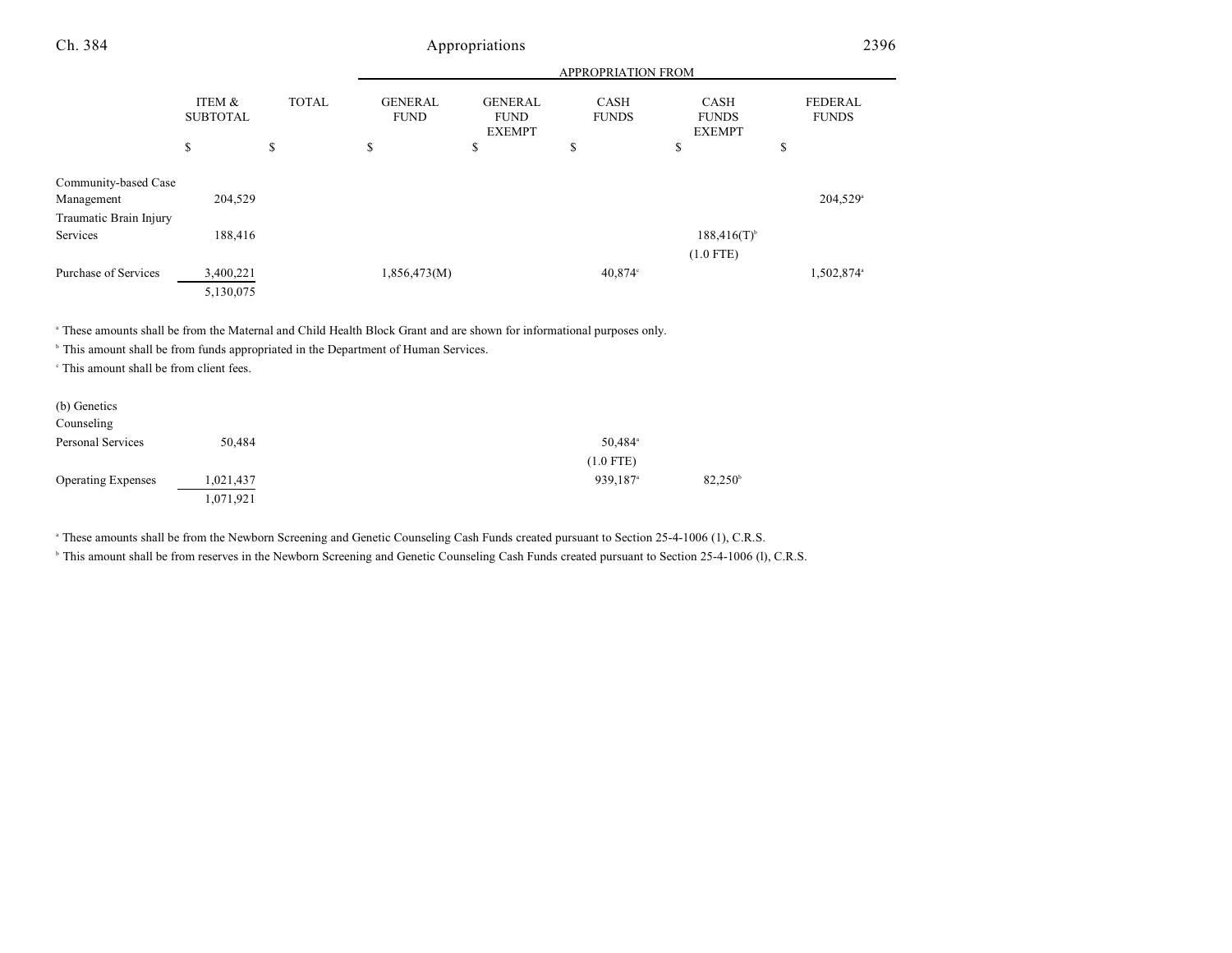| (4) Department of      |        |                 |
|------------------------|--------|-----------------|
| <b>Education Grant</b> | 30,000 | $30,000(T)^{a}$ |
|                        |        | $(0.2$ FTE)     |
|                        |        |                 |

<sup>a</sup> This amount shall be from federal funds appropriated in the Department of Education.

| (5) Federal Grants                                                                   | 508,000                  |                            | 508,000<br>$(4.6$ FTE)     |
|--------------------------------------------------------------------------------------|--------------------------|----------------------------|----------------------------|
| (F) Nutrition Services<br>Women, Infants, and<br>Children Supplemental<br>Food Grant | 65,948,000               |                            | 65,948,000<br>$(20.6$ FTE) |
| Child and Adult Care<br>Food Program                                                 | 24,069,644<br>90,017,644 |                            | 24,069,644<br>$(12.8$ FTE) |
| (G) New Federal<br><b>Grants</b>                                                     | 1,170,000                |                            | 1,170,000<br>$(5.3$ FTE)   |
|                                                                                      |                          | 148,988,311<br>149,057,031 |                            |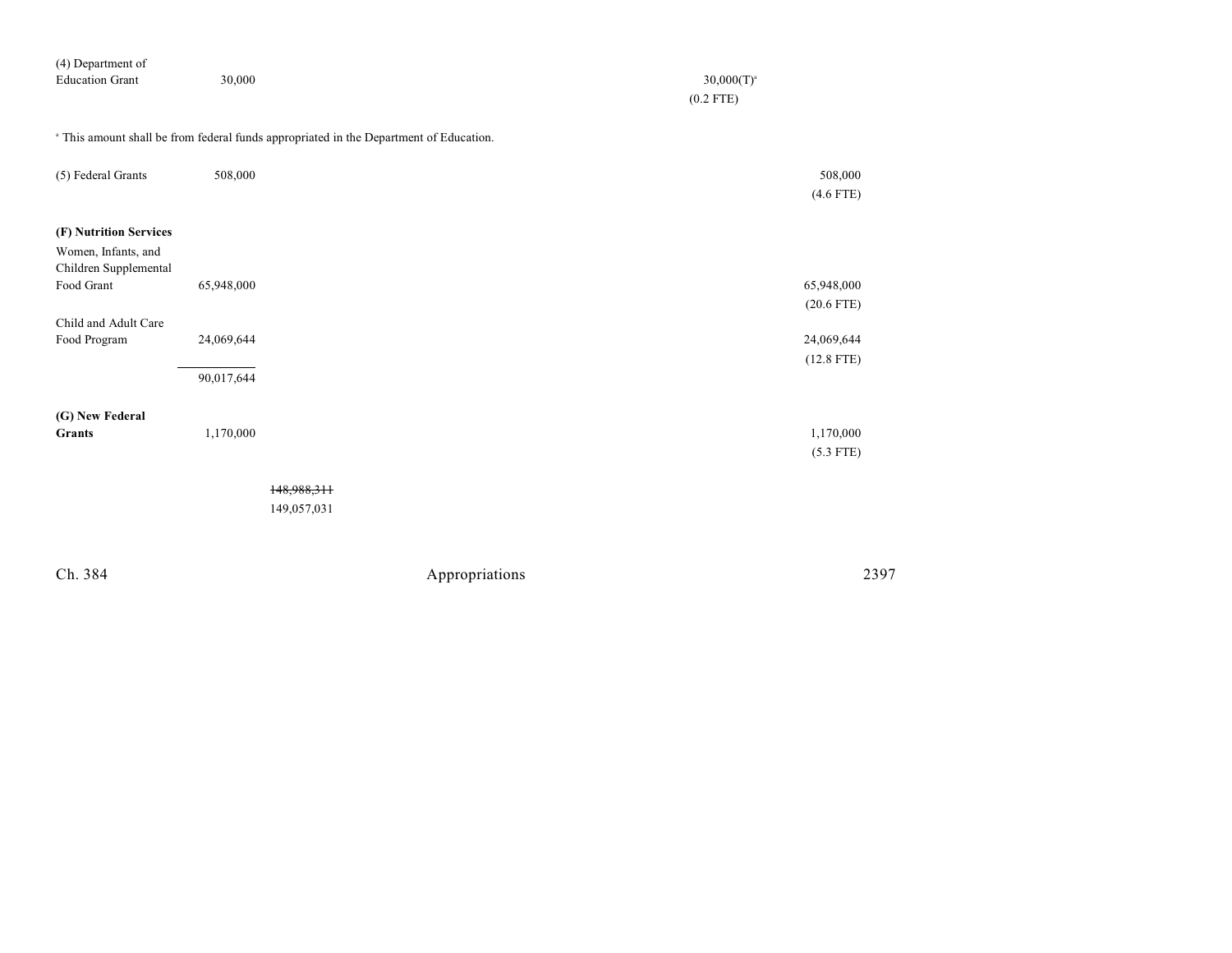| Ch. 384                                                                         |                           | Appropriations |                               |                                                |                             |                                       | 2398                           |  |
|---------------------------------------------------------------------------------|---------------------------|----------------|-------------------------------|------------------------------------------------|-----------------------------|---------------------------------------|--------------------------------|--|
|                                                                                 |                           |                |                               | APPROPRIATION FROM                             |                             |                                       |                                |  |
|                                                                                 | ITEM &<br><b>SUBTOTAL</b> | <b>TOTAL</b>   | <b>GENERAL</b><br><b>FUND</b> | <b>GENERAL</b><br><b>FUND</b><br><b>EXEMPT</b> | <b>CASH</b><br><b>FUNDS</b> | CASH<br><b>FUNDS</b><br><b>EXEMPT</b> | <b>FEDERAL</b><br><b>FUNDS</b> |  |
|                                                                                 | \$                        | \$             | \$                            | \$                                             | \$                          | \$                                    | \$                             |  |
| (11) HEALTH FACILITIES AND EMERGENCY MEDICAL SERVICES DIVISION<br>(A) Licensure |                           |                |                               |                                                |                             |                                       |                                |  |
| (1) Health Facilities General Licensure                                         |                           |                |                               |                                                |                             |                                       |                                |  |
| Personal Services                                                               | 269,448<br>$(5.3$ FTE)    |                |                               |                                                | $267,699$ <sup>a</sup>      | $1,749^b$                             |                                |  |
| <b>Operating Expenses</b>                                                       | 4,180                     |                |                               |                                                | $4,180^{\circ}$             |                                       |                                |  |
| <b>Indirect Cost</b>                                                            |                           |                |                               |                                                |                             |                                       |                                |  |
| Assessment                                                                      | 54,746                    |                |                               |                                                | 54,746                      |                                       |                                |  |
|                                                                                 | 59,746                    |                |                               |                                                | 59,746 <sup>a</sup>         |                                       |                                |  |
|                                                                                 | 328,374                   |                |                               |                                                |                             |                                       |                                |  |
|                                                                                 | 333,374                   |                |                               |                                                |                             |                                       |                                |  |

<sup>a</sup> These amounts shall be from the Health Facilities General Licensure Cash Fund created pursuant to Section 25-3-103.1 (1), C.R.S. various sources of cash funds.

<sup>b</sup> This amount shall be from reserves in the Health Facilities General Licensure Cash Fund created pursuant to Section 25-3-103.1 (1), C.R.S.

| (2) Assisted Living Facilities |             |        |                        |                        |
|--------------------------------|-------------|--------|------------------------|------------------------|
| Personal Services              | 696,020     | 88.397 | $412.512$ <sup>a</sup> | $195,111$ <sup>t</sup> |
|                                | $(9.9$ FTE) |        |                        |                        |
| <b>Operating Expenses</b>      | 43.811      | 16.869 | $26.942$ <sup>a</sup>  |                        |
| Indirect Cost                  |             |        |                        |                        |
| Assessment                     | 112.023     |        | $90.053$ <sup>a</sup>  | $21.970^{\circ}$       |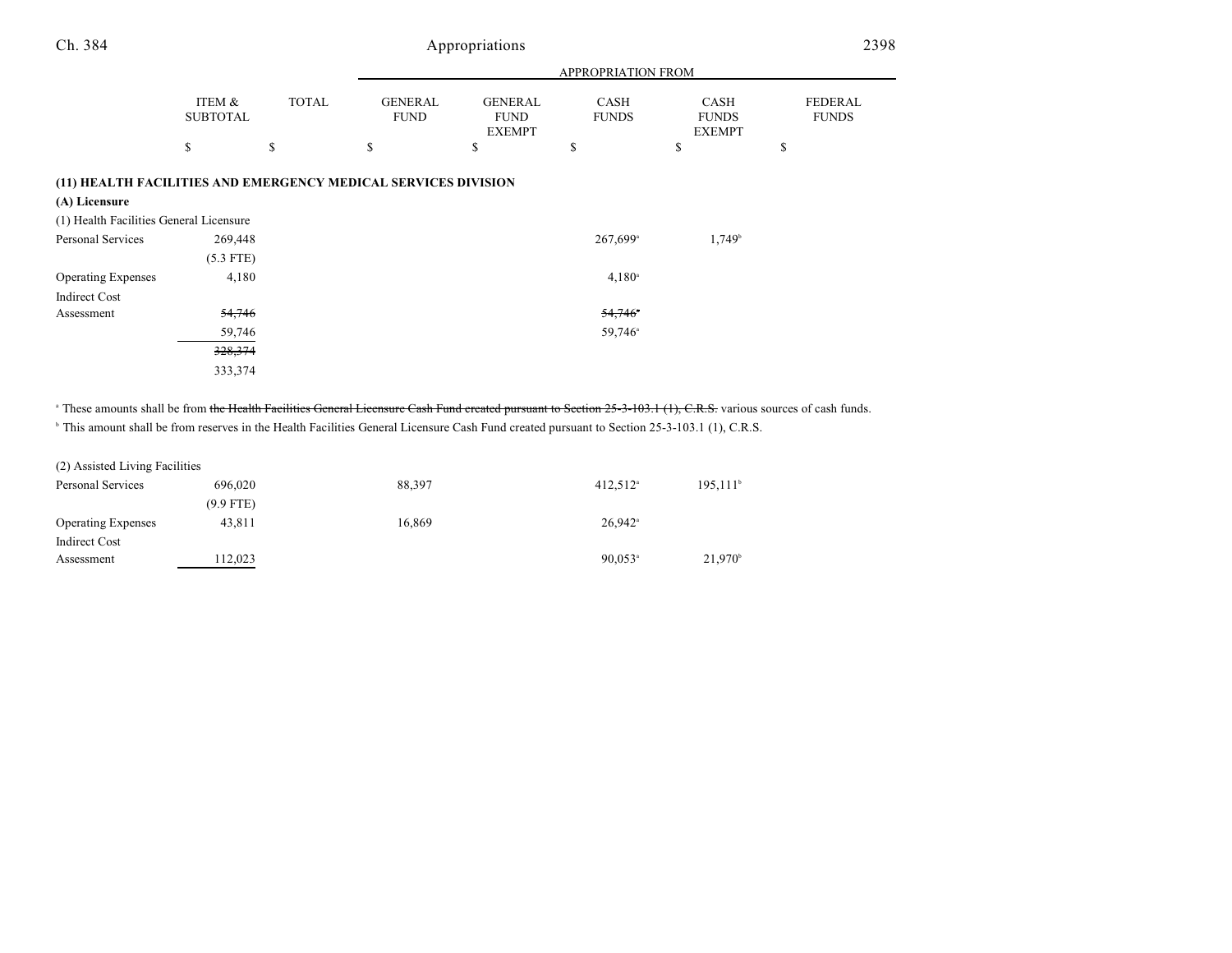## 851,854

<sup>a</sup> These amounts shall be from the Assisted Living Residence Cash Fund pursuant to Section 25-27-107.5, C.R.S.

<sup>b</sup> These amounts shall be from reserves in the Assisted Living Residence Cash Fund pursuant to Section 25-27-107.5, C.R.S.

| (3) Medication Administration |             |                      |                    |
|-------------------------------|-------------|----------------------|--------------------|
| Personal Services             | 189,474     | 171,900 <sup>a</sup> | $17,574^b$         |
|                               | $(0.9$ FTE) |                      |                    |
| <b>Operating Expenses</b>     | 1.245       | $835^{\circ}$        | 410 <sup>b</sup>   |
| Indirect Cost                 |             |                      |                    |
| Assessment                    | 13,157      | 10,143               | 3.014              |
|                               |             | $11.143^{\circ}$     | 2,014 <sup>b</sup> |
|                               | 203,876     |                      |                    |

<sup>a</sup> These amounts shall be from the Medication Administration Cash Fund pursuant to Section 25-1.5-303 (5) (a), C.R.S.

<sup>b</sup> These amounts shall be from reserves in the Medication Administration Cash Fund pursuant to Section 25-1.5-303 (5) (a), C.R.S.

|                           | (B) Medicaid/Medicare Certification Program |                            |                    |
|---------------------------|---------------------------------------------|----------------------------|--------------------|
| Personal Services         | 5,711,685                                   | $3,105,923(T)^{a}$         | 2,605,762          |
|                           | $(92.8$ FTE)                                |                            |                    |
| <b>Operating Expenses</b> | 553,648                                     | $225,763($ T) <sup>*</sup> | 327,885            |
|                           | 557,170                                     | $227,524(T)^{a}$           | 329,646            |
| Indirect Cost             |                                             |                            |                    |
| Assessment                | 985,546                                     | $435.951(T)^{a}$           | <del>549,595</del> |
|                           | 1,008,046                                   |                            | 572,095            |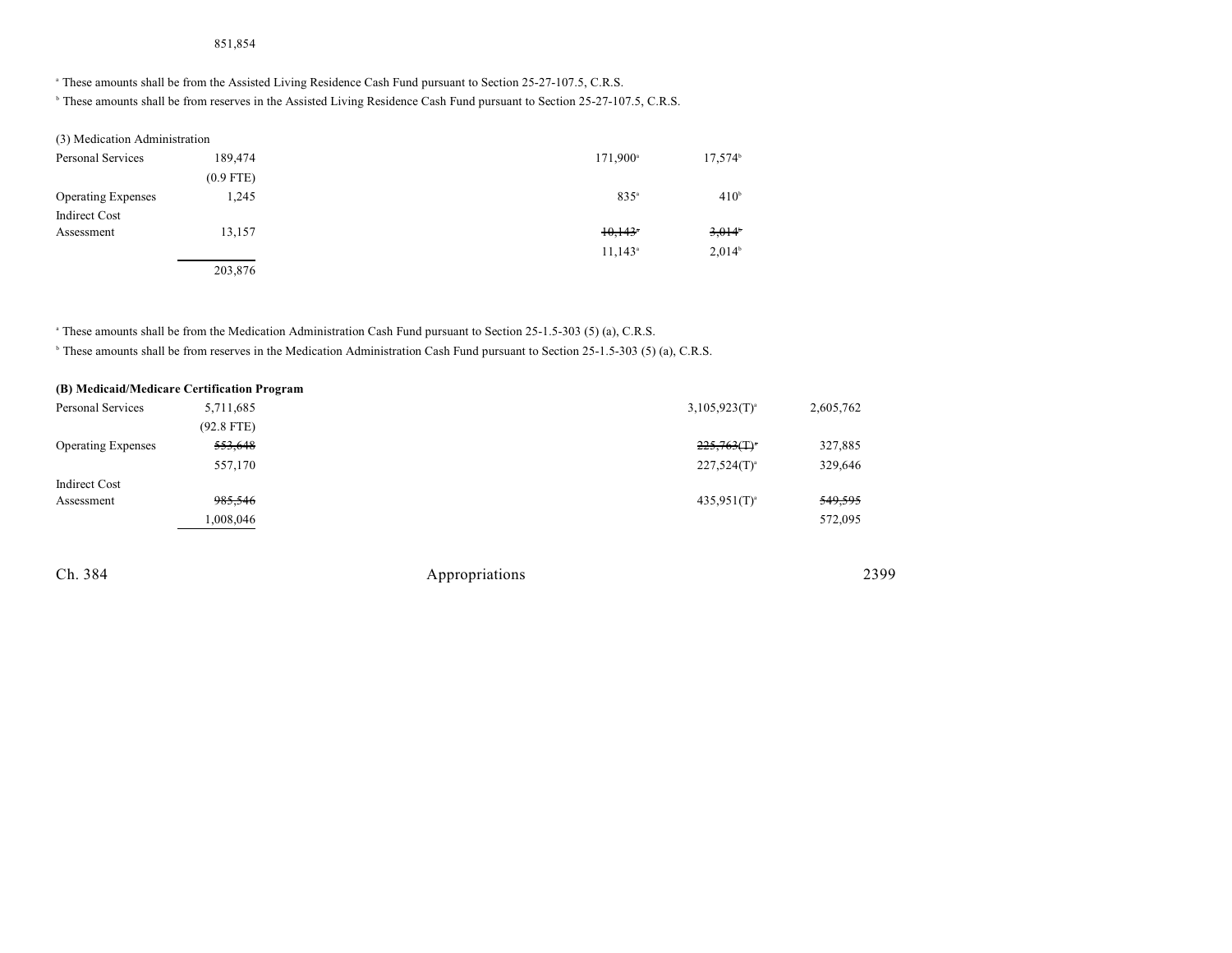| Ch. 384 |                           |              |                               | Appropriations                                 |                           |                                       | 2400                    |  |
|---------|---------------------------|--------------|-------------------------------|------------------------------------------------|---------------------------|---------------------------------------|-------------------------|--|
|         |                           |              |                               |                                                | <b>APPROPRIATION FROM</b> |                                       |                         |  |
|         | ITEM &<br><b>SUBTOTAL</b> | <b>TOTAL</b> | <b>GENERAL</b><br><b>FUND</b> | <b>GENERAL</b><br><b>FUND</b><br><b>EXEMPT</b> | CASH<br><b>FUNDS</b>      | CASH<br><b>FUNDS</b><br><b>EXEMPT</b> | FEDERAL<br><b>FUNDS</b> |  |
|         | ¢<br>ъ                    | Φ<br>D       | \$                            | c<br>Φ                                         | \$                        | \$                                    | ¢<br>Φ                  |  |
|         | 7,250,879<br>7,276,901    |              |                               |                                                |                           |                                       |                         |  |

These amounts shall be from Medicaid funds appropriated in the Department of Health Care Policy and Financing. <sup>a</sup>

### **(C) Emergency Medical Services**

|                           | (1) State EMS Coordination, Planning and Certification Services |                     |                        |        |
|---------------------------|-----------------------------------------------------------------|---------------------|------------------------|--------|
| Personal Services         | 807,581                                                         |                     | 807,581 <sup>a</sup>   |        |
|                           |                                                                 |                     | $(11.0$ FTE)           |        |
| <b>Operating Expenses</b> | 57,405                                                          |                     | 57,405 <sup>a</sup>    |        |
| Indirect Cost             |                                                                 |                     |                        |        |
| Assessment                | 327,026                                                         | 42,148              | 246,312                | 38,566 |
|                           | 292,776                                                         | 39,148 <sup>b</sup> | $235.062$ <sup>a</sup> | 18,566 |
|                           | 1,192,012                                                       |                     |                        |        |
|                           | 1,157,762                                                       |                     |                        |        |

<sup>a</sup> These amounts shall be from the Emergency Medical Services Account in the Highway Users Tax Fund pursuant to Section 25-3.5-603 (1) (a), C.R.S.

 $\,^{\circ}$  This amount shall be from various sources of cash funds.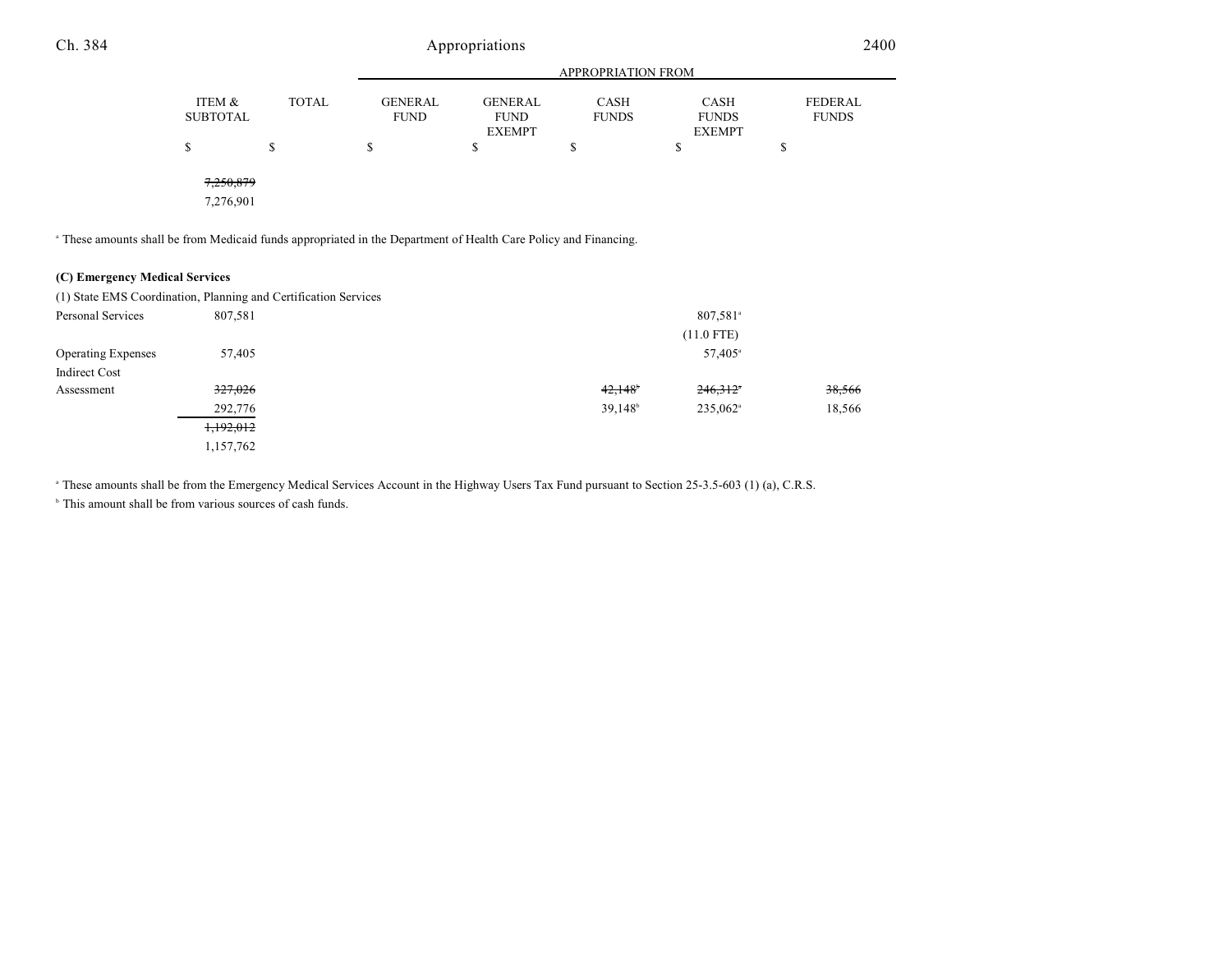| Ch. 384                                                                     |           | Appropriations<br>2401                                                                                                                                                |
|-----------------------------------------------------------------------------|-----------|-----------------------------------------------------------------------------------------------------------------------------------------------------------------------|
| (6) Federal Grants                                                          | 138,000   | 138,000                                                                                                                                                               |
|                                                                             |           | <sup>a</sup> This amount shall be from licensure fees deposited in the Fixed-Wing and Rotary-Wing Ambulances Cash Fund pursuant to Section 25-3.5-307 (2) (a), C.R.S. |
|                                                                             |           | $(0.2$ FTE)                                                                                                                                                           |
| (5) Air Ambulance<br>Licensure                                              | 30,151    | $30,151$ <sup>a</sup>                                                                                                                                                 |
|                                                                             |           | <sup>a</sup> These amounts shall be from the Trauma System Cash Fund pursuant to Section 25-3.5-705 (2), C.R.S.                                                       |
|                                                                             | 381,095   |                                                                                                                                                                       |
| <b>Operating Expenses</b>                                                   | 24,439    | $(2.1$ FTE)<br>24,439 <sup>a</sup>                                                                                                                                    |
| <b>Personal Services</b>                                                    | 356,656   | 356,656 <sup>a</sup>                                                                                                                                                  |
| (4) Trauma Facility Designation                                             |           |                                                                                                                                                                       |
|                                                                             |           | <sup>a</sup> This amount shall be from the Emergency Medical Services Account in the Highway Users Tax Fund pursuant to Section 25-3.5-603 (1) (a), C.R.S.            |
| (3) Emergency Medical<br>Services Grant Program                             | 1,928,793 | 1,928,793 <sup>a</sup>                                                                                                                                                |
|                                                                             |           | <sup>a</sup> This amount shall be from the Emergency Medical Services Account in the Highway Users Tax Fund pursuant to Section 25-3.5-603 (1) (a), C.R.S.            |
| (2) Regional<br><b>Emergency Medical</b><br>and Trauma Councils<br>(RETACs) | 1,785,000 | 1,785,000 <sup>a</sup>                                                                                                                                                |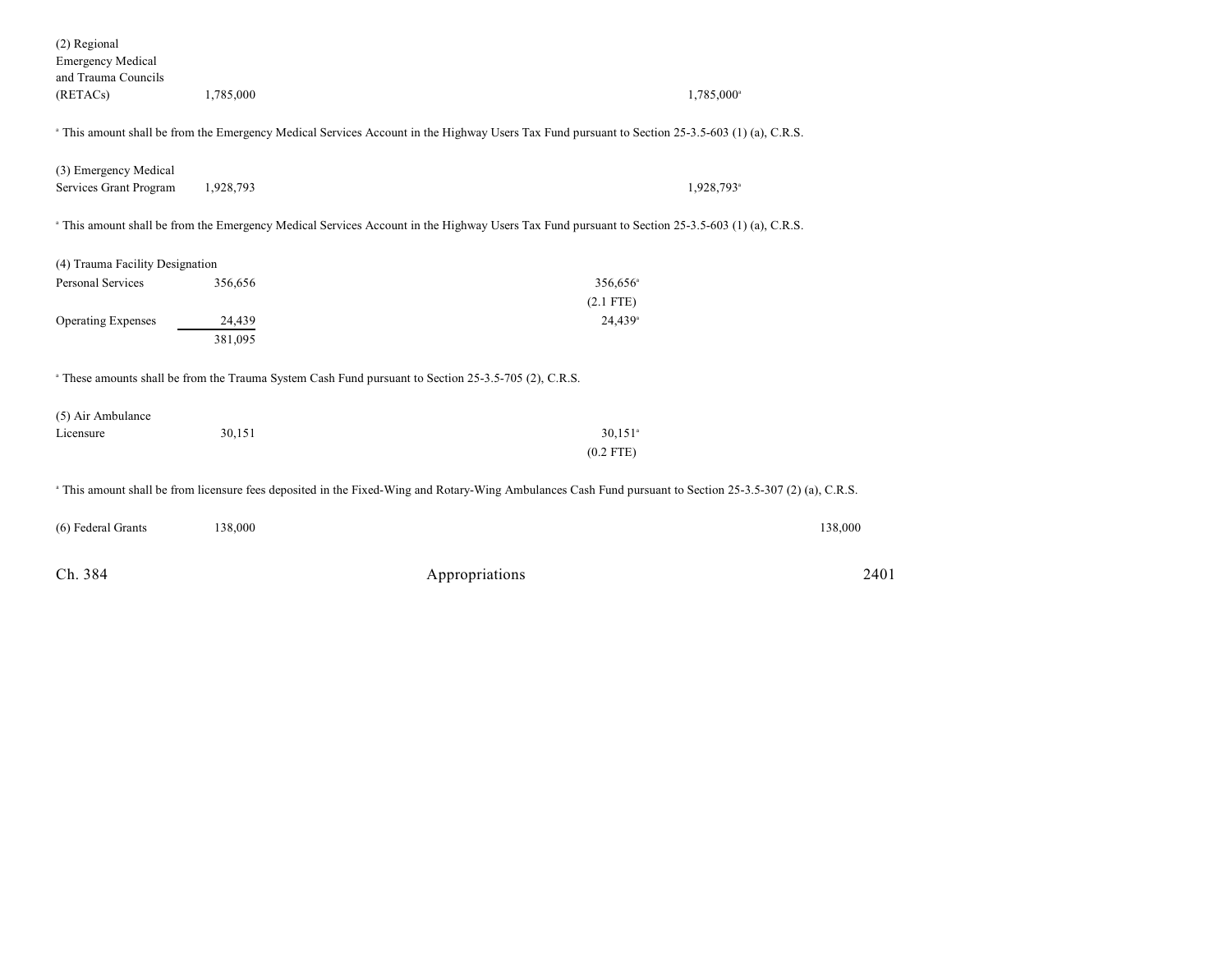| Ch. 384                                                                                                                                            | Appropriations            |                          |                               |                                                |                      | 2402                                         |                                |
|----------------------------------------------------------------------------------------------------------------------------------------------------|---------------------------|--------------------------|-------------------------------|------------------------------------------------|----------------------|----------------------------------------------|--------------------------------|
|                                                                                                                                                    |                           |                          |                               | <b>APPROPRIATION FROM</b>                      |                      |                                              |                                |
|                                                                                                                                                    | ITEM &<br><b>SUBTOTAL</b> | <b>TOTAL</b>             | <b>GENERAL</b><br><b>FUND</b> | <b>GENERAL</b><br><b>FUND</b><br><b>EXEMPT</b> | CASH<br><b>FUNDS</b> | <b>CASH</b><br><b>FUNDS</b><br><b>EXEMPT</b> | <b>FEDERAL</b><br><b>FUNDS</b> |
|                                                                                                                                                    | \$                        | \$                       | \$                            | \$                                             | \$                   | \$                                           | \$                             |
|                                                                                                                                                    |                           |                          |                               |                                                |                      |                                              | $(0.8$ FTE)                    |
| $(7)$ EMS<br>Telecommunication                                                                                                                     |                           |                          |                               |                                                |                      |                                              |                                |
| Support                                                                                                                                            | 67,756                    |                          |                               |                                                |                      | $67,756$ <sup>a</sup>                        |                                |
| <sup>a</sup> This amount shall be from the Emergency Medical Services Account in the Highway Users Tax Fund pursuant to Section 25-3.5-603, C.R.S. |                           |                          |                               |                                                |                      |                                              |                                |
| (8) Poison Control                                                                                                                                 | 1,093,571                 |                          | 1,093,571                     |                                                |                      |                                              |                                |
|                                                                                                                                                    |                           | 15,251,361               |                               |                                                |                      |                                              |                                |
|                                                                                                                                                    |                           | 15,248,133               |                               |                                                |                      |                                              |                                |
| <b>TOTALS PART XVI</b>                                                                                                                             |                           |                          |                               |                                                |                      |                                              |                                |
| (PUBLIC HEALTH<br><b>AND</b>                                                                                                                       |                           |                          |                               |                                                |                      |                                              |                                |
| ENVIRONMENT) <sup>4, 5</sup>                                                                                                                       |                           | <del>\$314,586,861</del> | <del>\$15,062,378</del>       |                                                | \$31,339,780         | <del>\$67,332,978</del> *                    | <del>\$200,851,725</del>       |
|                                                                                                                                                    |                           | \$314,256,090            | \$15,052,867                  |                                                | \$30,945,369         | \$66,825,932 <sup>a</sup>                    | \$201,431,922                  |

 $^{\circ}$  Of this amount,  $\frac{$20,348,438}{$20,364,791}$  contains a (T) notation.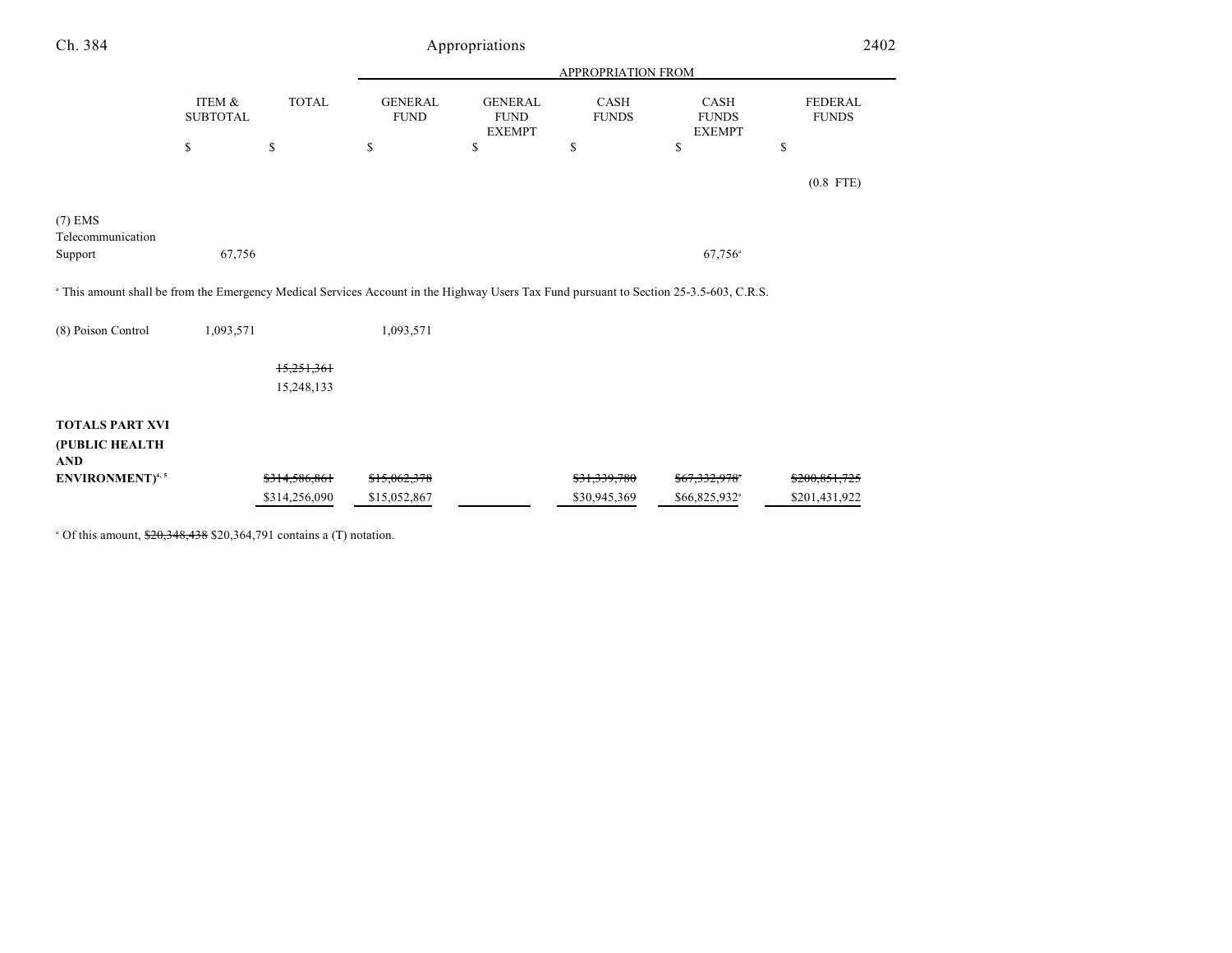**FOOTNOTES** -- The following statements are referenced to the numbered footnotes throughout section 2.

4 (Governor lined through this provision. See L. 2005, p. 2286.)

5 All Departments, Totals -- The General Assembly requests that copies of all reports requested in other footnotes contained in this act be delivered to the Joint Budget Committee and the majority and minority leadership in each house of the General Assembly. Each principal department of the state is requested to produce its rules in an electronic format that is suitable for public access through electronic means. Such rules in such format should be submitted to the Office of Legislative Legal Services for publishing on the Internet. It is the intent of the General Assembly that this be done within existing resources.

115 (Governor lined through this provision. See L. 2005, p. 2313.)

- 116 Department of Public Health and Environment, Disease Control and Environmental Epidemiology Division, Special Purpose Disease Control Programs, Immunization -- The Department is requested to submit a report by November 1, 2005, detailing how immunization promotion funding was spent during FY 2004-05. The report should include the following information: (1) Name, location, number of children served and total grant amount for each immunization outreach clinic funded; (2) expenditures for and major findings of the "Pockets of Need" research; and (3) expenditures for and major purchases of the media campaign.
- 117 Department of Public Health and Environment, Disease Control and Environmental Epidemiology Division, Special Purpose Disease Control Programs, Ryan White Act -- The Department is requested to provide reports to the Joint Budget Committee with regard to the AIDS drug assistance program. The first report should be submitted on or before July 20, 2005, for the immediately preceding three months. Subsequent reports should be submitted on October 20, 2005, January 20, 2006, and April 20, 2006. Reporting should include, but not be limited to: The total and average monthly number of clients served, with a description of the demographic profile of the client population; the total and average monthly costs to provide pharmaceutical products to those clients; a listing of the pharmaceuticals on the formulary, the manufacturer of each product, and the respective average price for a month's supply of each product; the total amount of available funds, including state General Fund support, federal Title I and Title II support; and any other source as appropriate.
- 118 (Governor lined through this provision. See L. 2005, p. 2314.)
- 119 (Governor lined through this provision. See L. 2005, p. 2314.)